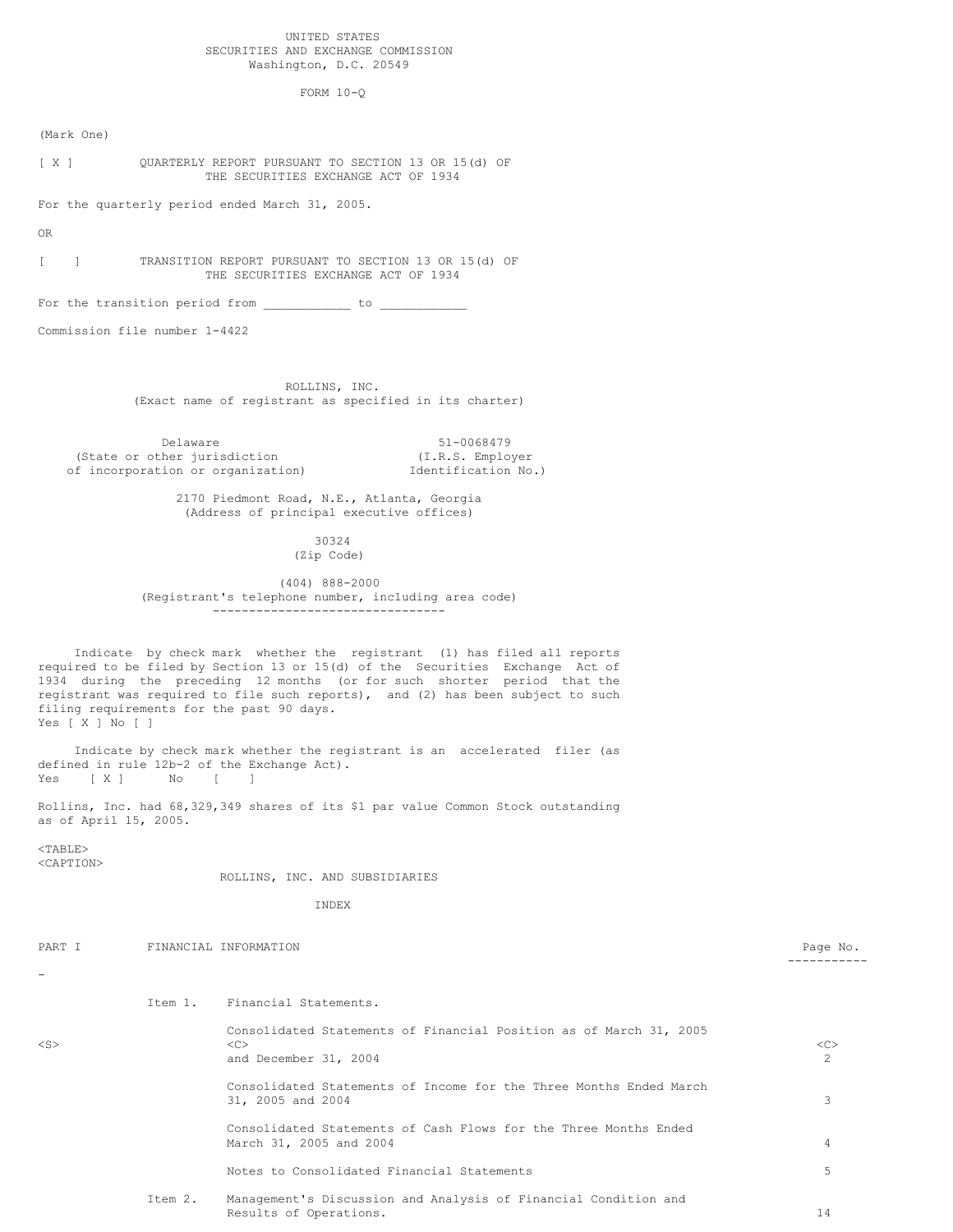Item 3. Quantitative and Qualitative Disclosures About Market Risk. 22 Item 4. Controls and Procedures. 23 PART II OTHER INFORMATION Item 1. Legal Proceedings. 23 Item 2. Unregistered Sales of Equity Securities and Use of Proceeds. 23 Item 6. Exhibits. 24 SIGNATURES 25  $<$ /TABLE $>$ <TABLE> <CAPTION> PART I FINANCIAL INFORMATION Item 1. Financial Statements. ROLLINS, INC. AND SUBSIDIARIES CONSOLIDATED STATEMENTS OF FINANCIAL POSITION (In thousands except share and per share data) March 31, December 31, 2005 2004 ------------------- ------ --------------- (Unaudited) ASSETS<br><C> <S> <C> <C> <C> Cash and Cash Equivalents  $\overline{\phantom{0}}$  55,894 \$ 56,737 Trade Receivables, Short Term, Net of Allowance for Doubtful Accounts of \$3,233 and \$4,032, respectively 44,308 45,469 Materials and Supplies 8,600 8,876 Deferred Income Taxes 28,089 28,355 Other Current Assets 10,398 7,368 ------------------- ------ --------------- Current Assets 147,289 146,805 Equipment and Property, Net 52,930 49,163 Goodwill 119,542 119,568 Customer Contracts and Other Intangible Assets, Net 73,667 75,902 Deferred Income Taxes 11,274 13,328 Trade Receivables, Long Term, Net of Allowance for Doubtful Accounts of \$1,559 and \$1,076, respectively 3,942 9,755 Other Assets 4,156 4,259 ------------------- ------ --------------<br>Total Assets  $$418,800 \$$ 418,780 =================== ===================== LIABILITIES Accounts Payable  $\sim$  12,859 \$ 12,859 \$ 15,438 Accrued Insurance 13,110 14,963 Accrued Compensation and Related Liabilities 31,943 38,453 Unearned Revenue 84,967 81,195 Accrual for Termite Contracts 11,992 11,992 Other Current Liabilities 33,361 25,939 ------------------- ------

---------------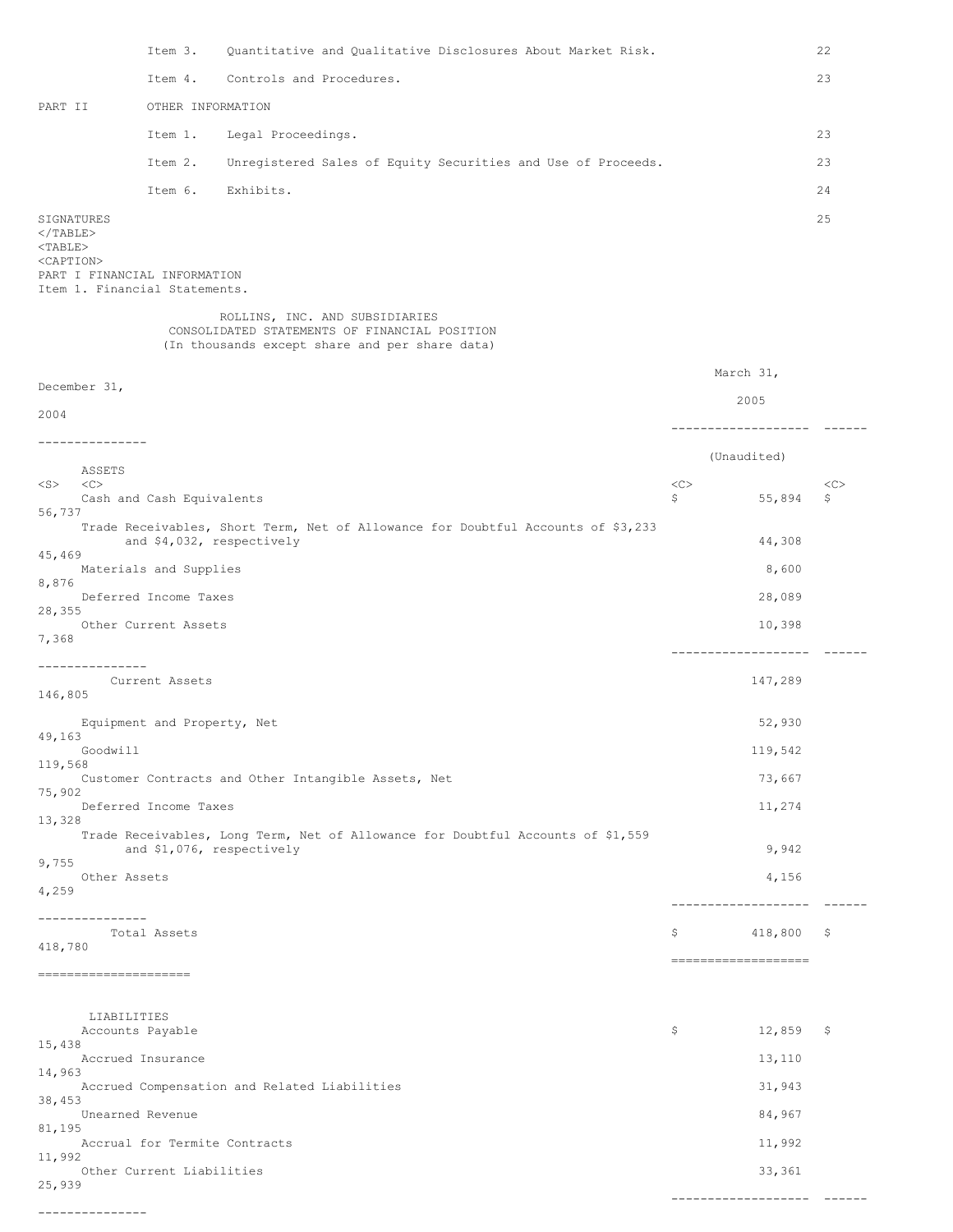Current Liabilities 188,232 187,980 Accrued Insurance, Less Current Portion 22,580 22,667 Accrual for Termite Contracts, Less Current Portion 14,147 13,319 Accrued Pension 10,579 10,579 Long-Term Accrued Liabilities 14,622 16,686 ------------------- ------ --------------- Total Liabilities 250,160 251,231 ------------------- ------ --------------- Commitments and Contingencies STOCKHOLDERS' EQUITY Common Stock, par value \$1 per share; 99,500,000 shares authorized; 69,350,351 and  $69,060,112$  shares issued, respectively 69,350 69,060 Treasury Stock, par value \$1 per share; 1,057,348 shares at March 31, 2005 and 556,000 shares at December 31, 2004 (1,057) (556) Additional Paid-In Capital 7,819 10,659 Accumulated Other Comprehensive Loss (15,349) (16,066) Unearned Compensation (6,863) (3,475) Retained Earnings 114,740 107,927 ------------------- ------ --------------- Total Stockholders' Equity 168,640 167,549 ------------------- ------ --------------- Total Liabilities and Stockholders' Equity **8 6 and Stockholders' Equity** 6 and 800 \$ 418,780 =================== =====================  $<$ FN $>$ The accompanying notes are an integral part of these consolidated financial statements.  $<$ / $FN$  $<$ /TABLE> 2 <TABLE> <CAPTION> ROLLINS, INC. AND SUBSIDIARIES CONSOLIDATED STATEMENTS OF INCOME (In thousands except per share data) (Unaudited) Three Months Ended March 31, ----------------------------- 2005 2004 ------------- ------------- REVENUES <S> <C> <C> Customer Services \$ 183,915 \$ 160,416 -------------- ------------- COSTS AND EXPENSES Cost of Services Provided 198,637 86,542<br>
Depreciation and Amortization 198,637 86,542 Depreciation and Amortization 657 (1995) 1997 (1998) 1998 (1998) 1998 (1998) 1998 (1998) 1998 (1998) 1998 (199<br>
Sales, General & Administrative 60,283 (1998) 1999 (1998) 1999 (1998) 1999 (1998) 1999 (1998) 1999 (1999) 19 Sales, General & Administrative Loss on Sale of Assets 3 1 Interest Income (462) (150) -------------- ------------- 164,424 143,818 -------------- ------------- INCOME BEFORE INCOME TAXES AND CUMULATIVE EFFECT OF CHANGE IN 19,491 16,598 ACCOUNTING PRINCIPLE -------------- -------------

 $Current$   $4,661$ 

PROVISION FOR INCOME TAXES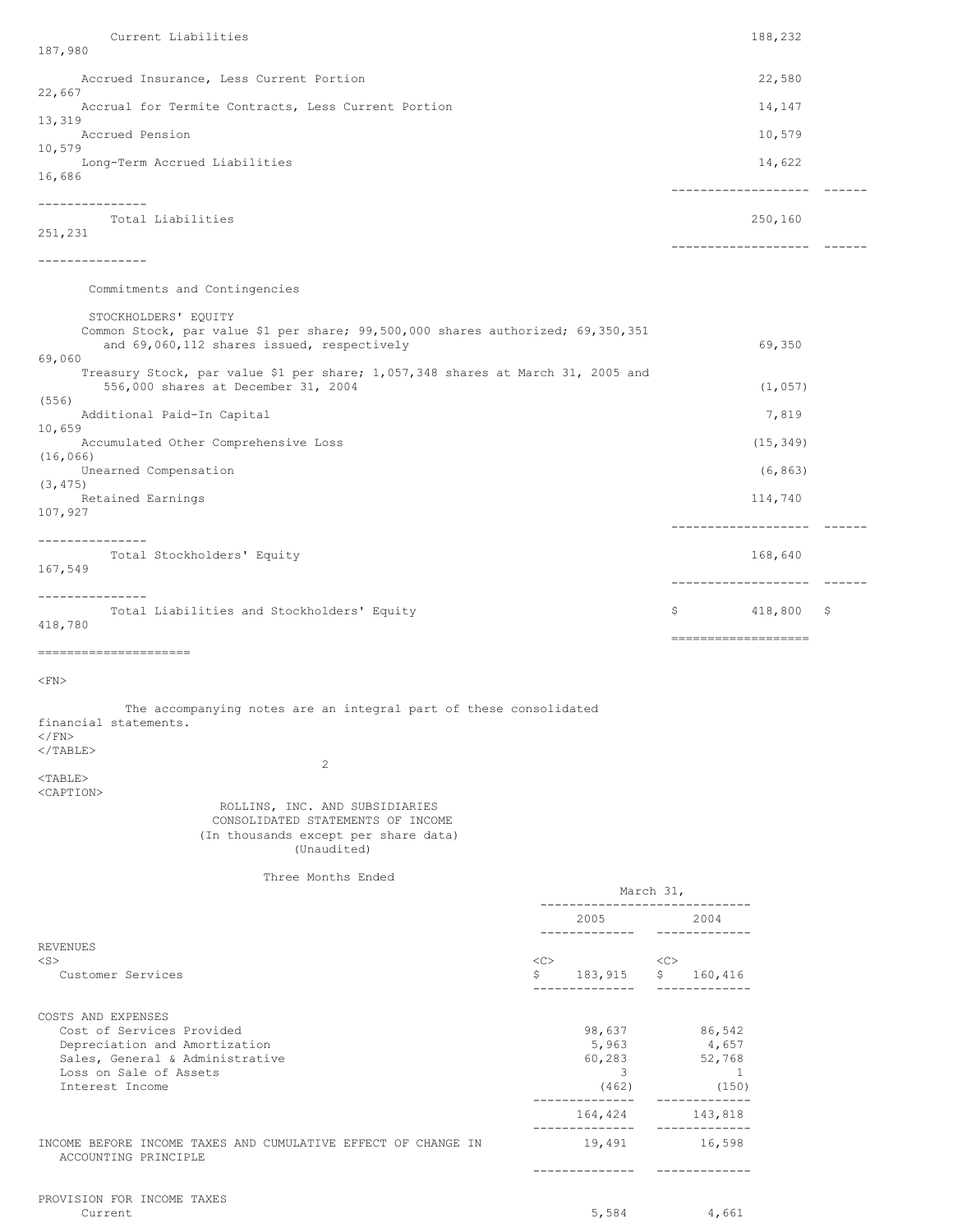| Deferred                                                                                                                               |     | 2,312                   |    | 2,071                                  |
|----------------------------------------------------------------------------------------------------------------------------------------|-----|-------------------------|----|----------------------------------------|
| INCOME BEFORE CUMULATIVE EFFECT OF CHANGE IN ACCOUNTING PRINCIPLE<br>CUMULATIVE EFFECT OF CHANGE IN ACCOUNTING PRINCIPLE, NET OF TAXES |     | 11,595                  |    | 7,896 6,732<br>9,866                   |
| OF \$4,017                                                                                                                             |     |                         |    | (6, 204)                               |
| NET INCOME                                                                                                                             | Ŝ.  | 11,595                  | S. | 3,662                                  |
| INCOME PER SHARE - BASIC<br>Income Before Cumulative Effect of Change in Accounting                                                    |     |                         |    |                                        |
| Principle<br>Cumulative Effect of Change in Accounting Principle                                                                       |     | 0.17                    |    | 0.15<br>(0.09)                         |
| Net Income Per Share - Basic                                                                                                           | Ŝ   | 0.17                    | S. | 0.06                                   |
| INCOME PER SHARE - DILUTED<br>Income Before Cumulative Effect of Change in Accounting<br>Principle                                     |     |                         |    | $0.17$ 0.14                            |
| Cumulative Effect of Change in Accounting Principle                                                                                    |     |                         |    | (0.09)                                 |
| Net Income Per Share - Diluted                                                                                                         | Ŝ   | 0.17<br>--------------- | S. | 0.05                                   |
| Weighted Average Shares Outstanding - Basic<br>Weighted Average Shares Outstanding - Diluted<br>DIVIDENDS PAID PER SHARE               | \$. | 0.05                    | S. | 67,942 67,947<br>70,063 69,964<br>0.04 |
|                                                                                                                                        |     | ==============          |    | -------------                          |

 $\langle$ FN>

The accompanying notes are an integral part of these consolidated financial statements.

 $\langle$ /FN $>$ 

 $<$ /TABLE>

3

# $<$ TABLE $>$ <CAPTION>

# ROLLINS, INC. AND SUBSIDIARIES CONSOLIDATED STATEMENTS OF CASH FLOWS (In thousands) (Unaudited)

|                      |                                                                                                                             |    |         | Three Months Ended<br>March 31, |
|----------------------|-----------------------------------------------------------------------------------------------------------------------------|----|---------|---------------------------------|
| 2004                 |                                                                                                                             |    | 2005    |                                 |
|                      |                                                                                                                             |    |         |                                 |
| OPERATING ACTIVITIES |                                                                                                                             |    |         |                                 |
| $<$ S $>$            | $<\infty$                                                                                                                   | << |         | <<                              |
|                      | Net Income                                                                                                                  | \$ | 11,595  | \$                              |
| 3,662                |                                                                                                                             |    |         |                                 |
|                      | Adjustments to Reconcile Net Income to Net<br>Cash Provided by Operating Activities:<br>Change in Accounting Principle, Net |    |         |                                 |
| 6,204                |                                                                                                                             |    |         |                                 |
|                      | Depreciation and Amortization                                                                                               |    | 5,963   |                                 |
| 4,657                | Provision for Deferred Income Taxes                                                                                         |    |         |                                 |
| 1,273                |                                                                                                                             |    | 3,347   |                                 |
|                      | Loss on Sale of Assets                                                                                                      |    | 3       |                                 |
| $\mathbf{1}$         |                                                                                                                             |    |         |                                 |
|                      | Other, Net                                                                                                                  |    | 198     |                                 |
| 63                   |                                                                                                                             |    |         |                                 |
|                      | (Increase) Decrease in Assets:<br>Trade Receivables                                                                         |    | 1,072   |                                 |
| 2,873                |                                                                                                                             |    |         |                                 |
|                      | Materials and Supplies                                                                                                      |    | 277     |                                 |
| (310)                |                                                                                                                             |    |         |                                 |
|                      | Other Current Assets                                                                                                        |    | (3,030) |                                 |
| (2, 678)             |                                                                                                                             |    |         |                                 |
| (446)                | Other Non-Current Assets                                                                                                    |    | 235     |                                 |
|                      | Increase (Decrease) in Liabilities:                                                                                         |    |         |                                 |
|                      | Accounts Payable and Accrued Expenses                                                                                       |    | 229     |                                 |
| 3,761                |                                                                                                                             |    |         |                                 |
|                      | Unearned Revenue                                                                                                            |    | 3,773   |                                 |
|                      |                                                                                                                             |    |         |                                 |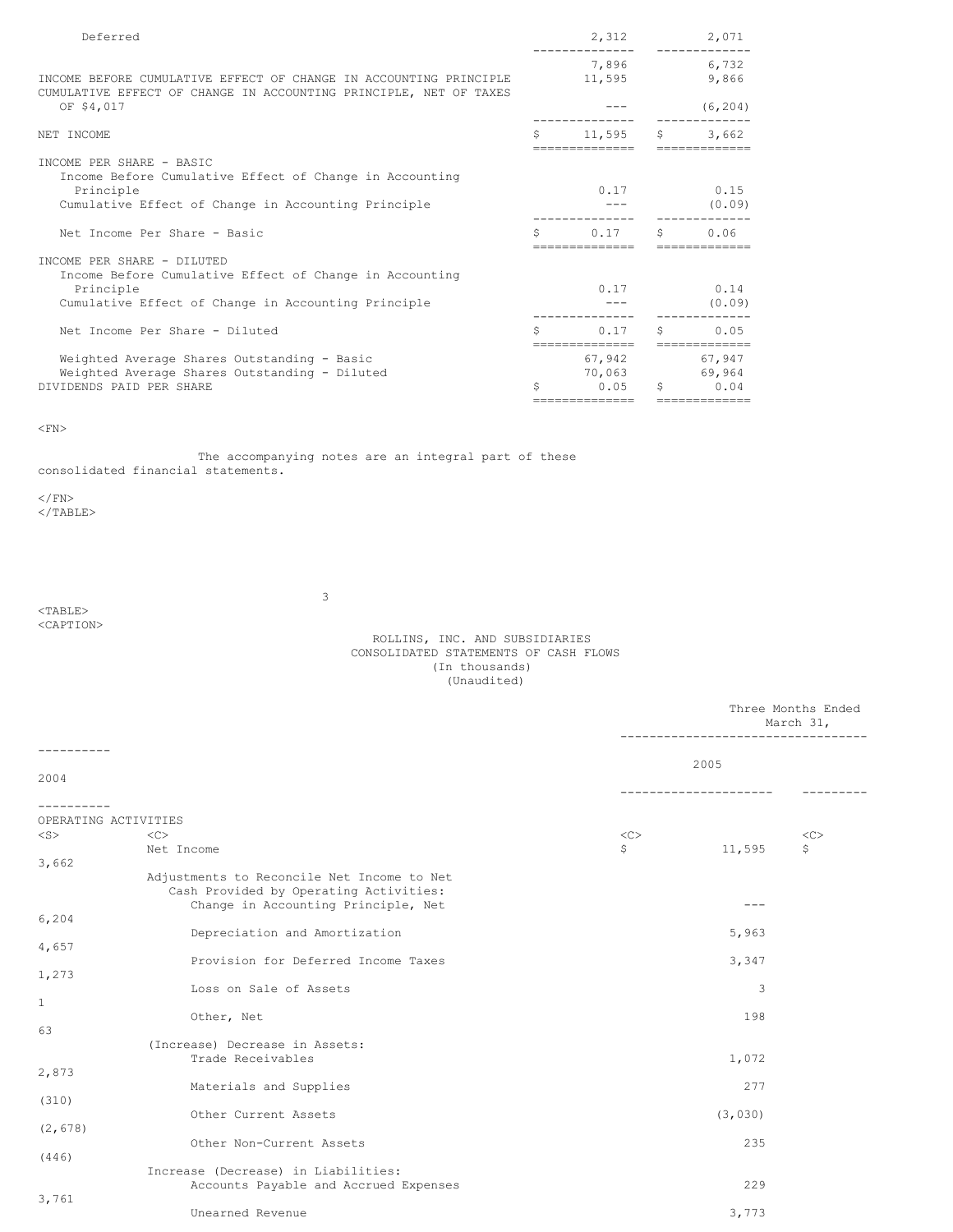| 4,694                              |                                                               |                                       |           |
|------------------------------------|---------------------------------------------------------------|---------------------------------------|-----------|
| (1, 261)                           | Accrued Insurance                                             | (1, 940)                              |           |
| (238)                              | Accrual for Termite Contracts                                 | 829                                   |           |
| (917)                              | Long-Term Accrued Liabilities                                 | (2, 823)                              |           |
| ----------                         |                                                               | ---------------------                 | --------- |
| 21,338                             | Net Cash Provided by Operating Activities                     | 19,728<br>--------------------        |           |
| ---------                          |                                                               |                                       |           |
| INVESTING ACTIVITIES               | Purchases of Equipment and Property                           | (6, 417)                              |           |
| (1, 739)                           | Acquisitions/Dispositions of Companies, Net                   | (1, 291)                              |           |
| (158)<br>21,866                    | Sale of Marketable Securities, Net                            | $---$                                 |           |
| ----------<br>19,969               | Net Cash Provided by/(Used) in Investing Activities           | (7, 708)<br>----------------          |           |
| ----------<br>FINANCING ACTIVITIES |                                                               |                                       |           |
| (2, 718)                           | Dividends Paid                                                | (3, 436)                              |           |
| $---$                              | Common Stock Purchased                                        | (10, 604)                             |           |
| (188)                              | Other                                                         | 554<br>----------------------         | --------- |
| (2, 906)                           | Net Cash Used in Financing Activities                         | (13, 486)<br>-----------------        | --------- |
| ----------<br>(53)                 | Effect of Exchange Rate Changes on Cash                       | 623<br>---------------------          |           |
| ---------<br>38,348                | Net Increase/(Decrease) in Cash and Short-Term<br>Investments | (843)                                 |           |
| 59,540                             | Cash and Short-Term Investments at Beginning of Period        | 56,737                                | --------- |
| 97,888<br>----------               | Cash and Short-Term Investments at End of Period              | 55,894<br>\$<br>===================== | \$        |

 $\langle$ FN>

The accompanying notes are an integral part of these consolidated financial statements.  $<$ / $FN$  $<$ /TABLE>

4

# ROLLINS, INC. AND SUBSIDIARIES NOTES TO CONSOLIDATED FINANCIAL STATEMENTS (Unaudited)

# NOTE 1. BASIS OF PREPARATION AND OTHER

Basis of Preparation - The consolidated financial statements included herein have been prepared by Rollins, Inc. (the "Company"), without audit, pursuant to the rules and regulations of the Securities and Exchange Commission applicable to quarterly reporting on Form 10-Q. These consolidated financial statements have been prepared in accordance with Statement of Financial Accounting Standard No. 94, Consolidation of All Majority-Owned Subsidiaries ("SFAS 94") and Rule 3A-02(a) of Regulation S-X. In accordance with SFAS 94 and with Rule 3A-02(a) of Regulation S-X, the Company's policy is to consolidate all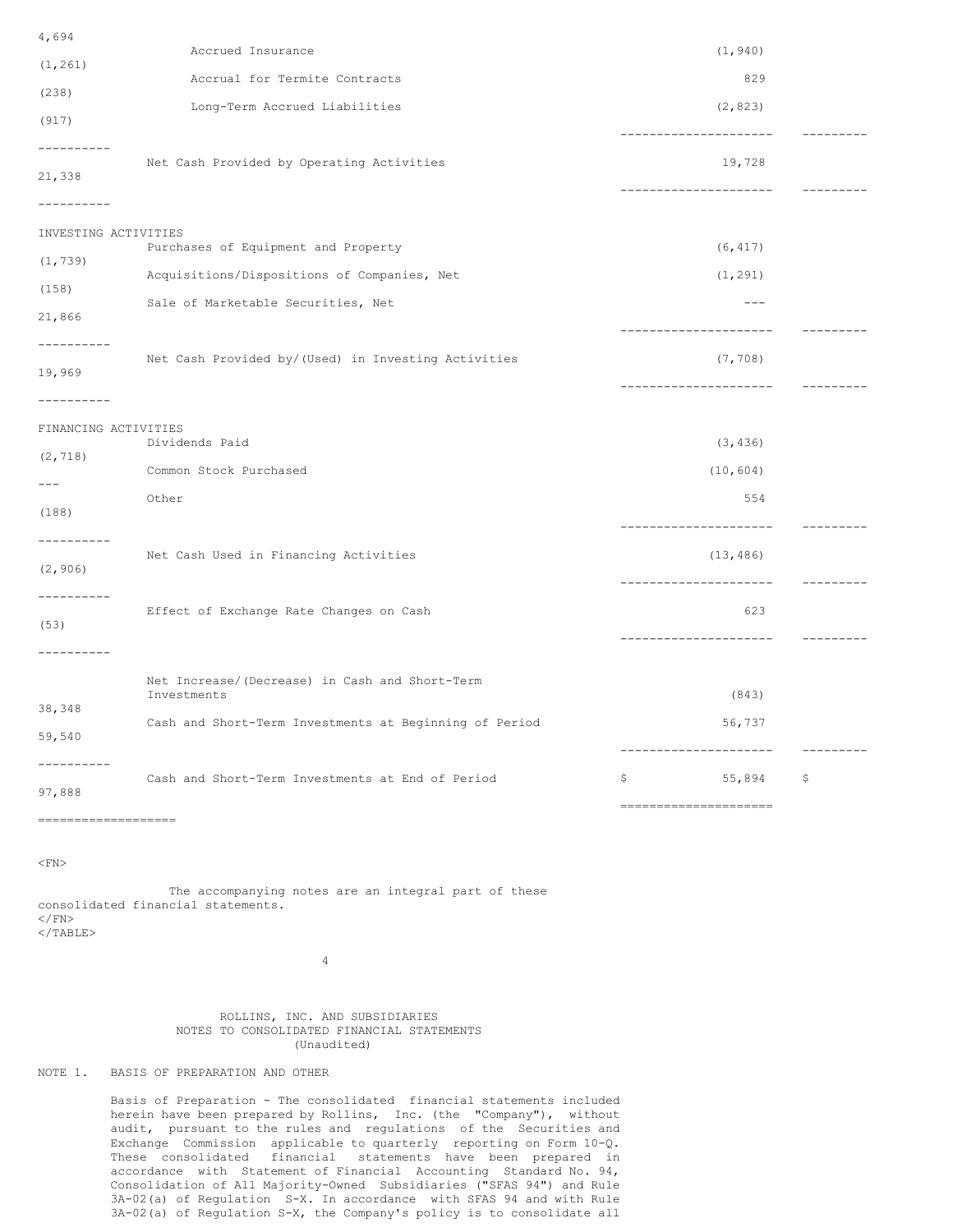subsidiaries and investees where it has voting control. The Company does not have any subsidiaries or investees where it has less than a 100% equity interest or less than 100% voting control, nor does it have any interest in other investees, joint ventures, or other variable interest entities that require consolidation under FASB interpretation No. 46, Consolidation of Variable Interest Entities (FIN 46).

Footnote disclosures normally included in financial statements prepared in accordance with accounting principles generally accepted in the United States have been condensed or omitted as permitted by such rules and regulations. These consolidated financial statements should be read in conjunction with the financial statements and related notes contained in the Company's annual report on Form 10-K for the year ended December 31, 2004.

In the opinion of management, the consolidated financial statements included herein contain all adjustments, consisting of a normal recurring nature, necessary to present fairly the financial position of the Company as of March 31, 2005 and December 31, 2004, the results of its operations for the three months ended March 31, 2005 and 2004 and cash flows for the three months ended March 31, 2005 and 2004. Operating results for the three months ended March 31, 2005 are not necessarily indicative of the results that may be expected for the year ending December 31, 2005.

The Company has only one reportable segment, its pest and termite control business. The Company's results of operations and its financial condition are not reliant upon any single customer or a few customers or the Company's foreign operations.

The Board of Directors, at its quarterly meeting on January 25, 2005, authorized a three-for-two stock split by the issuance on March 10, 2005 of one additional common share for each two common shares held of record on February 10, 2005. Accordingly, the par value for additional shares issued was adjusted to common stock, and fractional shares resulting from the stock split were settled in cash. All share and per share data appearing throughout this Form 10-Q have been retroactively adjusted for this stock split.

Estimates Used in the Preparation of Consolidated Financial Statements--The preparation of the consolidated financial statements in conformity with accounting principles generally accepted in the United States requires Management to make estimates and assumptions that affect the amounts reported in the accompanying notes and financial statements. Actual results could differ from those estimates.

Cash and Cash Equivalents--The Company considers all investments with a maturity of three months or less to be cash equivalents. Short-term investments, all of which are cash equivalents, are stated at cost, which approximates fair market value.

Marketable Securities--From time to time, the Company maintains investments held by several large, well-capitalized financial institutions. The Company's investment policy does not allow investment in any securities rated less than "investment grade" by national rating services.

5

Management determines the appropriate classification of debt securities at the time of purchase and re-evaluates such designations as of each balance sheet date. Debt securities are classified as available-for-sale because the Company does not have the intent to hold the securities to maturity. Available-for-sale securities are stated at their fair values, with the unrealized gains and losses, net of tax, reported as a separate component of stockholders' equity. Realized gains and losses and declines in value judged to be other than temporary on available-for-sale securities are included in interest income. In the first quarter of 2004, the Company sold the balance of its marketable securities, the proceeds of which were used to pay the primary portion of the Western Industries, Inc. acquisition completed in the second quarter of 2004. The cost of securities sold is based on the specific identification method. Interest and dividends on securities classified as available-for-sale are included in interest income. The Company's marketable securities generally consist of United States government, corporate and municipal debt securities.

Comprehensive Income (Loss)--Other Comprehensive Income (Loss) results from foreign currency translations, unrealized gain/losses on marketable securities and changes in the minimum pension liability.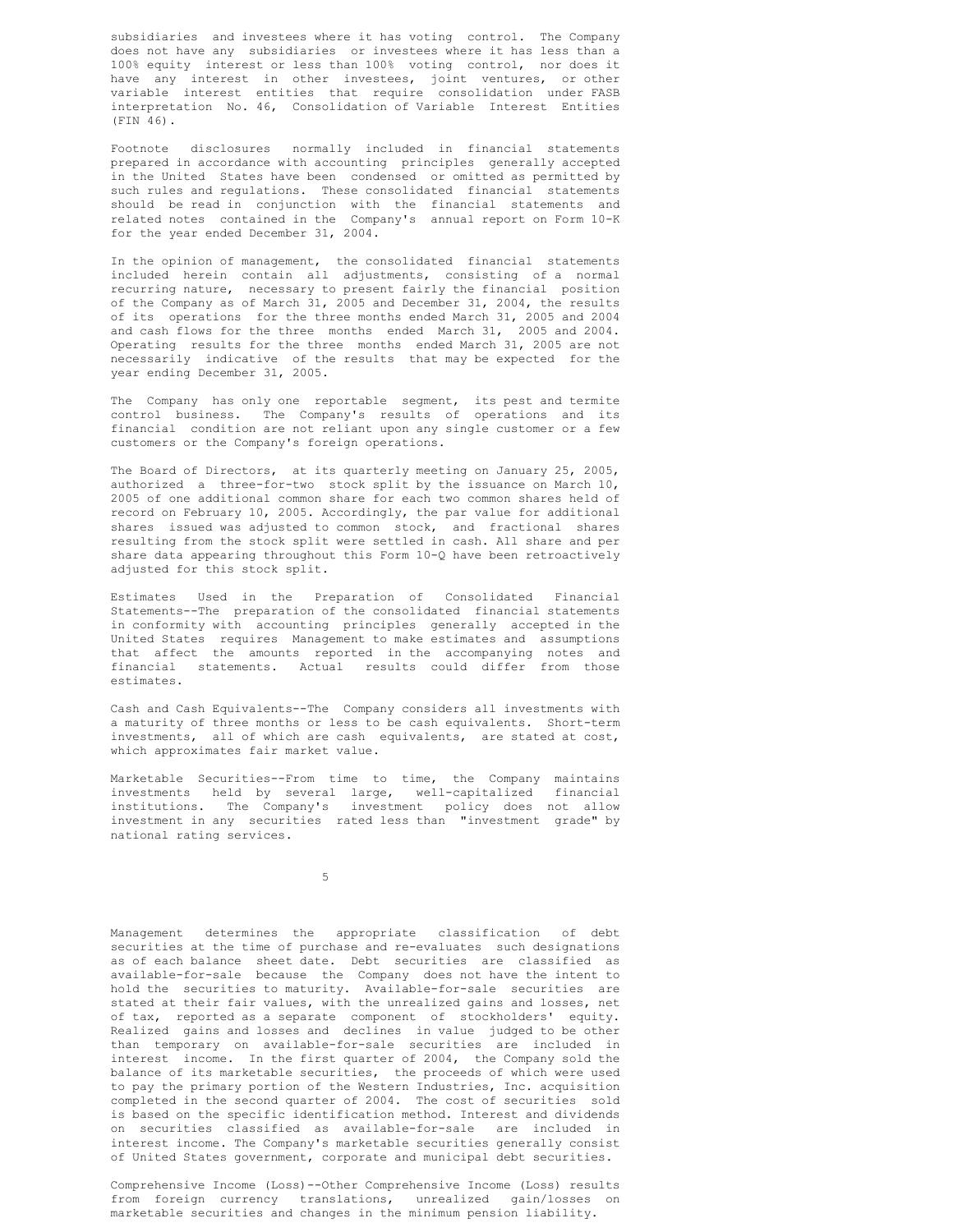New Accounting Standards-- In December 2004, the FASB issued SFAS No. 123 (revised 2004), "Share-Based Payment" ("SFAS 123R"), which replaces SFAS No. 123, "Accounting for Stock-Based Compensation," ("SFAS 123") and supersedes APB Opinion No. 25, "Accounting for Stock Issued to Employees." SFAS 123R requires all share-based payments to employees, including grants of employee stock options, to be recognized in the financial statements based on their fair values beginning with the first interim or annual period after December 15, 2005, with early adoption encouraged. The pro forma disclosures previously permitted under SFAS 123 no longer will be an alternative to financial statement recognition. Rollins is required to adopt SFAS 123R in the first quarter of fiscal 2006, beginning January 1, 2006. Under SFAS 123R, Rollins must determine the appropriate fair value model to be used for valuing share-based payments, the amortization method for compensation cost and the transition method to be used at date of adoption. The transition methods include prospective and retrospective adoption options. Under the retrospective option, prior periods may be restated either as of the beginning of the year of adoption or for all periods presented. The prospective method requires that compensation expense be recorded for all unvested stock options and restricted stock at the beginning of the first quarter of adoption of SFAS 123R, while the retrospective methods would record compensation expense for all unvested stock options and restricted stock beginning with the first period restated. Rollins is evaluating the requirements of SFAS 123R and expects that the adoption of SFAS 123R will not have a material impact on Rollins' consolidated results of operations and earnings per share. Rollins has not yet determined the method of adoption or the effect of adopting SFAS 123R, and it has not determined whether the adoption will result in amounts that are similar to the current pro forma disclosures under SFAS 123.

Cumulative Effect of Change in Accounting Principle - Prior to 2004, traditional termite treatments were recognized as revenue at the renewal date and an accrual was established for estimated costs of reapplications and repairs to be incurred. Beginning fourth quarter 2004, the Company adopted a new accounting method under which, the revenue received is deferred and recognized on a straight-line basis over the remaining contract term; and, the cost of reinspections, reapplications and repairs and associated labor and chemicals are expensed as incurred and no longer accrued. For noticed claims, an estimate is made of the costs to be incurred (including legal costs) based upon current factors and historical information. The performance of reinspections tends to be close to the contract renewal date and, while reapplications and repairs involve an insubstantial number of the contracts, these costs are incurred over the contract term. The newly adopted accounting principle eliminates the need to obtain actuarial estimates of the claim costs to be incurred and management's estimates of reapplication costs. Also, management believes the newly adopted accounting method more closely conforms to the current pattern under which revenues are earned and expenses are incurred, and conforms the accounting methodology of Orkin and its recently acquired subsidiary, Western Pest Services. The costs of providing termite services upon renewal are compared to the expected revenue to be received and a provision is made for any expected losses.

Due to this change, the Company recorded a cumulative effect adjustment of \$6.2 million (net of income taxes) during the fourth quarter of 2004.

The amounts for the quarter ended March 31, 2004 reported herein have been restated to reflect the effect of this accounting change as if it had occurred on January 1, 2004. A reconciliation of the restatement due to the change in accounting principle is as follows:

6

ROLLINS, INC. AND SUBSIDIARIES CONSOLIDATED STATEMENTS OF FINANCIAL POSITION (In thousands except share and per share data)

 $<$ TABLE> <CAPTION>

| (Unaudited)                     |                             |        |                      |        |       |
|---------------------------------|-----------------------------|--------|----------------------|--------|-------|
|                                 | Previously                  |        | Effect of            |        | As    |
| Restated                        | Reported<br>as of March 31, |        | Accounting<br>Change |        | as of |
| March 31,                       | 2004                        |        |                      |        | 2004  |
|                                 |                             |        |                      |        |       |
| Assets                          |                             |        |                      |        |       |
| $<$ S $>$                       | <<                          |        | <<                   |        | <<    |
| Cash and Short-Term Investments | \$                          | 97,888 | S                    | $\sim$ | -S    |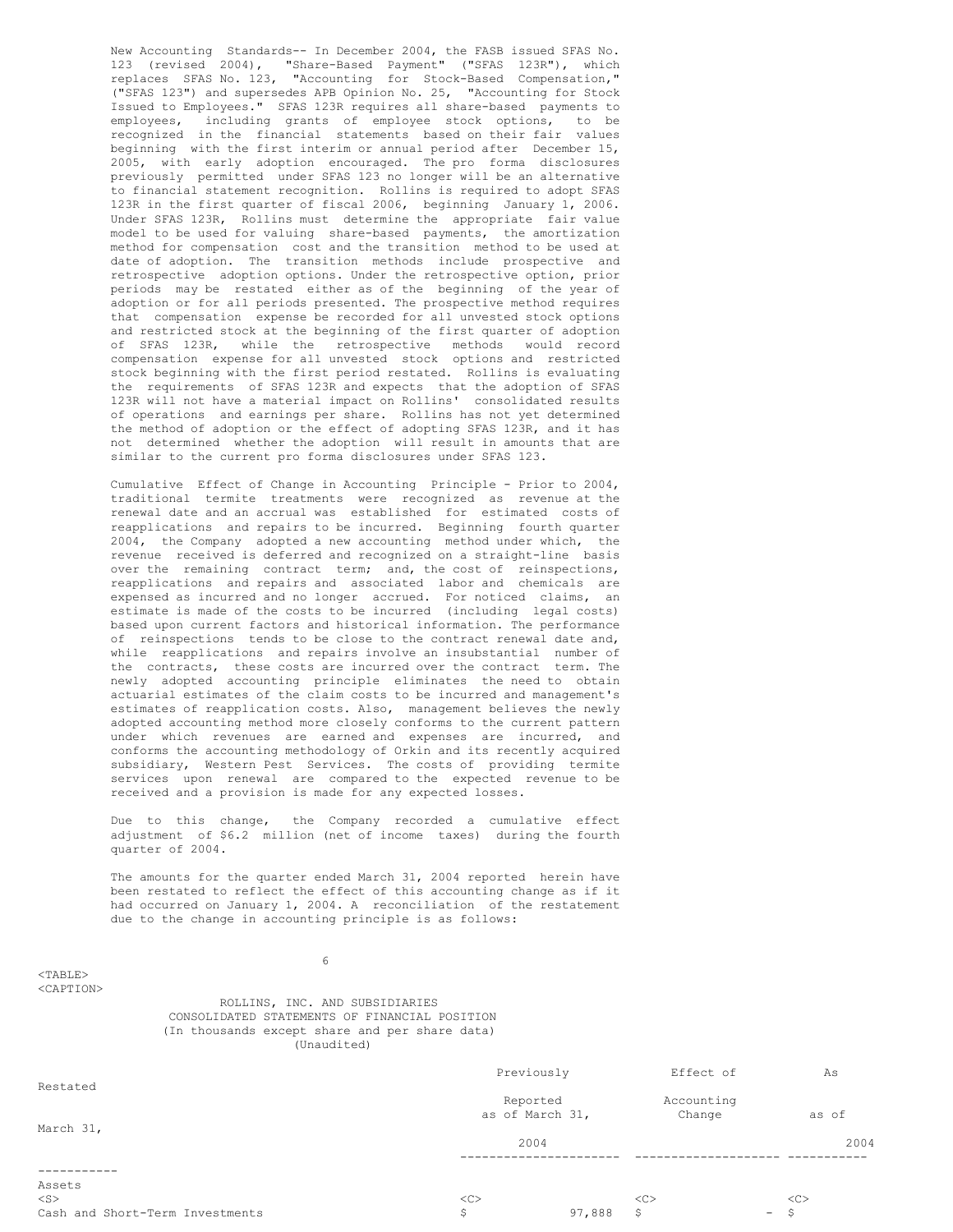$\rm <$  /TABLE>

7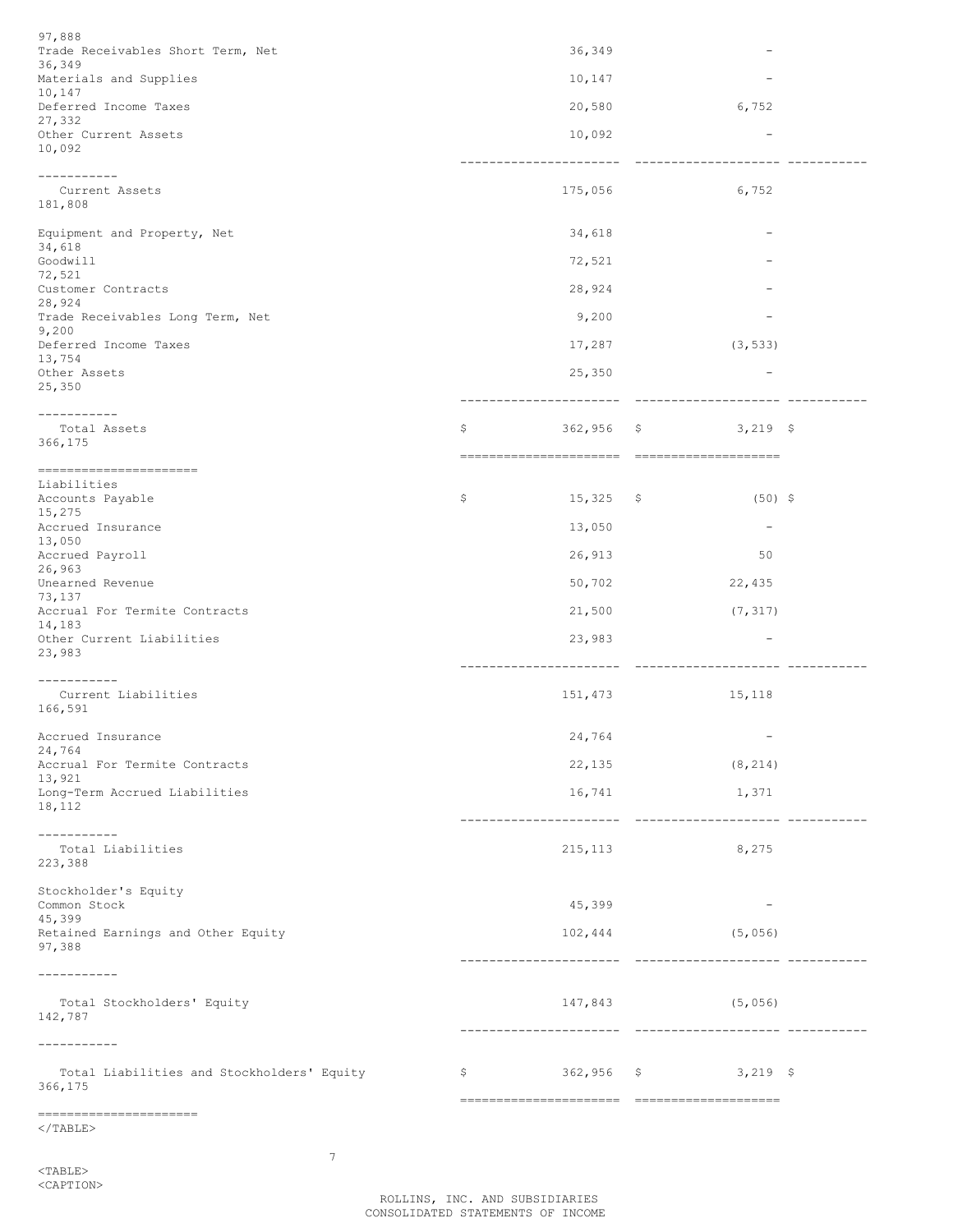### (In thousands except per share data) (Unaudited)

| Restated                                                                                |                          | Previously<br>Reported                                                                                                                                                                                                                                                                                                                                                                       |          | Three Months Ended<br>Effect of<br>Accounting | As            |  |
|-----------------------------------------------------------------------------------------|--------------------------|----------------------------------------------------------------------------------------------------------------------------------------------------------------------------------------------------------------------------------------------------------------------------------------------------------------------------------------------------------------------------------------------|----------|-----------------------------------------------|---------------|--|
| 31,                                                                                     |                          | March 31,<br>2004                                                                                                                                                                                                                                                                                                                                                                            |          | Change                                        | March         |  |
| 2004<br>-----------                                                                     |                          |                                                                                                                                                                                                                                                                                                                                                                                              |          |                                               |               |  |
| $<$ S $>$<br>Revenues<br>160,416                                                        | $<<$ $>$<br>$\mathsf{S}$ |                                                                                                                                                                                                                                                                                                                                                                                              | $<<$ $>$ | $158,692 \quad$ \$ $1,724 \quad$ \$           | < <sub></sub> |  |
| -----------                                                                             |                          |                                                                                                                                                                                                                                                                                                                                                                                              |          |                                               |               |  |
| Costs & Expenses<br>Cost of Services Provided<br>86,542<br>Depreciation & Amortization  |                          | 86,764<br>4,657                                                                                                                                                                                                                                                                                                                                                                              |          | (222)                                         |               |  |
| 4,657<br>Sales General & Administrative                                                 |                          | 52,768                                                                                                                                                                                                                                                                                                                                                                                       |          |                                               |               |  |
| 52,768<br>(Gain)/Loss on Sales of Assets<br>$\mathbf{1}$<br>Interest (Income) / Expense |                          | $\mathbf{1}$<br>(150)                                                                                                                                                                                                                                                                                                                                                                        |          |                                               |               |  |
| (150)                                                                                   |                          |                                                                                                                                                                                                                                                                                                                                                                                              |          |                                               |               |  |
| -----------<br>Total Cost & Expenses<br>\$143,818                                       | \$                       | 144,040                                                                                                                                                                                                                                                                                                                                                                                      |          | \$(222)                                       |               |  |
| -----------                                                                             |                          |                                                                                                                                                                                                                                                                                                                                                                                              |          |                                               |               |  |
| Income Before Taxes<br>16,598                                                           |                          | 14,652                                                                                                                                                                                                                                                                                                                                                                                       |          | 1,946                                         |               |  |
| Provision for Income Taxes<br>6,732                                                     |                          | 5,934                                                                                                                                                                                                                                                                                                                                                                                        |          | 798                                           |               |  |
| -----------<br>Cumulative effect of change in accounting principle, net                 |                          | $\frac{1}{2} \frac{1}{2} \frac{1}{2} \frac{1}{2} \frac{1}{2} \frac{1}{2} \frac{1}{2} \frac{1}{2} \frac{1}{2} \frac{1}{2} \frac{1}{2} \frac{1}{2} \frac{1}{2} \frac{1}{2} \frac{1}{2} \frac{1}{2} \frac{1}{2} \frac{1}{2} \frac{1}{2} \frac{1}{2} \frac{1}{2} \frac{1}{2} \frac{1}{2} \frac{1}{2} \frac{1}{2} \frac{1}{2} \frac{1}{2} \frac{1}{2} \frac{1}{2} \frac{1}{2} \frac{1}{2} \frac{$ |          | (6, 204)                                      |               |  |
| (6, 204)                                                                                |                          |                                                                                                                                                                                                                                                                                                                                                                                              |          |                                               |               |  |
| Net Income<br>3,662                                                                     | \$                       |                                                                                                                                                                                                                                                                                                                                                                                              |          | $8,718$ \$ (5,056) \$                         |               |  |
|                                                                                         |                          |                                                                                                                                                                                                                                                                                                                                                                                              |          |                                               |               |  |

 $\langle$ /TABLE>

8

Franchising Program - Orkin had 53 franchises as of March 31, 2005, including international franchises in Mexico, established in 2000, and Panama, established in 2003. Transactions with franchises involve sales of customer contracts to establish new franchises, initial franchise fees and royalties. The customer contracts and initial franchise fees are typically sold for a combination of cash and notes due over periods ranging up to 5 years. Notes receivable from franchises aggregated \$6.4 million, \$5.2 million, and \$4.5 million as of March 31, 2005, December 31, 2004, and March 31, 2004, respectively. The Company recognizes gains from the sale of customer contracts at the time they are sold to franchises and collection on the notes is reasonably assured. The gain amounted to approximately \$1.3 million in the first quarter of 2005 compared to \$0.9 million in first quarter of 2004, and is included as revenues in the accompanying Consolidated Statements of Income. Initial franchise fees are deferred for the duration of the initial contract period and are included as unearned revenue in the Consolidated Statements of Financial Position. Deferred franchise fees amounted to \$1.8 million, \$1.6 million, and \$1.5 million at March 31, 2005, December 31, 2004, and March 31, 2004, respectively. Royalties from franchises are accrued and recognized as revenues as earned on a monthly basis. Revenues from royalties were \$427,000 in the first quarter of 2005 compared to \$353,000 in the first quarter of 2004. The Company's maximum exposure to loss relating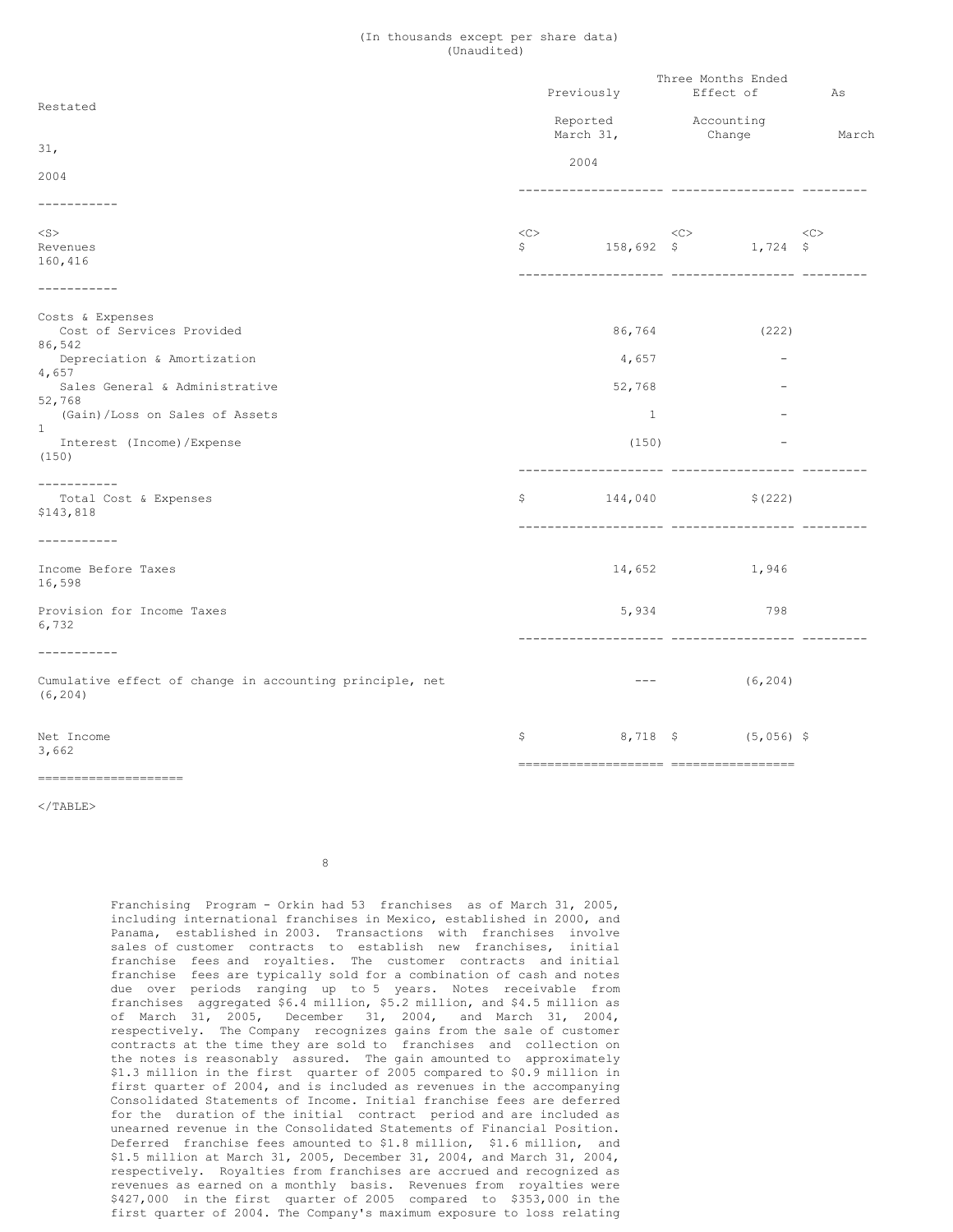to the franchises aggregated \$4.6 million, \$3.6 million, and \$3.0 million at March 31, 2005, December 31, 2004 and March 31, 2004, respectively.

Fair Value of Financial Instruments--The Company's financial instruments consist of cash, short-term investments, marketable securities, trade and notes receivables, accounts payable and other short-term liabilities. The carrying amounts of these financial instruments approximate their fair values.

Seasonality-- The business of the Company is affected by the seasonal nature of the Company's pest and termite control services. The increase in pest pressure and activity, as well as the metamorphosis of termites in the spring and summer (the occurrence of which is determined by the timing of the change in seasons), has historically resulted in an increase in the revenue of the Company's pest and termite control operations during such periods as evidenced by the following chart. In addition, revenues were favorably impacted in 2004 after the acquisition of Western Pest Services on April 30, 2004.

|                                                                    | Total Net Revenues |                              |      |                                               |  |                                          |  |
|--------------------------------------------------------------------|--------------------|------------------------------|------|-----------------------------------------------|--|------------------------------------------|--|
|                                                                    | 2005               |                              | 2004 |                                               |  | 2003                                     |  |
| First Ouarter<br>Second Quarter<br>Third Ouarter<br>Fourth Quarter |                    | 183,915<br>N/A<br>N/A<br>N/A | -S   | $160,416*$<br>202,725*<br>203,925*<br>183,818 |  | 155,122<br>185,105<br>178,262<br>158,524 |  |

\* Restated for change in accounting principle.

#### NOTE 2. EARNINGS PER SHARE

In accordance with SFAS No. 128, Earnings Per Share ("EPS"), the Company presents basic EPS and diluted EPS. Basic EPS is computed on the basis of weighted-average shares outstanding. Diluted EPS is computed on the basis of weighted-average shares outstanding plus common stock options outstanding during the period which, if exercised, would have a dilutive effect on EPS. Basic and diluted EPS have been restated for the March 10, 2005, three-for-two stock split for all periods presented (See Note 1). A reconciliation of the number of weighted-average shares used in computing basic and diluted EPS is as follows:

|                                                                                                                                                                                                                | Three Months Ended |                           |  |
|----------------------------------------------------------------------------------------------------------------------------------------------------------------------------------------------------------------|--------------------|---------------------------|--|
|                                                                                                                                                                                                                | March 31,          |                           |  |
| (In thousands except per share data amounts)                                                                                                                                                                   | 2005 2004          |                           |  |
| Net Income available to stockholders<br>numerator for basic and diluted earnings per share): \$11,595 \$3,662                                                                                                  |                    |                           |  |
| Shares (denominator):<br>Weighted-average shares outstanding<br>(denominator for basic earnings per share)<br>Effect of Dilutive securities:<br>Employee Stock Options and Restricted Stock Awards 2,121 2,017 |                    | 67,942 67,947             |  |
| Adjusted Weighted-Average Shares (adjusted to<br>reflect assumed exercises)<br>(denominator for diluted earnings per share)                                                                                    | 70,063             | 69,964                    |  |
| Per share amounts:<br>Basic earnings per common share<br>Diluted earnings per common share                                                                                                                     | \$0.17             | $$0.17$ $$0.06$<br>\$0.05 |  |

 $\alpha$ 

- --------------------------------------------------------------------------------

The Company bought back 641,310 shares of the Company's common stock in the first quarter of 2005 under its authorized repurchase program. Rollins has had a buyback program in place for a number of years and has routinely purchased shares when it felt the opportunity was desirable. With only 276,000 shares left under the current program, the Board authorized the purchase of 4 million additional shares of the Company's common stock at its quarterly meeting on April 26, 2005. This authorization enables the Company to continue the purchase of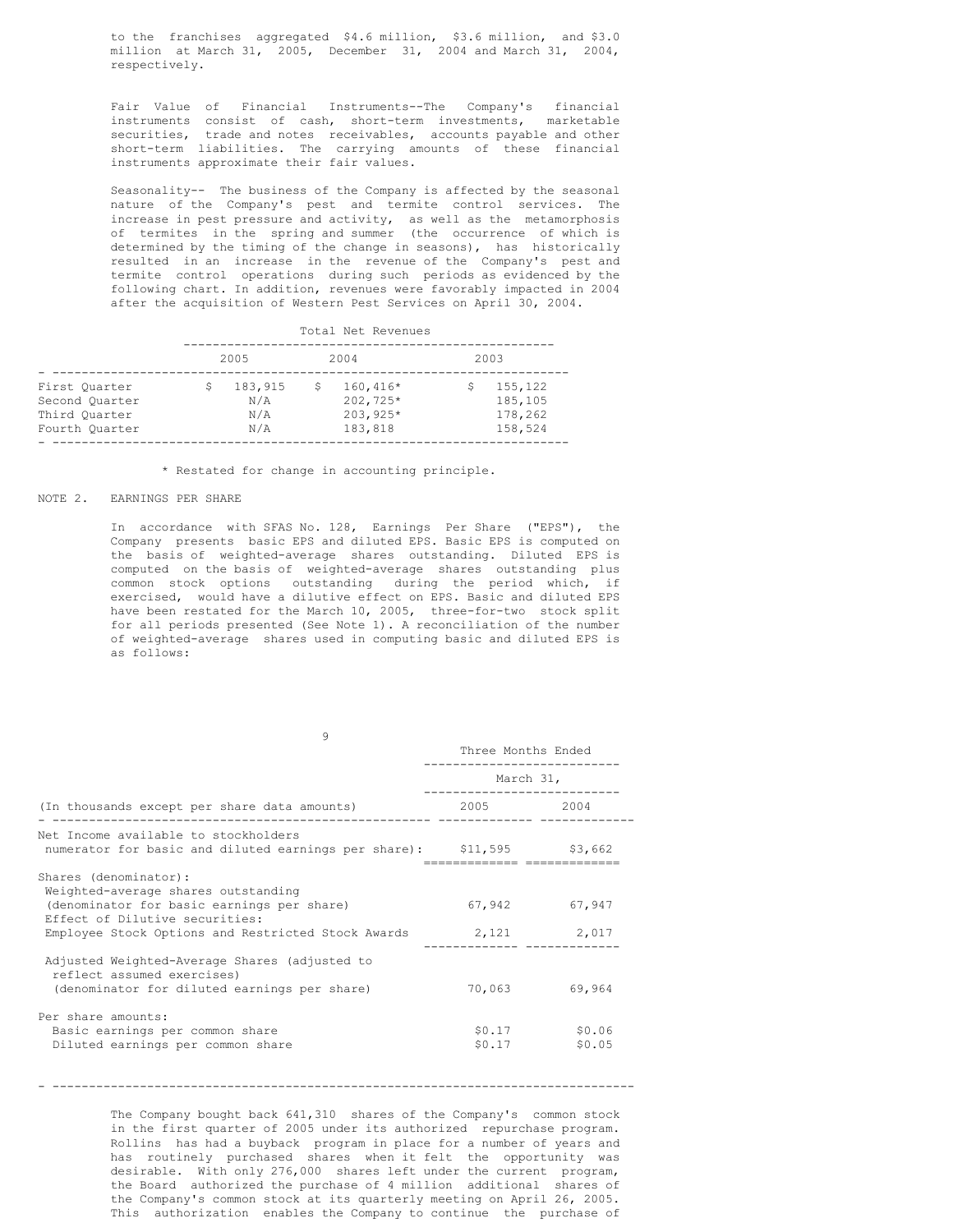Rollins, Inc. shares when appropriate, which is an important benefit resulting from the Company's strong cash flows.

# NOTE 3. CONTINGENCIES

Orkin, one of the Company's subsidiaries, is a named defendant in Butland et al. v. Orkin Exterminating Company, Inc. et al. pending in the Circuit Court of Hillsborough County, Tampa, Florida. The plaintiffs filed suit in March of 1999 and are seeking monetary damages and injunctive relief. The Court ruled in early April 2002, certifying the class action lawsuit against Orkin. Orkin appealed this ruling to the Florida Second District Court of Appeals, which remanded the case back to the trial court for further findings. In December the Court issued a new ruling certifying the class action. Orkin has appealed this new ruling to the Florida Second District Court of Appeals. Orkin believes this case to be without merit and intends to defend itself vigorously through trial, if necessary. At this time, the final outcome of the litigation cannot be determined. However, in the opinion of Management, the ultimate resolution of this action will not have a material adverse effect on the Company's financial position, results of operations or liquidity.

Additionally, in the normal course of business, Orkin is a defendant in a number of lawsuits, which allege that plaintiffs have been damaged as a result of the rendering of services by Orkin. Orkin is actively contesting these actions. Some lawsuits have been filed (Ernest W. Warren and Dolores G. Warren et al. v. Orkin Exterminating Company, Inc., et al.; and Francis D. Petsch, et al. v. Orkin Exterminating Company, Inc. et al.) in which the Plaintiffs are seeking certification of a class. The cases originate in Georgia and Florida. An arbitration filing has also been filed in Jacksonville, Florida, by Cynthia Garrett against Orkin (Cynthia Garrett v. Orkin, Inc.) in which the plaintiff is seeking certification of a class. The Company believes these matters to be without merit and intends to vigorously contest certification and defend itself through trial or arbitration, if necessary. In the opinion of Management, the outcome of these actions will not have a material adverse effect on the Company's financial position, results of operations or liquidity.

Orkin is involved in certain environmental matters primarily arising in the normal course of business. In the opinion of Management, the Company's liability under any of these matters would not materially affect its financial condition, results of operations or liquidity.

10

The Company and Orkin were also named defendants in Bob J. Stevens v. Orkin Exterminating Company, Inc. and Rollins, Inc., a lawsuit that was filed in Texas and in which the Plaintiff was seeking certification of a class. The parties settled this matter on an individual basis, the class allegations were dismissed, and it is now concluded. In the opinion of Management, the ultimate resolution of this action did not have a material adverse effect on the Company's financial position, results of operations or liquidity.

# NOTE 4. STOCKHOLDERS' EQUITY

During the first quarter ended March 31, 2005, the Company repurchased 641,310 shares for \$10.2 million under it's stock repurchase program. Also, during the first quarter ended March 31, 2005, approximately 487,000 shares of common stock were issued upon exercise of stock options by employees. As permitted by SFAS No. 123, Accounting for Stock-Based Compensation, the Company accounts for employee stock compensation plans using the intrinsic value method prescribed by Accounting Principles Board Opinion No. 25, Accounting for Stock Issued to Employees. No stock-based employee compensation cost is reflected in net income, as all options granted had an exercise price equal to the market value of the underlying common stock on the date of grant. The following table illustrates the effect on net income and earnings per share if the Company had applied the fair value recognition provisions of FASB Statement No. 123, Accounting for Stock-Based Compensation, to stock-based employee compensation.

|                                       |      | Three Months Ended<br>March 31. |  |  |
|---------------------------------------|------|---------------------------------|--|--|
| (In thousands, except per share data) | 2005 | 2004                            |  |  |
|                                       |      |                                 |  |  |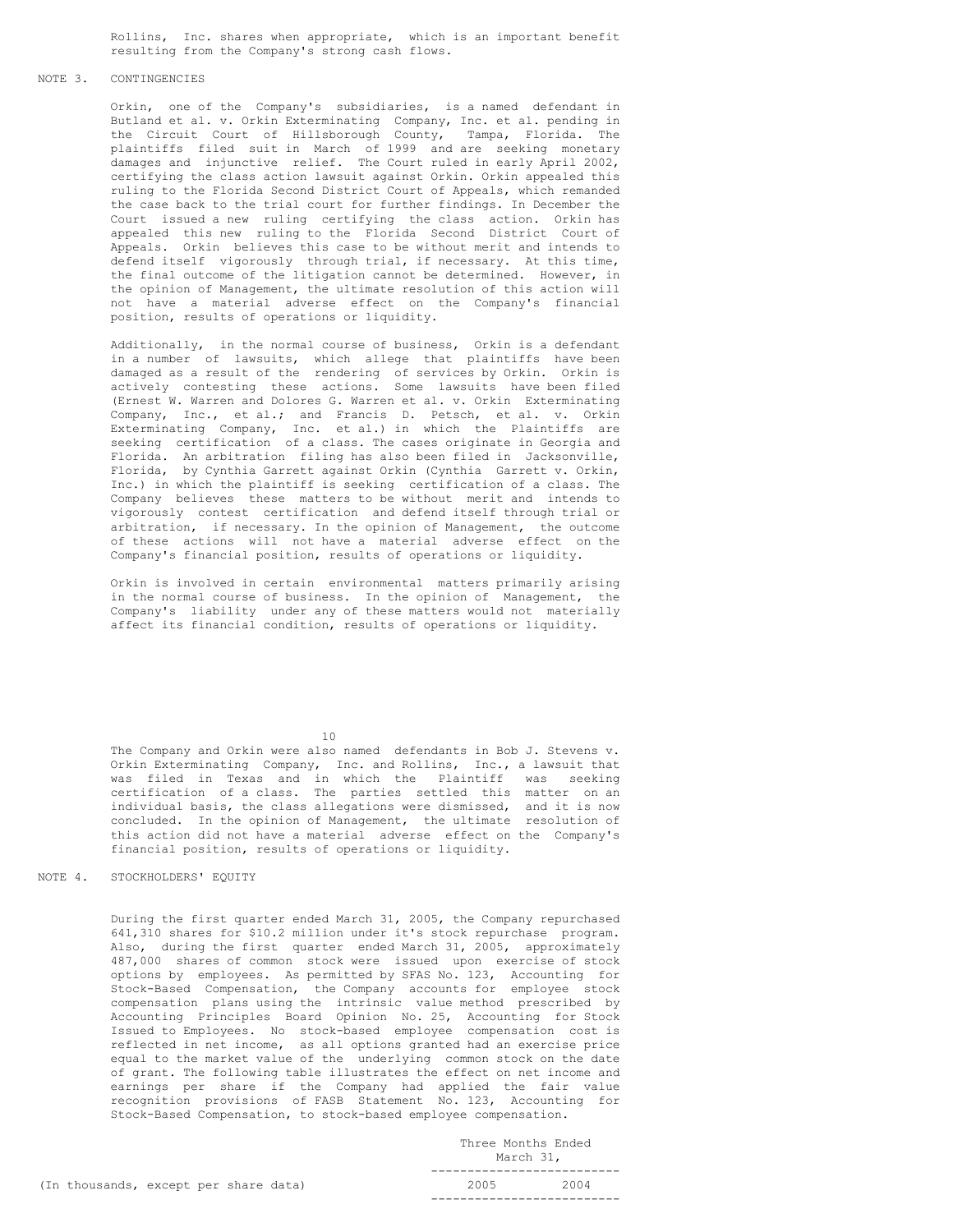| Net income, as reported<br>Deduct: Total stock-based employee compensation<br>expense determined under fair value based | \$11,595 | \$3,662 |
|-------------------------------------------------------------------------------------------------------------------------|----------|---------|
| method for all awards, net of related tax effects                                                                       | (146)    | (202)   |
| Pro forma net income                                                                                                    | \$11,449 | \$3,460 |
| Earnings per share:                                                                                                     |          |         |
| Basic-as reported                                                                                                       | \$0.17   | \$0.06  |
| Basic-pro forma                                                                                                         | \$0.17   | \$0.05  |
| Diluted-as reported                                                                                                     | \$0.17   | \$0.05  |
| Diluted-pro forma                                                                                                       | \$0.16   | \$0.05  |

# NOTE 5. ACCUMULATED OTHER COMPREHENSIVE LOSS

Accumulated other comprehensive loss consists of the following (in thousands):

 $<$ TABLE> <CAPTION>

| Total                                     |                          | Minimum<br>Pension<br>Liability           |         | Foreign<br>Currency<br>Translation             | Other<br>Unrealized<br>Gain/(Loss) |                 |          |
|-------------------------------------------|--------------------------|-------------------------------------------|---------|------------------------------------------------|------------------------------------|-----------------|----------|
|                                           |                          |                                           |         |                                                |                                    |                 |          |
|                                           |                          |                                           |         |                                                |                                    |                 |          |
| $<$ S $>$                                 | $<<$ $>$<br>$\mathsf{S}$ | $---$                                     | <<<br>S | (247)                                          | $<<$ $<$ $<$ $>$<br>S              | (67)            | <<<br>\$ |
| Balance at January 1, 2004<br>(314)       |                          |                                           |         |                                                |                                    |                 |          |
| Change during 2004:                       |                          |                                           |         |                                                |                                    |                 |          |
| Before-tax amount                         |                          | (32, 124)                                 |         | (3, 967)                                       |                                    | 109             |          |
| (28, 048)                                 |                          |                                           |         |                                                |                                    |                 |          |
| Tax benefit (expense)<br>12,296           |                          | 13,769                                    |         | 1,559                                          |                                    | 86              |          |
|                                           |                          |                                           |         |                                                |                                    |                 |          |
|                                           |                          | (18, 355)                                 |         | 2,408                                          |                                    | 195             |          |
| (15, 752)                                 |                          |                                           |         |                                                |                                    |                 |          |
| Balance at December 31, 2004<br>(16, 066) |                          | $\frac{1}{2}$ (18,355) $\frac{1}{2}$ ,161 |         |                                                | $\mathsf{S}$                       | 128             | \$       |
| Change during first three months of 2005: |                          |                                           |         |                                                |                                    |                 |          |
| Before-tax amount                         |                          | ---                                       |         | 623                                            |                                    | ---             |          |
| 623<br>Tax benefit (expense)              |                          | $- - -$                                   |         | $---$                                          |                                    | 94              |          |
| 94                                        |                          |                                           |         |                                                |                                    |                 |          |
|                                           |                          |                                           |         |                                                |                                    |                 |          |
|                                           |                          | $- - -$                                   |         | 623                                            |                                    | 94              |          |
| 717                                       |                          |                                           |         |                                                |                                    |                 |          |
|                                           |                          |                                           |         |                                                |                                    |                 |          |
| Balance at March 31, 2005<br>(15, 349)    |                          |                                           |         | $\frac{18}{18}$ (18,355) $\frac{18}{18}$ 2,784 |                                    | $\frac{1}{222}$ | \$       |
| --------                                  |                          |                                           |         |                                                |                                    |                 |          |

 $<$ /TABLE>

11

# NOTE 6. ACCRUAL FOR TERMITE CONTRACTS

The Company maintains an accrual for termite contracts representing the estimated costs of reapplications, repair claims and associated labor, chemicals, and other costs relative to termite control services performed prior to the balance sheet date.

Prior to 2004, traditional termite treatments were recognized as revenue at the renewal date and an accrual was established for estimated costs of reapplications and repairs to be incurred. Beginning fourth quarter 2004, the Company adopted a new accounting method under which, the revenue received is deferred and recognized on a straight-line basis over the remaining contract term; and, the cost of reinspections, reapplications and repairs and associated labor and chemicals are expensed as incurred. For outstanding claims, an estimate is made of the costs to be incurred (including legal costs) based upon current factors and historical information. The performance of reinspections tends to be close to the contract renewal date and, while reapplications and repairs involve an insubstantial number of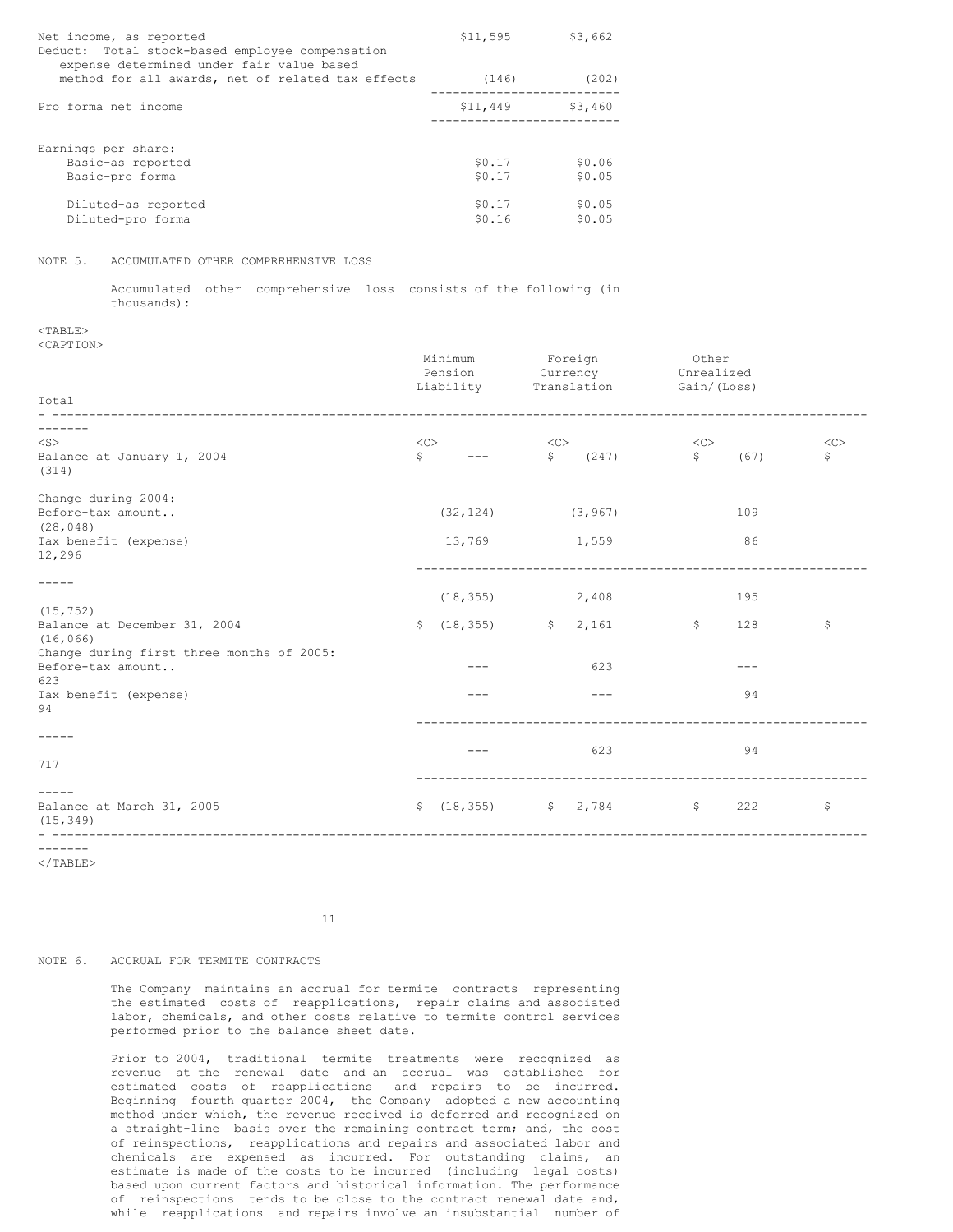the contracts, these costs are incurred over the contract term. The newly adopted accounting principle eliminates the need to obtain actuarial estimates of the claim costs to be incurred and management's estimates of reapplication costs. Also, management believes the newly adopted accounting method more closely conforms to the current pattern under which revenues are earned and expenses are incurred, and conforms the accounting methodology of Orkin and its recently acquired subsidiary, Western Pest Services. The costs of providing termite services upon renewal are compared to the expected revenue to be received and a provision is made for any expected losses.

Due to this change, the Company recorded a cumulative effect adjustment of \$6.2 million (net of income taxes) during the fourth quarter of 2004.

A reconciliation of the beginning and ending balances of the accrual for termite contracts is as follows:

|                                                                                                                                        | Three Months Ended<br>March 31, |                 |      |                              |  |
|----------------------------------------------------------------------------------------------------------------------------------------|---------------------------------|-----------------|------|------------------------------|--|
| (In thousands)                                                                                                                         |                                 | 2005            |      | 2004                         |  |
| Beginning Balance<br>Effect of Change in Accounting Principle<br>Current Period Provision<br>Settlements, Claims and Expenditures Made | S                               | 25,311<br>4,250 | - \$ | 43,873<br>(15, 309)<br>4,309 |  |
| During the Period                                                                                                                      |                                 | (3, 422)        |      | (4, 769)                     |  |
| Ending Balance                                                                                                                         | Ŝ                               | $26,139$ \$     |      | 28.104                       |  |

# NOTE 7. PENSION AND POST-RETIREMENT BENEFIT PLANS

The following represents the net periodic pension benefit costs and related components in accordance with SFAS 132 ( R ):

Components of Net Pension Benefit Cost

|                                                                                                                                       | Three Months Ended<br>March 31,                |                                              |  |  |
|---------------------------------------------------------------------------------------------------------------------------------------|------------------------------------------------|----------------------------------------------|--|--|
| (in thousan                                                                                                                           | 2005                                           | 2004                                         |  |  |
| Service Cost<br>Interest Cost<br>Expected Return on Plan Assets<br>Amortization of:<br>Prior Service Benefit<br>Unrecognized Net Loss | \$1,397<br>2,208<br>(2, 464)<br>(217)<br>1.164 | \$1,297<br>2,074<br>(2, 394)<br>(217)<br>845 |  |  |
| Net Periodic Benefit Cost                                                                                                             | \$2,088                                        | \$1,605                                      |  |  |

12

# NOTE 8. RELATED PARTY TRANSACTIONS

On April 28, 2004, the Company sold real estate in Okeechobee County, Florida to LOR, Inc., a company controlled by R. Randall Rollins, Chairman of the Board of Rollins, Inc. and Gary W. Rollins, Chief Executive Officer, President and Chief Operating Officer of Rollins, Inc. for \$16.6 million in cash. The sale resulted in a net gain after tax of \$8.1 million or \$0.11 per share since the real estate had appreciated over approximately 30 years it had been owned by the Company. The real estate was under a lease agreement with annual rentals of \$131,939 that would have expired June 30, 2007. On May 28, 2004, the Company sold real estate in Sussex County, Delaware to LOR, Inc. for \$111,000 in cash. The sale resulted in an immaterial net gain after tax. The Board of Directors, at its quarterly meeting on January 27, 2004, approved the formation of a committee (the "Committee") made up of Messrs. Bill J. Dismuke and James B. Williams, who are independent directors, to evaluate the transactions. In addition, the Company on October 22, 2004 purchased real estate located at 2158 Piedmont Road, N.E., Atlanta, Georgia 30324, adjacent to the Company's headquarters, from LOR, Inc. for \$4.6 million. The Committee was furnished with full disclosure of the transactions, including independent appraisals, and determined that the terms of the transactions were reasonable and fair to the Company. The Company sold an additional piece of real estate in Sussex County, Delaware to LOR, Inc. or an entity wholly owned by LOR, Inc. for \$10.6 million in cash. The transaction took place on December 29, 2004 and resulted in a \$6.3 million gain, net of costs and after taxes.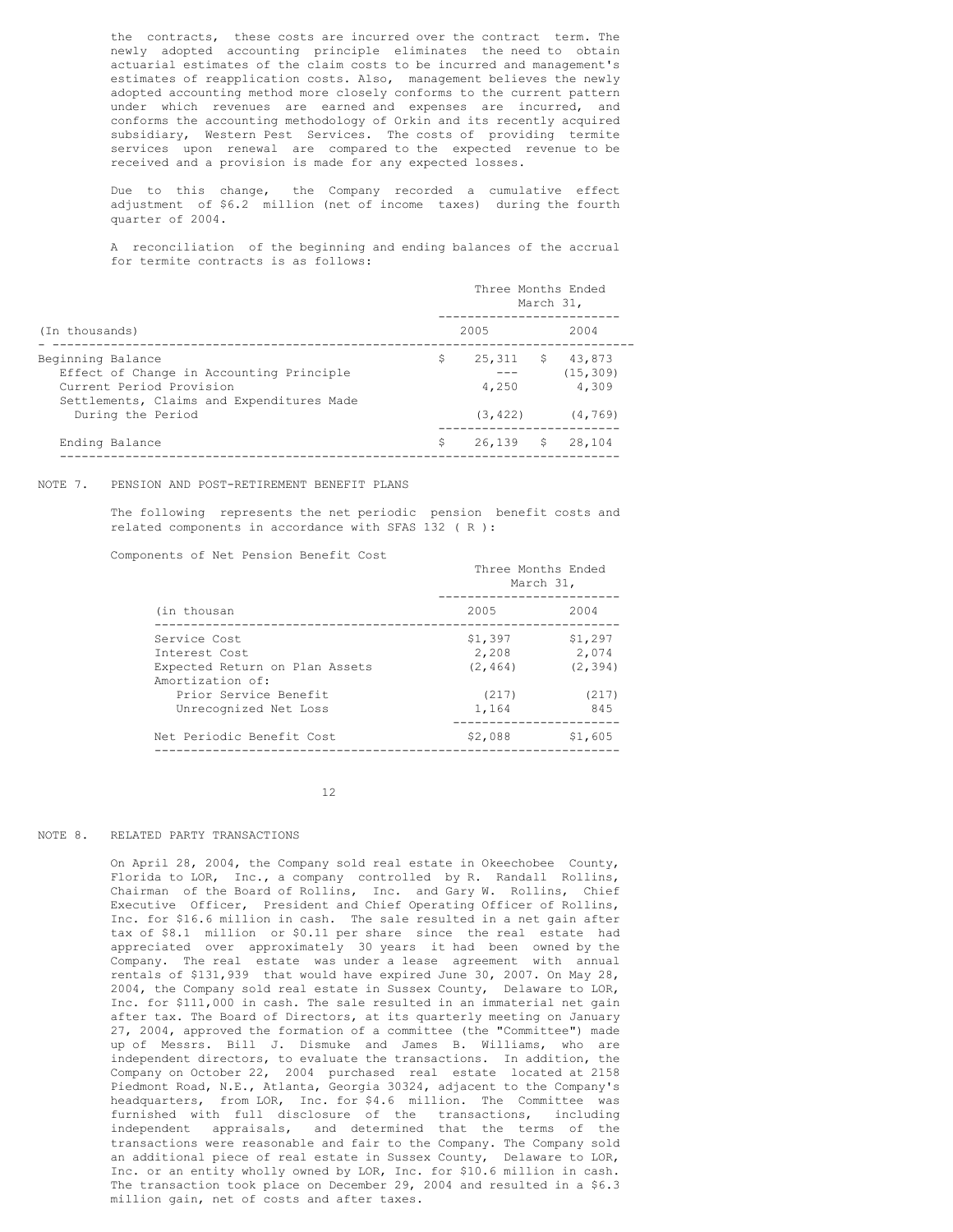On April 30, 2004, the Company acquired substantially all of the assets and assumed certain liabilities of Western Pest Services ("Western"), and the Company's consolidated financial statements include the operating results of Western from the date of the acquisition. Neither Western nor its principals had any prior relationship with the Company or its affiliates. Western was engaged in the business of providing pest control services and the Company has continued this business. The acquisition was made pursuant to an Asset Purchase Agreement (the "Western Agreement") dated March 8, 2004, between Rollins, Inc. and Western Industries, Inc. and affiliates. The consideration for the assets and certain noncompetition agreements (the "Purchase Price") was approximately \$106.6 million, including approximately \$7.0 million of assumed liabilities. The Purchase Price was funded with cash on hand, the sale of property located in Okeechobee County, Florida and a \$15.0 million senior unsecured revolving credit facility.

Pursuant to the Western Agreement, the Company acquired substantially all of Western's property and assets, including accounts receivable, real property leases, seller contracts, governmental authorizations, data and records, intangible rights and property and insurance benefits. As described in the Western Agreement, the Company assumed only specified liabilities of Western and obligations under disclosed assigned contracts.

The Company engaged an independent valuation firm to determine the allocation of the purchase price to Goodwill and identifiable Intangible assets. Such valuation resulted in the allocation of \$41.3 million to Goodwill and \$55.2 million to other intangible assets, principally customer contracts. The finite-lived intangible assets, principally customer contracts, are being amortized over periods principally ranging from 8 to 12.5 years on a straight-lined basis.

On April 30, 2004, in a transaction ancillary to the Western acquisition, the Company acquired Residex Corporation ("Residex"), a company that distributes chemicals and other products to pest management professionals, pursuant to an Asset Purchase Agreement (the "Residex Agreement") dated March 8, 2004, between Rollins, Inc. and Western Industries, Inc., JBD Incorporated and Residex Corporation. Subsequently on April 30, 2004, the Company sold Residex to an industry distribution group. The amounts involved were not material and no gain or loss was recognized on the transaction.

Prior to the acquisition, Western Pest Services was recognized as a premier pest control business and ranked as the 8th largest company in the industry. Based in Parsippany, NJ, the Company provides pest elimination and prevention to homes and businesses to over 130,000 customers from New York to Virginia with additional operations in Georgia and Florida. Western is primarily a commercial pest control service company and its existing businesses complement most of the services that Orkin offers, in an area of the country in which Orkin has not been particularly strong, the Northeast. The Company's consolidated statements of income include the results of operations of Western for all periods after May 1, 2004.

13

# NOTE 10. PRO FORMA FINANCIAL INFORMATION

The pro forma financial information presented below gives effect to the Western acquisition as if it had occurred as of the beginning of our fiscal year 2004. The information presented below is for illustrative purposes only and is not necessarily indicative of results that would have been achieved if the acquisition actually had occurred as of the beginning of such years or results which may be achieved in the future.

|                                                                                       | Three Months Ended<br>March 31, |             |  |                    |
|---------------------------------------------------------------------------------------|---------------------------------|-------------|--|--------------------|
|                                                                                       |                                 | 2005        |  | 2004               |
| REVENUES<br>Customer Services                                                         | Ŝ                               |             |  | 183,915 \$ 179,408 |
| INCOME BEFORE INCOME TAXES AND CUMULATIVE EFFECT<br>OF CHANGE IN ACCOUNTING PRINCIPLE |                                 | $19,491$ \$ |  | 17,664             |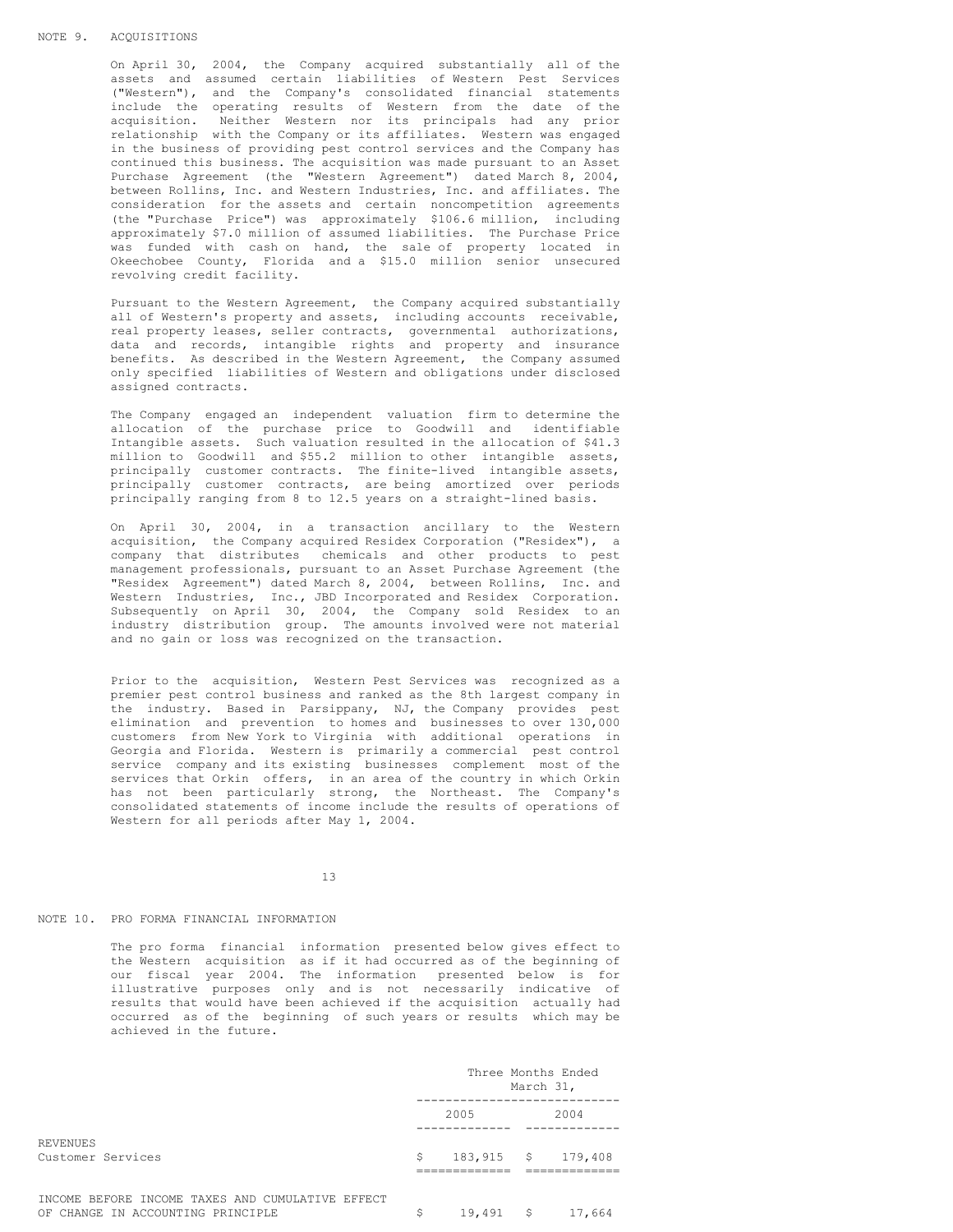| INCOME BEFORE CUMULATIVE EFFECT OF<br>CHANGE IN ACCOUNTING PRINCIPLE | \$ | $11,595$ \$ | 10,527 |
|----------------------------------------------------------------------|----|-------------|--------|
| NET INCOME                                                           | \$ | $11,595$ \$ | 4,323  |
| EARNINGS PER SHARE - BASIC                                           | Ŝ  | 0.17S       | 0.06   |
| EARNINGS PER SHARE - DILUTED                                         | Ŝ  | 0.17S       | 0.06   |
| Average Shares Outstanding---Basic                                   |    | 67,942      | 67,947 |
| Average Shares Outstanding---Diluted                                 |    | 70,063      | 69,964 |

============= =============

Item 2. Management's Discussion and Analysis of Financial Condition and Results of Operations.

## Overview

The Company had improvement in both its top and bottom line results compared to the first quarter of 2004. This was the Company's 21st consecutive quarter of improved earnings results and reflects its progress in implementing the Company's growth strategies, productivity initiatives and customer and employee retention objectives.

An integral part of taking the Company to the next level involves making sure that it invests wisely in its business's technological opportunities, and that the Company acquires the most up to date and appropriate business tools to help Rollins succeed. Rollins, Inc. is fortunate to have strong cash flow and financial strength, which allows the Company to invest in its self whether it is through acquisitions or internal infrastructure expenditures.

The Company's newest investment relates to a project to enhance our training capabilities through the acquisition of a satellite-training delivery system. Rollins' satellite system will enable new employees to receive training at a faster rate, reduce training cost over the next several years and provide more consistency in the Company's training products.

Up until now, the majority of Rollins' training has taken place in its branches or remote classroom settings. By nature this means the Company's material is not always delivered consistently and reliant on the individual trainer. Special training, for example carpenter ants, mosquito, and bird control training, has significant cost involving travel expenses, meals and lodging. Additionally, new hires in the branches seeking initial training often have to wait for some of their training based on locale and instructor availability. All of these variable training circumstances also make it difficult to track an employee's progress.

Rollins believes satellite training delivery will effectively address these challenges. It will allow the Company to conduct training more frequently and ensure that all employees are being trained with consistent materials and aids. The Company will be able to immediately capture each student's progress and completion of each course, which also has a regulatory benefit. New hires will become productive at a much faster rate, and benefit from a superior product. Rollins will also reduce employee down time and expense associated with offsite classroom training.

14

The Company training courses will be conducted via an Internet direct link (IDL) from the Rollins, Inc. Orkin University media studio in Atlanta transmitted to various branches across North America. After the original transmission, students will be able to "make up" courses missed, which will offer multiple opportunities to provide training on key seasonal subjects (i.e., mice, fleas, etc.) The students will have a one touch keypad to answer questions and interact with the instructor when in a real time mode.

Rollins estimates the total investment to have a payback of less than 3 years. The Company anticipates a \$5 million investment and a \$6.5 million savings over the first 3 years. Beyond the financial return, the Company is excited concerning the other soft benefits this will be provided to its employees and customers.

Orkin was recognized in March for the third straight year by Training magazine as one of the top 100 U.S. companies that excel at human capital development. Orkin placed 57th on the list, garnering its highest ranking ever received. All of the companies selected are chosen based on criteria such as training practices, evaluation methods and outstanding training initiatives.

Rollins is implementing a system to improve employee and customer routing and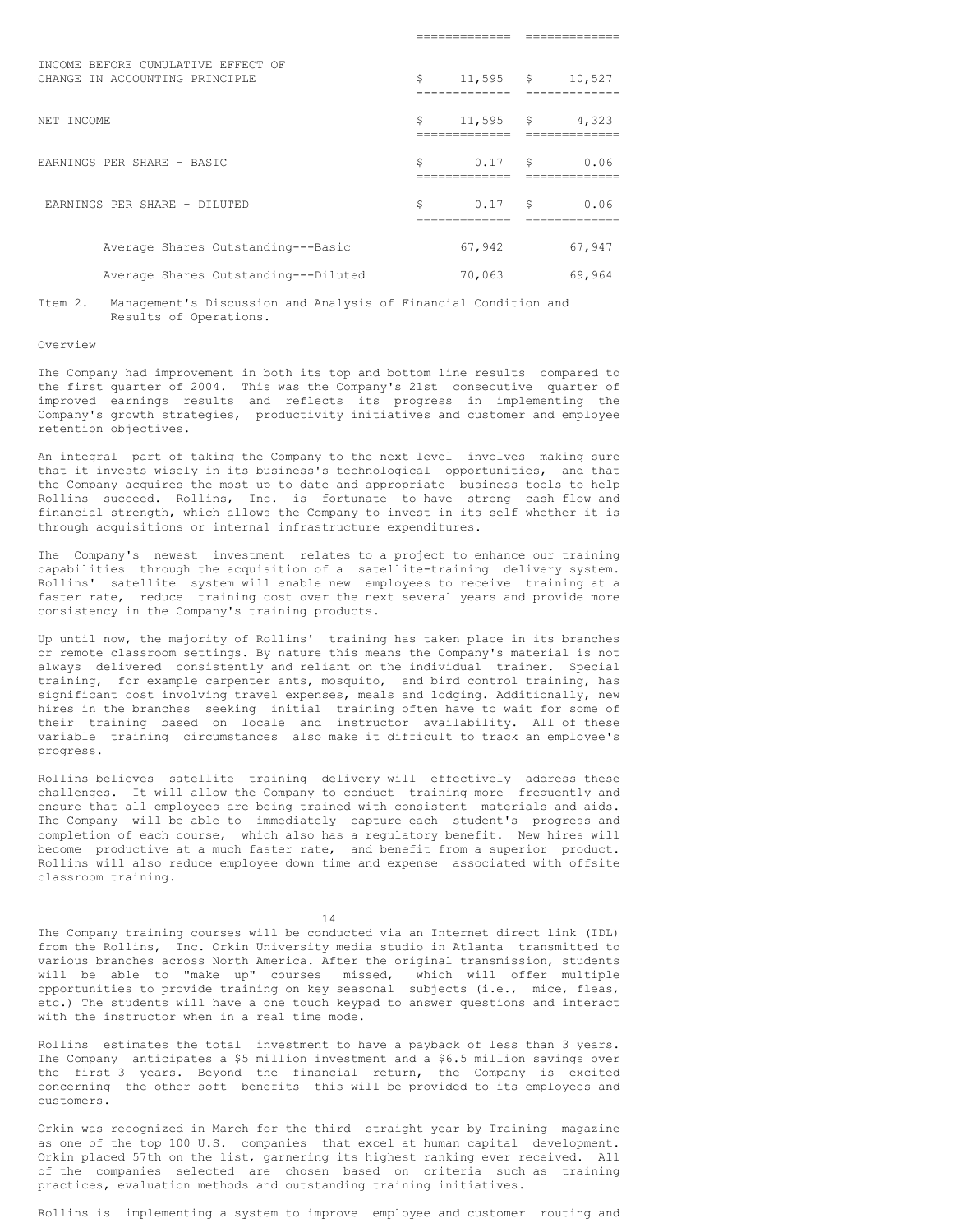scheduling, which will be integrated into the company's FOCUS operating system. The Company expects it to greatly improve its ability to provide premier "on-time" service to customers. Rollins has engaged an outside vendor whose routing and scheduling software is used by a number of large service companies including, Sears, FedEx, QWEST, Miller Brewing and Allstate Insurance. Some of the capabilities that can be achieved by integrating this customized software into the Company's operating system include multiple choice appointment options for customers and customer-bundling efficiencies that will result in productivity and on-time performance improvements, along with mileage and overtime reductions.

The system will be designed for both commercial and residential business; however the Company will be rolling out commercial first. The Company plans to begin a pilot program before the end of this fiscal year.

Another investment that is rolling out now involves automatic customer messaging. Orkin has just completed its pilot program, and is pleased with the results. This new phone communication process and system will greatly improve how the Company contacts customers. Rollins knows with all the dual income households today that effective customer communication is critical to customer retention.

Ned, the Orkin man, that is featured in Orkin T.V. commercials, will be delivering customized customer messages that include a reminder such as, "it is time for your yearly termite inspection," "it is time for your pest control service," as well as follow up calls to confirm service satisfaction or reminding a customer that they need to pay their bill.

Auto messaging is important to the Company for a number of reasons. First, it reinforces the Orkin brand and it will provide consistent customer communication across all of the Orkin branches. Additionally, it will result in more timely and efficient inspections and visits, and it will offer customers an additional means to confirm their satisfaction.

The Company is also making an investment in improving internal accounting and employee relations related to payroll and incentive compensation processing. To date, the Company has been gathering and inputting this information in a semi-manual mode. This is a labor intensive process that can result in errors, some of which can be costly to the company. The Company further recognizes how important it is to employees to have their paychecks accurate and on time. Rollins will have a real time, totally automated, payroll processing system that will be integrated into the Company's FOCUS system.

Rollins, Inc is committed to delivering environmentally safe pest control and educating the public in this regard. The Company has announced that it is partnering with the American Society for Healthcare Environmental Services or (ASHES), to initially address pest services protocols in the healthcare industry.

This partnership kicks off the development and release of Integrated Pest Management (IPM) applications to this industry, (i.e., hospitals, nursing homes, clinics, etc.) This will be its first collaboration in a series of future ASHES publications. This initial edition was co-authored by entomologists from the Orkin and Western Pest Services teams. It will be a `how to" guide for implementing and maintaining effective IPM practices in these healthcare facilities.

Rollins is also working with ASHES on developing releases concerning IPM for its members in other industries. The Company will conclude this educational effort in September at ASHES annual conference and technological exhibit where panelists from Orkin and the IPM Institute of America will participate.

This will enable Rollins to take its commitment to IPM to a new level with the ASHES partnership, while aiding the Orkin brand positioning and customer communication initiatives.

15

The Company bought back 641,310 shares of the Company's common stock in the first quarter of 2005 under its authorized repurchase program. Rollins has had a buyback program in place for a number of years and has routinely purchased shares when it felt the opportunity was desirable. With only 276,000 shares left under the current program, the Board authorized the purchase of 4 million additional shares of the Company's common stock at its quarterly meeting on April 26, 2005. This authorization enables the Company to continue the purchase of Rollins, Inc. shares when appropriate.

The buyback program in no way precludes the Company's acquisition efforts, which remains a top priority. Rollins' strong cash flow and available credit lines position the Company to pursue both strategies, depending on the available opportunities.

In the first quarter of 2005, Rollins, Inc. net income increased 17.5% to \$11.6 million, or \$0.17 per diluted share, compared to income of \$9.9 million, or \$0.14 per diluted share for the first quarter of 2004 before the effect of a change in accounting principle. The cumulative effect of the accounting change,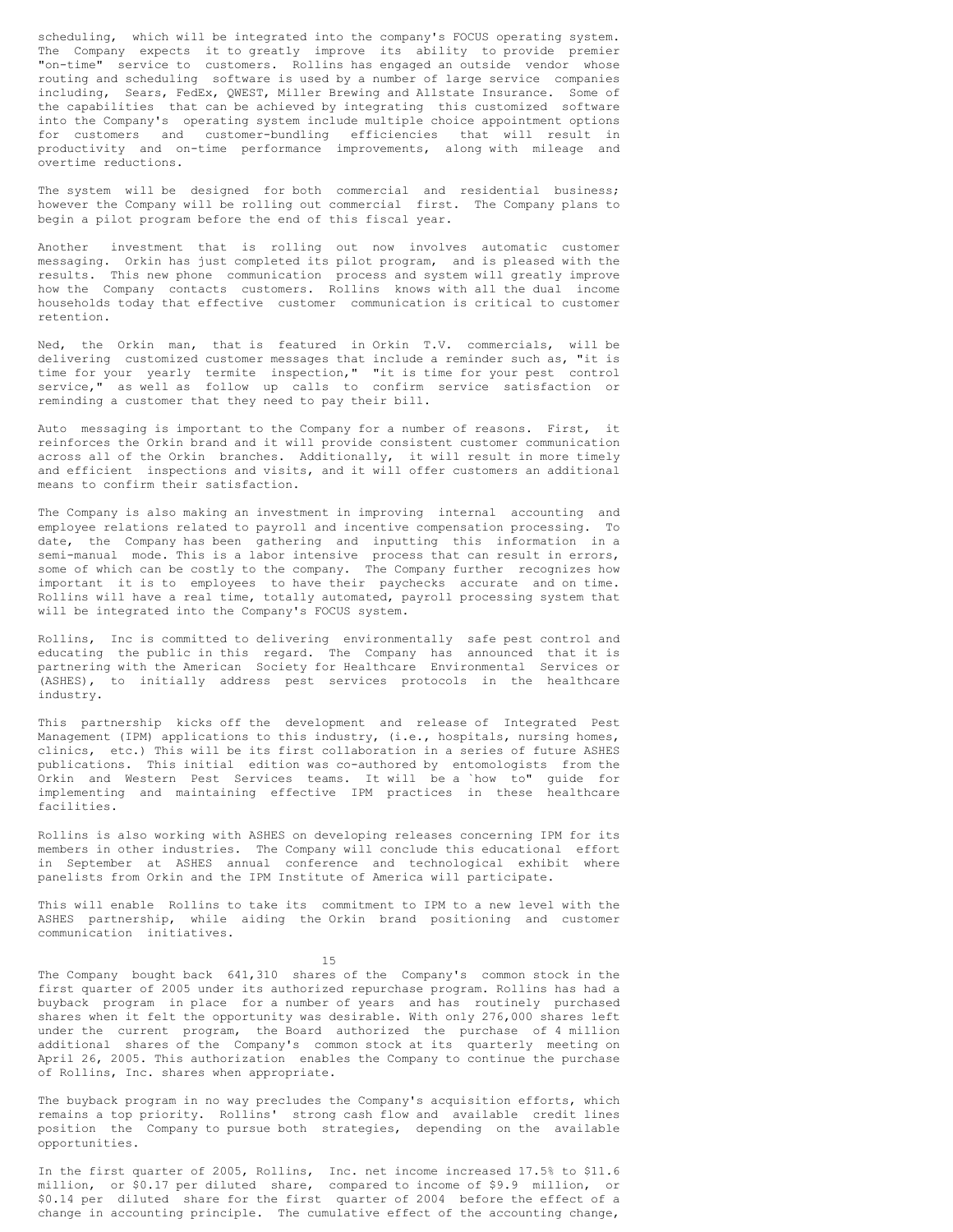recorded in the first quarter of 2004, was a charge against earnings of \$6.2 million or \$0.09 per diluted share. As a result it is now recognizing termite revenue on a straight-line basis over 12 months. Costs of re-inspections, re-applications and repairs and associated labor and chemicals are expensed as incurred. All numbers presented are on a comparable basis.

The Company's revenue for the first quarter grew 14.6% to \$183.9 million, compared to revenue of \$160.4 million in the first quarter of 2004. Included in first quarter revenue for this year was Western Pest Services' contribution of \$19.6 million. For comparison purposes, Western Pest, which was acquired April 30, 2004, and taking into account the distribution business sold in the third quarter of 2004, revenue increased 2.8%. The table below illustrates the impact of the acquisition and disposition for comparability purposes:

# Reconciliation Revenue Excluding Western Pest Services and Dettelbach

|  | First Ouarter | $2005$ 2004 $\frac{5B}{W}$ $\frac{8B}{W}$<br>$$183,915$ $$160,416$ $$23,499$ $14.6$ <sup>9</sup><br>$19,594$ - 19,594<br>$$164,321$ $$160,416$ $$3,905$ 2.4%<br>553 (553)<br>$$164,321$ $$159,863$ $$4,458$ 2.8% |
|--|---------------|------------------------------------------------------------------------------------------------------------------------------------------------------------------------------------------------------------------|

Gross margin, which Rollins define as total Revenues minus Cost of Services Provided, was 46.4% of revenues in the first quarter of 2005 compared to a gross margin of 46.1% for first quarter 2004. As a result of the Company's distribution agreement it has seen reductions in its material and supply cost and enjoyed continuing improvements in insurance and claims. These were partially offset by Western's higher Cost of Services Provided as a percentage of revenues, particularly in fleet and their material and supply cost.

While Fleet costs continued to increase primarily due to an increase in gasoline prices, the company continues to work to minimize its impact by reducing the number of vehicles on the road and reducing total miles driven. The future routing and scheduling project will help to reduce these costs further in the future.

16

Depreciation and amortization increased, reflecting \$1.5 million in additional amortization of intangibles related to the Western acquisition. As a result of last year's acquisition, customer contracts and other intangible assets net of amortization increased \$44.7 million, to \$73.7 million, the amortization of which represents a significant non-cash charge against earnings. In 2005 total amortization expense will be approximately \$12.3 million, versus \$10.9 million in 2004. Based upon the recent stock split and fully diluted shares outstanding as of March 10, 2005, it will represent a charge of almost 18 cents pre-tax, and 11 cents after tax to GAAP EPS this year.

# The tax provision for the quarter was 40.5%.

The Company's balance sheet remains strong with cash and cash equivalents of \$55.9 million as of March 31, 2005, which positions Rollins to take advantage of any future acquisitions that meet the company's requirements and remain a top priority.

Capital expenditures were up in the quarter and will be for the year. As a result of the \$10.3 million gain from the sale of land in the fourth quarter of 2004, the Company has chosen to do some 1031 tax free exchanges that will save Rollins considerable taxes. The Company will be reinvesting the gain by purchasing some existing leased properties as well as a building to house the West Coast division office, which will also be used for training.

Results of Operations

Three Months Ended (Worse) as

% Better/ March 31, Compared to Same Quarter in Prior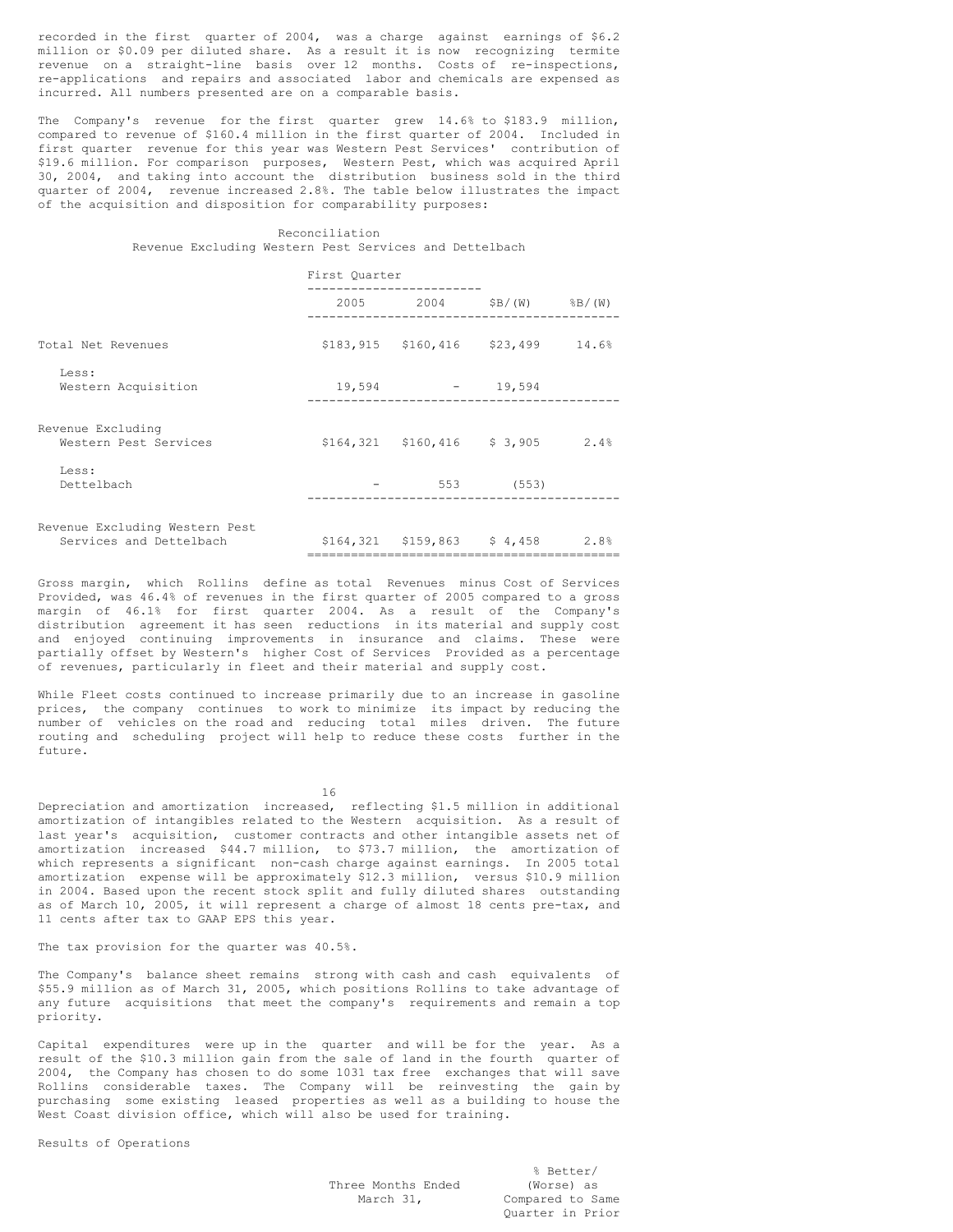| (in thousands)                            | 2005                | 2004                        |         |
|-------------------------------------------|---------------------|-----------------------------|---------|
| Revenues                                  | \$183,915 \$160,416 |                             | 14.6%   |
| Costs:                                    |                     |                             |         |
| Cost of Services Provided                 | 98,637              | 86,542                      | (14.0)  |
| Depreciation and Amortization 5,963 4,657 |                     |                             | (28.0)  |
| Sales, General and Administrative         |                     | 60,283 52,768               | (14.2)  |
| Loss on Sale of Assets                    | 3                   | <b>The Common Property</b>  | (200.0) |
| Interest Income                           |                     | $(462)$ (150)               | 208.0   |
| Income Before Income Taxes                |                     | 19,491 16,598               | 17.4    |
| Provision for Income Taxes                |                     | 7,896 6,732 (17.3)          |         |
| Income Before Cumulative Effect of Change |                     |                             |         |
| in Accounting Principle                   |                     | 11,595 9,866                | 17.5    |
| Cumulative Effect of Change in Accounting |                     |                             |         |
| Principle                                 |                     | (6, 204)                    | 100.0   |
| Net Income                                |                     | $$11,595$ $$3,662$ $216.6%$ |         |
|                                           |                     |                             |         |

Year

Revenues for the quarter ended March 31, 2005 increased to \$183.9 million, an increase of \$23.5 million or 14.6% inclusive of the Western acquisition completed on April 30, 2004, from last year's first quarter revenues of \$160.4 million. For the first quarter of 2005 the primary revenue drivers were Western, which contributed \$19.6 million, as well as Orkin's residential pest control business, which increased \$2.9 million while growing 4.7%. Every-other-month service, the Company's primary residential pest control service offering, continues to grow in importance, comprising 85.6% of new residential pest control sales for the first quarter of 2005 compared to 69.9% in the first quarter 2004. The Company's foreign operations accounted for less than 7% of total revenues during the first quarter 2005 compared to more than 6% of the total during the first quarter 2004.

17

The revenues of the Company are affected by the seasonal nature of the Company's pest and termite control services as, described in Note 1 to the Company's financial statements above. The Company's revenues as a historical matter tend to peak during the second and third quarters, as evidenced by the following chart.

|                                                                    | Total Net Revenues |                              |    |                                                 |    |                                          |
|--------------------------------------------------------------------|--------------------|------------------------------|----|-------------------------------------------------|----|------------------------------------------|
|                                                                    |                    | 2005                         |    | 2004                                            |    | 2003                                     |
| First Ouarter<br>Second Ouarter<br>Third Quarter<br>Fourth Ouarter |                    | 183,915<br>N/A<br>N/A<br>N/A | S. | $160,416*$<br>202,725*<br>$203.925*$<br>183,818 | -S | 155,122<br>185,105<br>178,262<br>158,524 |

# \* Restated for change in accounting principle.

Cost of Services Provided for the first quarter ended March 31, 2005 increased \$12.1 million or 14.0%, compared to the quarter ended March 31, 2004, although the expense expressed as a percentage of revenues decreased by 0.3 percentage points, representing 53.6% of revenues for the first quarter 2005 compared to 53.9% of revenues in the prior year's first quarter. Cost of Services Provided as a percentage of revenues decreased primarily due to improvements in insurance and claims, lower materials and supplies costs, and from employee productivity improvements at Orkin. These were partially offset by Western's higher Cost of Services Provided as a percentage of revenues. One area in which the Company experienced some minor expense increases was in its fleet of service vehicles, which was the result of higher lease and fuel costs in general, as well as the acquisition of Western's fleet during the second quarter of 2004.

Sales, General and Administrative for the quarter ended March 31, 2005 increased \$7.5 million or 14.2% as compared to the first quarter 2004, As a percentage of revenues, Sales General and Administrative decreased 0.1 percentage point or 0.3%, representing 32.8% of total revenues compared to 32.9% for the prior year quarter. The decrease in Sales, General and Administrative as a percentage of revenue was mainly attributable to lower sales payroll costs due to organizational changes including the expansion of the Company's call centers.<br>The savings were partially offset by the higher Sales, General and The savings were partially offset by the higher Sales, Administrative costs of Western.

Depreciation and Amortization expenses for the first quarter ended March 31, 2005 increased by \$1.3 million or 28.0% to \$6.0 million versus the prior year quarter. The increase was due to the addition of depreciation and amortization from the acquisition of Western (\$1.5 million) partially offset by certain technology assets becoming fully depreciated in the last twelve months. As part of the Western acquisition, \$55.2 million of finite-lived intangible assets,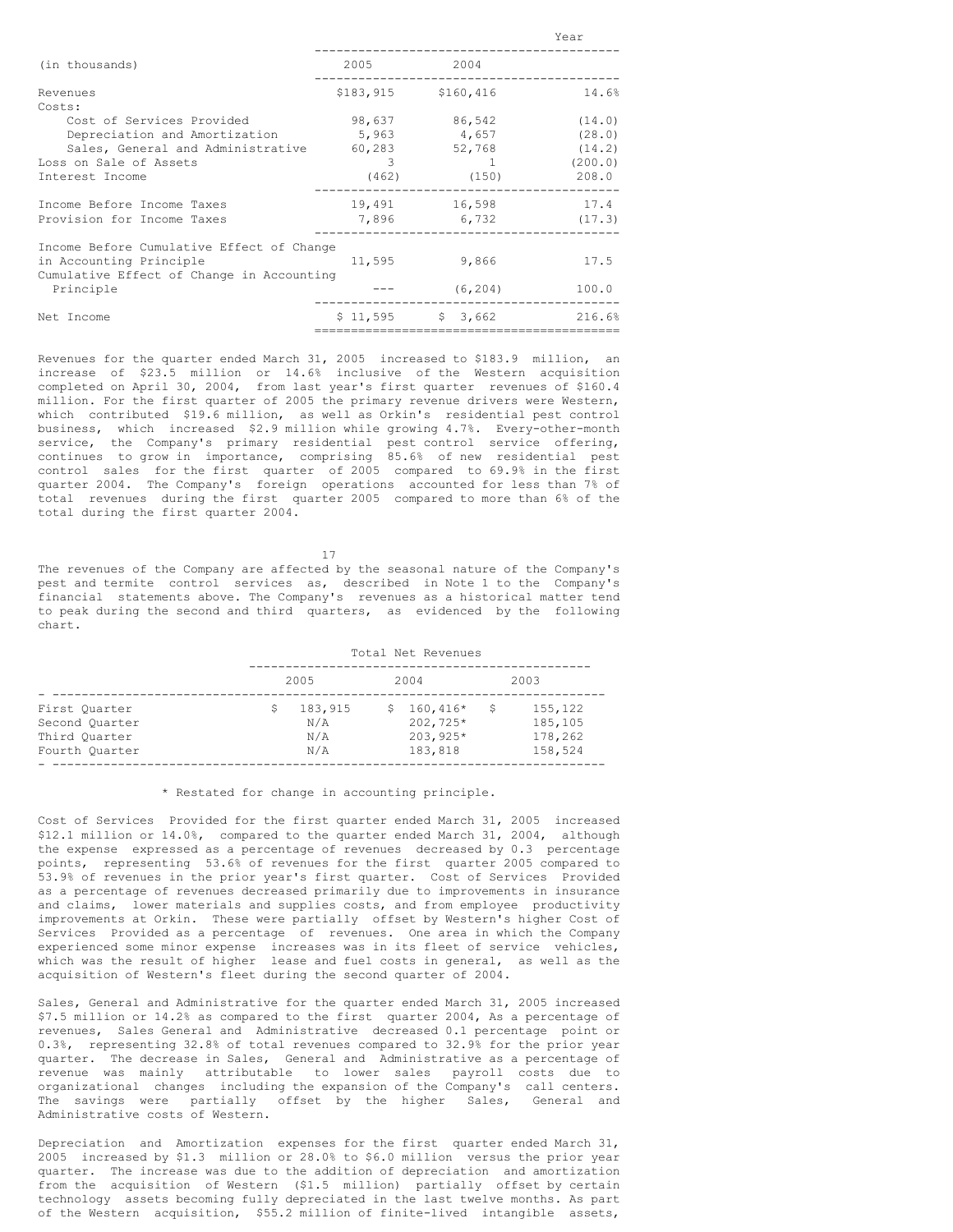principally customer contracts, were acquired. They will be amortized over periods principally ranging from 8 to 12.5 years. This represents a non-cash charge and will increase the Company's amortization by approximately \$2.0 million in 2005. For the quarter ended March 31, 2005 amortization of \$3.9 million was 50.0% higher than in the prior period quarter.

Income Taxes. The Company's tax provision of \$7.9 million for the first quarter ended March 31, 2005 reflects increased pre-tax income over the prior year period and a slight decrease in the effective tax rate. The effective tax rate was 40.5% for the first quarter ended March 31, 2005, down from 40.6% for the first quarter ended March 31, 2004.

# Critical Accounting Policies

We view critical accounting policies to be those policies that are very important to the portrayal of our financial condition and results of operations, and that require Management's most difficult, complex or subjective judgments. The circumstances that make these judgments difficult or complex relate to the need for Management to make estimates about the effect of matters that are inherently uncertain. We believe our critical accounting policies to be as follows:

Accrual for Termite Contracts-- The Company maintains an accrual for termite claims representing the estimated costs of reapplications, repairs and associated labor and chemicals, settlements, awards and other costs relative to termite control services. Factors that may impact future cost include chemical life expectancy and government regulation. It is significant that the actual number of claims has decreased in recent years due to changes in the Company's business practices. However, it is not possible to precisely predict future significant claims. Positive changes to our business practices include revisions made to our contracts, more effective treatment methods that include a directed-liquid and baiting program, more effective termiticides, and expanding training.

18

Accrued Insurance-- The Company self-insures, up to specified limits, certain risks related to general liability, workers' compensation and vehicle liability. The estimated costs of existing and future claims under the self-insurance program are accrued based upon historical trends as incidents occur, whether reported or unreported (although actual settlement of the claims may not be made until future periods) and may be subsequently revised based on developments relating to such claims. The Company contracts an independent third party actuary on an annual basis to provide the Company an estimated liability based upon historical claims information. The actuarial study is a major consideration, along with Management's knowledge of changes in business practices and existing claims compared to current balances. The reserve is established based on all these factors. Due to the uncertainty associated with the estimation of future loss and expense payments and inherent limitations of the data, actual developments may vary from the Company's projections. This is particularly true since critical assumptions regarding the parameters used to develop reserve estimates are largely based upon judgment. Therefore, changes in estimates may be sufficiently material. Management's judgment is inherently subjective and a number of factors are outside Management's knowledge and control. Additionally, historical information is not always an accurate indication of future events. It should be noted that the number of claims has been decreasing due to the Company's proactive risk management to develop and maintain ongoing programs. Initiatives that have been implemented include pre-employment screening and an annual motor vehicle report required on all its drivers, utilization of a Global Positioning System that has been fully deployed to our Company vehicles, post-offer physicals for new employees, and pre-hire, random and post-accident drug testing. The Company has improved the time required to report a claim by utilizing a "Red Alert" program that provides serious accident assessment twenty four hours a day and seven days a week and has instituted a modified duty program that enables employees to go back to work on a limited-duty basis.

Revenue Recognition-- The Company's revenue recognition policies are designed to recognize revenues at the time services are performed. For certain revenue types, because of the timing of billing and the receipt of cash versus the timing of performing services, certain accounting estimates are utilized. Residential and commercial pest control services are primarily recurring in nature on a monthly or bi-monthly basis, while certain types of commercial customers may receive multiple treatments within a given month. In general, pest control customers sign an initial one-year contract, and revenues are recognized at the time services are performed. For pest control customers, the Company offers a discount for those customers who prepay for a full year of services. The Company defers recognition of these advance payments and recognizes the revenue as the services are rendered. The Company classifies the discounts related to the advance payments as a reduction in revenues. Termite baiting revenues are recognized based on the delivery of the individual units of accounting. At the inception of a new baiting services contract upon quality control review of the installation, the Company recognizes revenue for the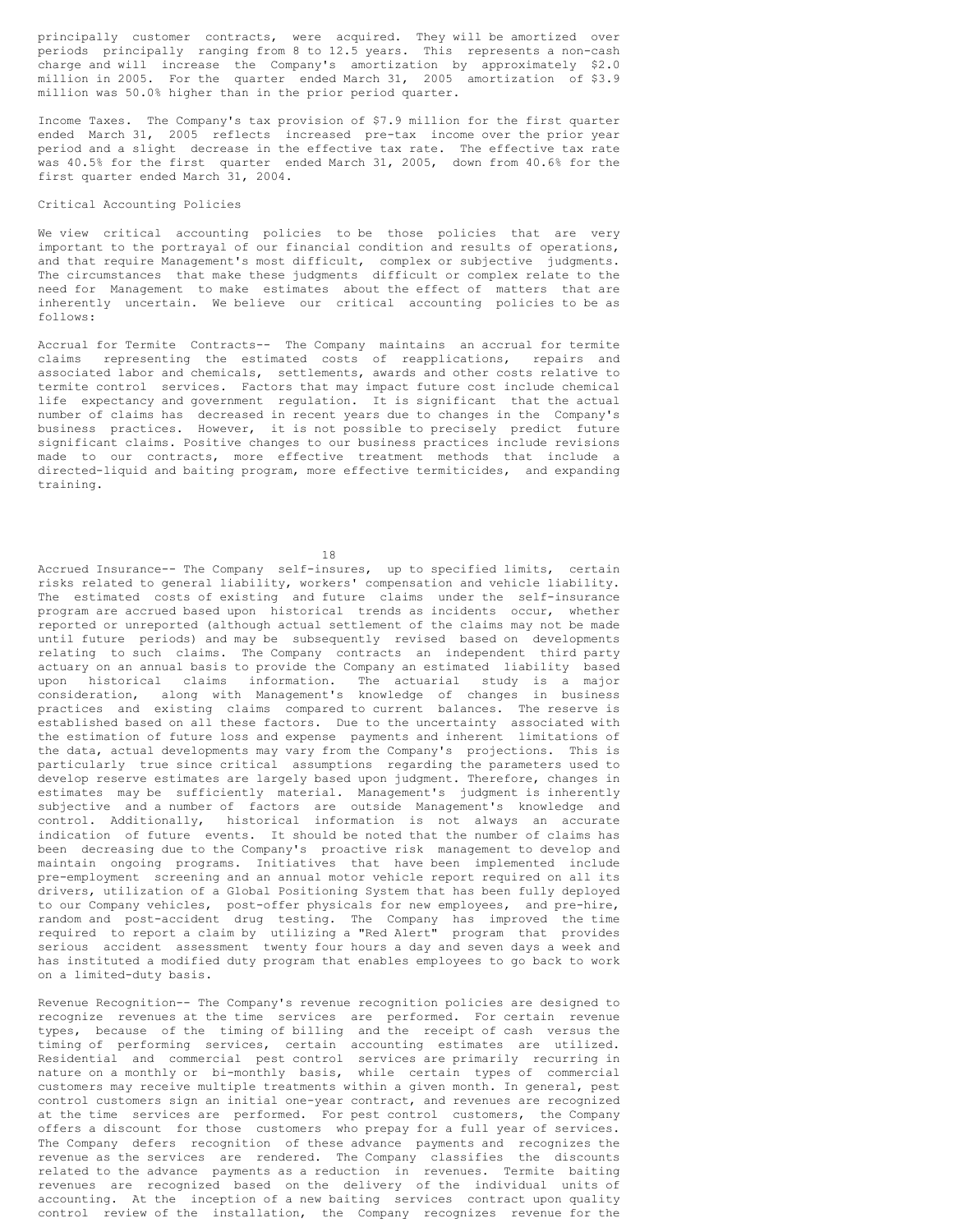delivery of the monitoring stations, initial directed liquid termiticide treatment and installation of the monitoring services. The amount deferred is the fair value of monitoring services to be rendered after the initial service. The amount deferred for the undelivered monitoring element is then recognized as income on a straight-line basis over the remaining contract term, which results in recognition of revenue in a pattern that approximates the timing of performing monitoring visits. Baiting renewal revenue is deferred and recognized over the annual contract period on a straight-line basis that approximates the timing of performing the required monitoring visits.

Prior to 2004, traditional termite treatments were recognized as revenue at the renewal date and an accrual was established for estimated costs of reapplications and repairs to be incurred. Beginning fourth quarter 2004, the Company adopted a new accounting method under which, the revenue received is deferred and recognized on a straight-line basis over the remaining contract term; and, the cost of reinspections, reapplications and repairs and associated labor and chemicals are expensed as incurred and are no longer accrued. For noticed claims, an estimate is made of the costs to be incurred (including legal costs) based upon current factors and historical information. The performance of reinspections tends to be close to the contract renewal date and, while reapplications and repairs involve an insubstantial number of the contracts, these costs are incurred over the contract term. The newly adopted accounting principle eliminates the need to obtain actuarial estimates of the claim costs to be incurred and management's estimates of reapplication costs. Also, management believes the newly adopted accounting method more closely conforms to the current pattern under which revenues are earned and expenses are incurred, and conforms the accounting methodology of Orkin and its recently acquired subsidiary, Western Pest Services. The costs of providing termite services upon renewal are compared to the expected revenue to be received and a provision is made for any expected losses.

Due to this change, the Company recorded a cumulative adjustment of \$6.2 million (net of income taxes) as of January 1, 2004.

Contingency Accruals-- The Company is a party to legal proceedings with respect to matters in the ordinary course of business. In accordance with Statement of Financial Accounting Standards No. 5, Accounting for Contingencies, the Company estimates and accrues for its liability and costs associated with the litigation. Estimates and accruals are determined in consultation with outside counsel. It is not possible to accurately predict the ultimate result of the litigation. However, in the opinion of Management, the outcome of the litigation will not have a material adverse impact on the Company's financial condition or results of operations.

19

Stock-Based Compensation-- In December 2004, the FASB issued SFAS No. 123 (revised 2004), "Share-Based Payment" ("SFAS 123R"), which replaces SFAS No. 123, "Accounting for Stock-Based Compensation," ("SFAS 123") and supercedes APB Opinion No. 25, "Accounting for Stock Issued to Employees." SFAS 123R requires all share-based payments to employees, including grants of employee stock options, to be recognized in the financial statements based on their fair values beginning with the first interim or annual period after December 15, 2005, with early adoption encouraged. The pro forma disclosures previously permitted under SFAS 123 no longer will be an alternative to financial statement recognition. Rollins is required to adopt SFAS 123R in the first quarter of fiscal 2006, beginning January 1, 2006. Under SFAS 123R, Rollins must determine the appropriate fair value model to be used for valuing share-based payments, the amortization method for compensation cost and the transition method to be used at date of adoption. The transition methods include prospective and retrospective adoption options. Under the retrospective option, prior periods may be restated either as of the beginning of the year of adoption or for all periods presented. The prospective method requires that compensation expense be recorded for all unvested stock options and restricted stock at the beginning of the first quarter of adoption of SFAS 123R, while the retrospective methods would record compensation expense for all unvested stock options and restricted stock beginning with the first period restated. Rollins is evaluating the requirements of SFAS 123R and expects that the adoption of SFAS 123R will not have a material impact on Rollins' consolidated results of operations and earnings per share. Rollins has not yet determined the method of adoption or the effect of adopting SFAS 123R, and it has not determined whether the adoption will result in amounts that are similar to the current pro forma disclosures under SFAS 123.

Liquidity and Capital Resources

Cash and Cash Flow <TABLE> <CAPTION>

Three Months Ended March 31,

|                          | ---  |     |
|--------------------------|------|-----|
| $\sqrt{2}$<br><b>___</b> | 200' | 004 |
|                          |      |     |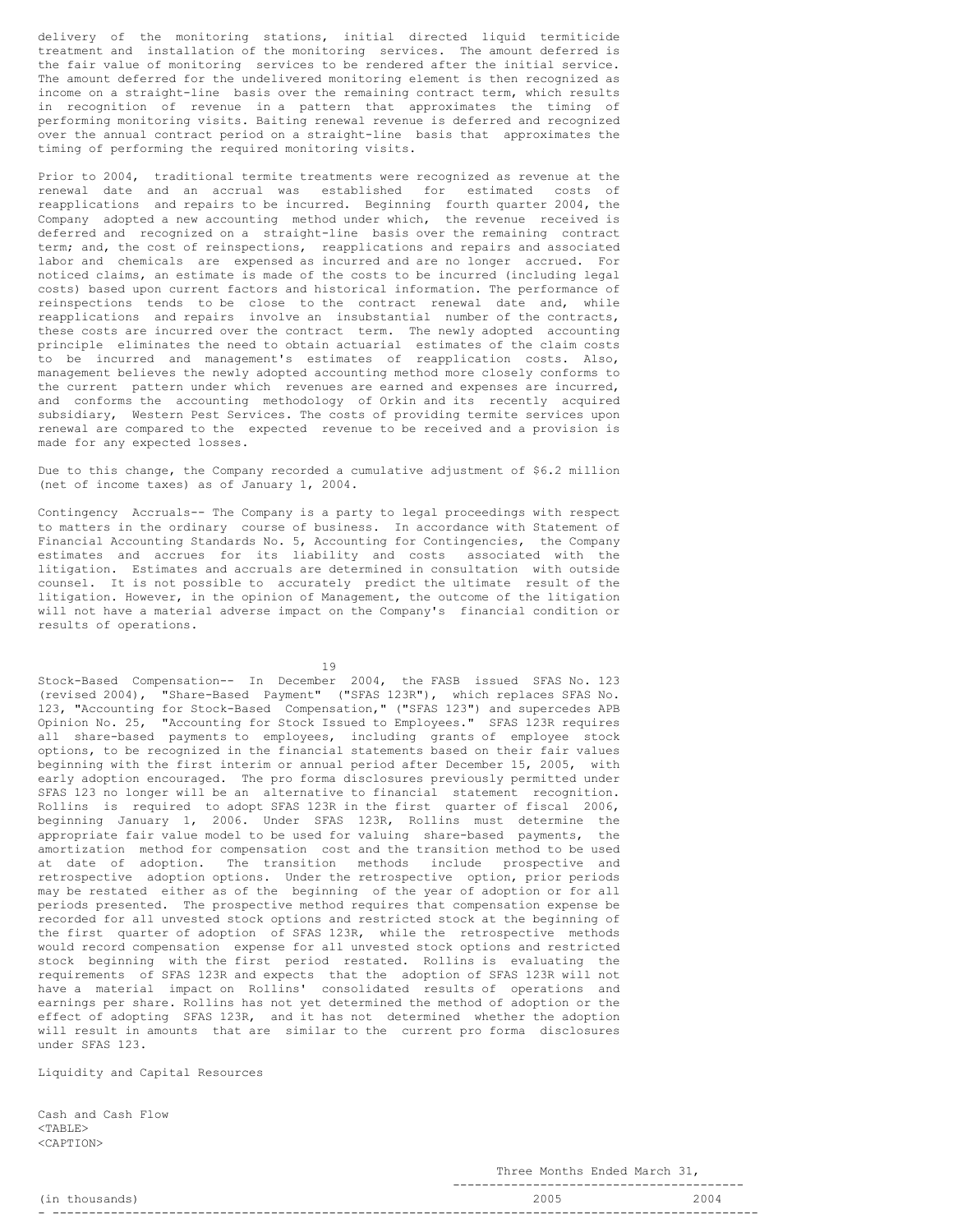| $<$ S>                                               | < <sub></sub> | $\langle C \rangle$ |
|------------------------------------------------------|---------------|---------------------|
| Net Cash Provided by Operating Activities            | \$19,728      | \$21,338            |
| Net Cash Provided By/(Used) in Investing Activities  | (7, 642)      | 19,969              |
| Net Cash Used in Financing Activities                | (13, 552)     | (2, 906)            |
| Effect of Exchange Rate on Cash                      | 623           | (53)                |
|                                                      |               |                     |
| Net Increase/(Decrease) in Cash and Cash Equivalents | \$ (843)      | \$38,348            |
|                                                      |               |                     |

 $<$ /TABLE>

The Company believes its current cash and cash equivalents balances, future cash flows from operating activities and available borrowings under its \$70.0 million credit facilities will be sufficient to finance its current operations and obligations, and fund expansion of the business for the foreseeable future and the acquisition of other select pest control businesses. The Company's operating activities generated net cash of \$19.7 million for the three months ended March 31, 2005, compared with cash provided by operating activities of \$21.3 million for the same period in 2004.

At the April 26, 2005 meeting of the Board of Directors, as part of the Company's active management of equity capital, the Board of Directors authorized the purchase of up to 4 million additional shares of the Company's common stock. The Company plans to repurchase shares at times and prices considered appropriate by the Company. There is no expiration date for the share repurchase program. The share repurchase program is in addition to the Company's existing plan to repurchase 4.5 million shares, of which 276,216 shares remain available for repurchase.

The Company invested approximately \$6.4 million in capital expenditures during the first three months ended March 31, 2005, compared to \$1.7 million during the same period in 2004, and expects to invest between \$18.0 million and \$20.0 million for the remainder of 2005. Capital expenditures for the first three months consisted primarily of two building purchases and the purchase of equipment replacements and upgrades and improvements to the Company's management information systems. During the first three months, the Company made acquisitions totaling \$1.2 million, compared to \$0.2 million during the same period in 2004. Acquisitions were funded by cash on hand. A total of \$3.4 million was paid in cash dividends (\$0.05 per share) during the first three months of 2005, compared to \$2.7 million or \$0.04 per share during the same period in 2004. The Company repurchased 641,310 shares of Common Stock in the first three months of 2005 and there remain 276,216 shares authorized to be repurchased, in addition to the 4 million shares. The capital expenditures and cash dividends were funded entirely through existing cash balances and operating activities. The Company maintains \$70.0 million of credit facilities with commercial banks, of which no borrowings were outstanding as of March 31, 2005 or April 15, 2005. The Company maintains approximately \$34.5 million in Letters of Credit which reduced its borrowing capacity under the credit facilities. These Letters of Credit are required by the Company's fronting insurance companies and/or certain states, due to the Company's self-funded status, to secure various workers' compensation and casualty insurance contracts. These letters of credit are established by the bank for the Company's fronting insurance companies as collateral, although the Company believes that it has adequate liquid assets, funding sources and insurance accruals to accommodate such claims.

 $20$ 

On April 28, 2004, the Company entered into a \$15.0 million senior unsecured revolving credit facility. The entire amount of the credit facility was used to fund a portion of the Western Industries, Inc. acquisition that the Company closed on April 30, 2004. The Company repaid the full amount of the credit facility in May 2004.

On April 28, 2004, the Company sold real estate in Okeechobee County, Florida to LOR, Inc., a company controlled by R. Randall Rollins, Chairman of the Board of Rollins, Inc. and Gary W. Rollins, Chief Executive Officer, President and Chief Operating Officer of Rollins, Inc. for \$16.6 million in cash. The sale resulted in a net gain after tax of \$8.1 million or \$0.11 per share since the real estate had appreciated over approximately 30 years it had been owned by the Company. The real estate was under a lease agreement with annual rentals of \$131,939 that would have expired June 30, 2007. On May 28, 2004, the Company sold real estate in Sussex County, Delaware to LOR, Inc. for \$111,000 in cash. The sale resulted in an immaterial net gain after tax. The Board of Directors, at its quarterly meeting on January 27, 2004, approved the formation of a committee (the "Committee") made up of Messrs. Bill J. Dismuke and James B. Williams, who are independent directors, to evaluate the transactions. In addition, the Company on October 22, 2004 purchased real estate located at 2158 Piedmont Road, N.E., Atlanta, Georgia 30324, adjacent to the Company's headquarters, from LOR, Inc. for \$4.6 million. The Committee was furnished with full disclosure of the transactions, including independent appraisals, and determined that the terms of the transactions were reasonable and fair to the Company. The Company sold an additional piece of real estate in Sussex County, Delaware to LOR, Inc. or an entity wholly owned by LOR, Inc. for \$10.6 million in cash. The transaction took place on December 29, 2004 and resulted in a \$6.3 million gain, net of costs and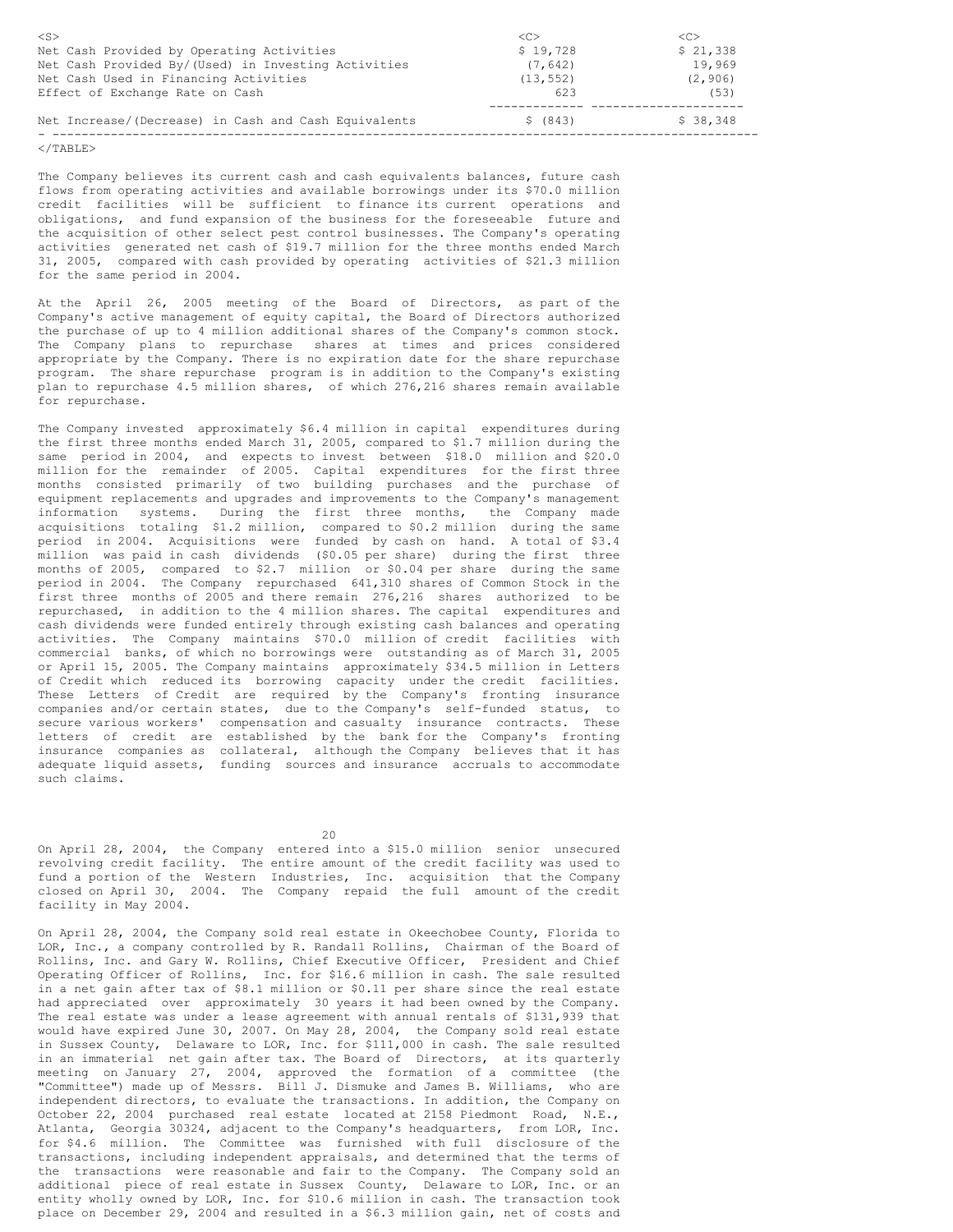On April 30, 2004, the Company acquired substantially all of the assets and assumed certain liabilities of Western Pest Services ("Western"), and the Company's consolidated financial statements include the operating results of Western from the date of the acquisition. Neither Western nor its principals had any prior relationship with the Company or its affiliates. Western was engaged in the business of providing pest control services and the Company has continued this business. The acquisition was made pursuant to an Asset Purchase Agreement (the "Western Agreement") dated March 8, 2004, between Rollins, Inc. and Western Industries, Inc. and affiliates. The consideration for the assets and certain noncompetition agreements (the "Purchase Price") was for approximately \$106.6 million, including approximately \$7.0 million of assumed liabilities. The Purchase Price was funded with cash on hand, the sale of property located in Okeechobee County, Florida and a \$15.0 million senior unsecured revolving credit facility.

Pursuant to the Western Agreement, the Company acquired substantially all of Western's property and assets, including accounts receivable, real property leases, seller contracts, governmental authorizations, data and records, intangible rights and property and insurance benefits. As described in the Western Agreement, the Company assumed only specified liabilities of Western and obligations under disclosed assigned contracts.

The Company engaged an independent valuation firm to determine the allocation of the purchase price to Goodwill and identifiable Intangible assets. Such valuation resulted in the allocation of \$41.3 million to Goodwill and \$55.2 million to other intangible assets, principally customer contracts. The finite-lived intangible assets, principally customer contracts, are being amortized over periods principally ranging from 8 to 12.5 years on a straight-lined basis.

On April 30, 2004, in a transaction ancillary to the Western acquisition, the Company acquired Residex Corporation ("Residex"), a company that distributes chemicals and other products to pest management professionals, pursuant to an Asset Purchase Agreement (the "Residex Agreement") dated March 8, 2004, between Rollins, Inc. and Western Industries, Inc., JBD Incorporated and Residex Corporation. Subsequently on April 30, 2004, the Company sold Residex to an industry distribution group. The amounts involved were not material and no gain or loss was recognized on the transaction.

Prior to the acquisition, Western Pest Services was recognized as a premier pest control business and ranked as the 8th largest company in the industry. Based in Parsippany, NJ, the Company provides pest elimination and prevention to homes and businesses to over 130,000 customers from New York to Virginia with additional operations in Georgia and Florida. Western is primarily a commercial pest control service company and its existing businesses complement most of the services that Orkin offers, in an area of the country in which Orkin has not been particularly strong, the Northeast. The Company's consolidated statements of income include the results of operations of Western for the period beginning after May 1, 2004 through March 31, 2005.

Orkin, one of the Company's subsidiaries, is aggressively defending a class action lawsuit filed in Hillsborough County, Tampa, Florida. In early April 2002, the Circuit Court of Hillsborough County certified the class action status of Butland et al. v. Orkin Exterminating Company, Inc. et al. Other lawsuits against Orkin, and in some instances the Company, are also being vigorously defended, including the Warren and Petsch cases and the Garrett arbitration. For further discussion, see Note 7 to the accompanying financial statements.

21

Impact of Recent Accounting Pronouncements

In December 2004, the FASB issued SFAS No. 123 (revised 2004), "Share-Based Payment" ("SFAS 123R"), which replaces SFAS No. 123, "Accounting for Stock-Based Compensation," ("SFAS 123") and supercedes APB Opinion No. 25, "Accounting for Stock Issued to Employees." SFAS 123R requires all share-based payments to employees, including grants of employee stock options, to be recognized in the financial statements based on their fair values beginning with the first interim or annual period after December 15, 2005, with early adoption encouraged. The pro forma disclosures previously permitted under SFAS 123 no longer will be an alternative to financial statement recognition. Rollins is required to adopt SFAS 123R in the first quarter of fiscal 2006, beginning January 1, 2006. Under SFAS 123R, Rollins must determine the appropriate fair value model to be used for valuing share-based payments, the amortization method for compensation cost and the transition method to be used at date of adoption. The transition methods include prospective and retrospective adoption options. Under the retrospective option, prior periods may be restated either as of the beginning of the year of adoption or for all periods presented. The prospective method requires that compensation expense be recorded for all unvested stock options and restricted stock at the beginning of the first quarter of adoption of SFAS 123R, while the retrospective methods would record compensation expense for all unvested stock options and restricted stock beginning with the first period restated. Rollins is evaluating the requirements of SFAS 123R and expects that the adoption of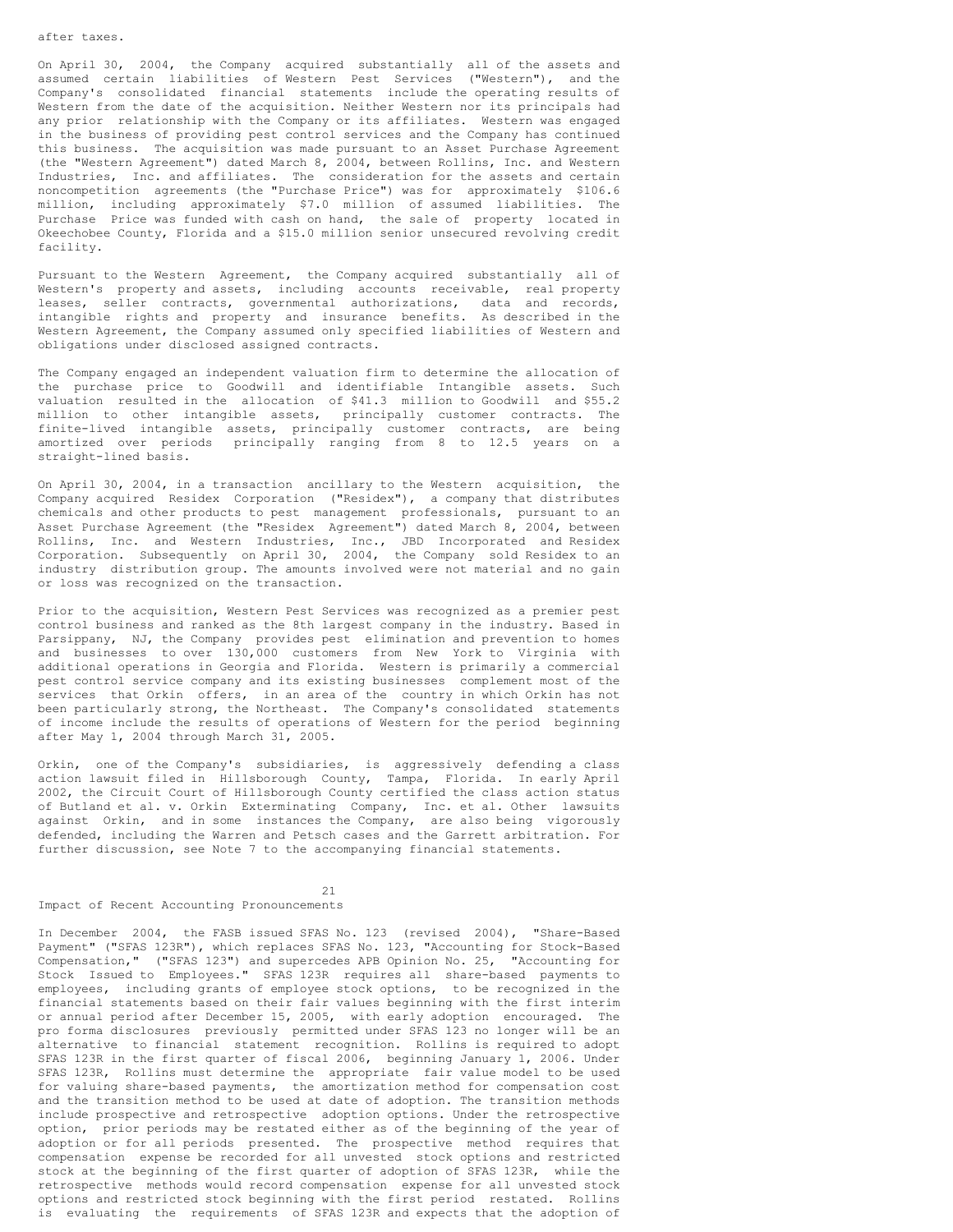SFAS 123R will not have a material impact on Rollins' consolidated results of operations and earnings per share. Rollins has not yet determined the method of adoption or the effect of adopting SFAS 123R, and it has not determined whether the adoption will result in amounts that are similar to the current pro forma disclosures under SFAS 123.

#### Forward-Looking Statements

This Quarterly Report contains forward-looking statements within the meaning of the Private Securities Litigation Reform Act of 1995. Such forward-looking statements include statements regarding the expected impact of potential future pension plan contributions, future contributions of Western, expected contributions of the commercial business segment, and the outcome of litigation arising in the ordinary course of business and the outcome of the Butland et al. v. Orkin Exterminating Company, Inc. et al. ("Butland") litigation on the Company's financial position, results of operations and liquidity; the adequacy of the Company's resources to fund operations and obligations; the Company's projected 2005 capital expenditures; the impact of recent accounting pronouncements; the expected outcome of the growth of national account revenue. The actual results of the Company could differ materially from those indicated by the forward-looking statements because of various risks, timing and uncertainties including, without limitation, the possibility of an adverse ruling against the Company in the Butland or other litigation; general economic conditions; market risk; changes in industry practices or technologies; the degree of success of the Company's termite process reforms and pest control selling and treatment methods; the Company's ability to identify potential acquisitions; climate and weather trends; competitive factors and pricing practices; potential increases in labor costs; and changes in various government laws and regulations, including environmental regulations. All of the foregoing risks and uncertainties are beyond the ability of the Company to control, and in many cases the Company cannot predict the risks and uncertainties that could cause its actual results to differ materially from those indicated by the forward-looking statements. A more detailed discussion of potential risks facing the Company can be found in the Company's Report on Form 10-K filed with the Securities and Exchange Commission for the year ended December 31, 2004.

Item 3. Quantitative and Qualitative Disclosures About Market Risk.

As of March 31, 2005, the Company maintained an investment portfolio (included in Cash and Cash Equivalents) subject to short-term interest rate risk exposure. The Company has been affected by the impact of lower interest rates on interest income from its short-term investments. The Company is also subject to interest rate risk exposure through borrowings on its \$70.0 million credit facilities. Due to the absence of such borrowings as of March 31, 2005, this risk was not significant in the first three months of 2005 and is not expected to have a material effect upon the Company's results of operations or financial position going forward. The Company is also exposed to market risks arising from changes in foreign exchange rates. The Company believes that this foreign exchange rate risk will not have a material effect upon the Company's results of operations going forward.

22 Item 4. Controls and Procedures.

Under the supervision and with the participation of our Management, including our principal executive officer and principal financial officer, we conducted an evaluation of the effectiveness of the design and operation of our disclosure controls and procedures, as defined in rules 13a-15(e) and 15d-15(e) under the Securities Exchange Act of 1934, as of March 31, 2005. Based on this evaluation, our principal executive officer and principal financial officer concluded that our disclosure controls and procedures were effective at the reasonable assurance level such that the material information relating to Rollins, Inc., including our consolidated subsidiaries, and required to be included in our Securities and Exchange Commission ("SEC") reports is recorded, processed, summarized and reported within the time periods specified in SEC rules and forms and was made known to them by others within those entities, particularly during the period when this report was being prepared.

In addition, Management's quarterly evaluation identified no changes in our internal control over financial reporting during the first quarter that materially affected, or are reasonably likely to materially affect, our internal control over financial reporting. As of March 31, 2005, we did not identify any material weaknesses in our internal controls, and therefore no corrective actions were taken.

We have identified several internal control deficiencies at Western Pest Control, which was acquired on April 30, 2004, and the Company has initiated a project to identify internal control deficiencies and implement changes. Most of these identified deficiencies center around IT controls and organizational issues that affect smaller companies, such as separation of duties, management reviews, and documentation of policies and procedures.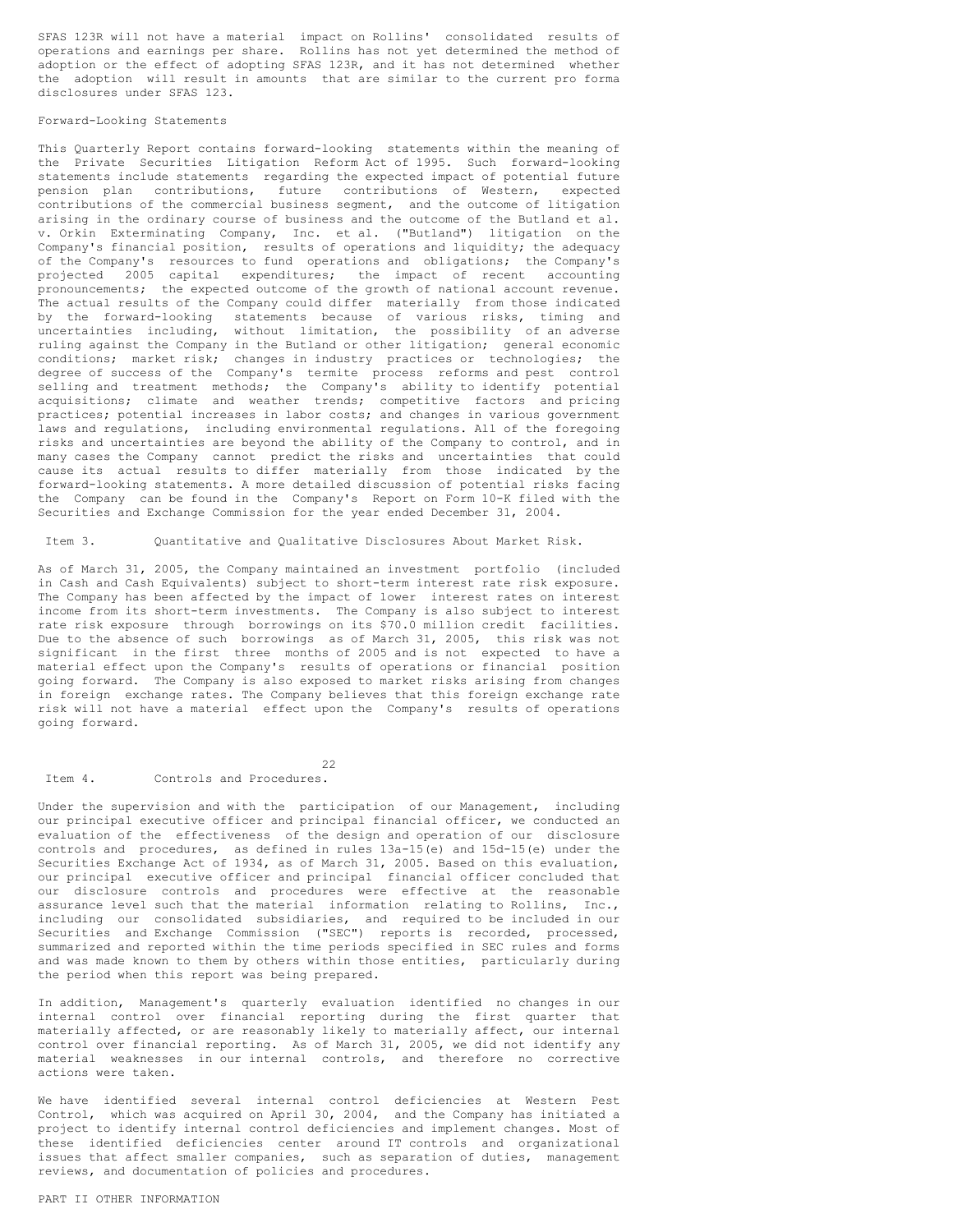Item 1. Legal Proceedings.

See Note 3 to Part I, Item 1 for discussion of certain litigation.

Item 2. Unregistered Sales of Equity Securities and Use of Proceeds.

#### $<$ TABLE> <CAPTION>

Issuer Purchases Of Equity Securities

| Maximum Number of |                        |               |                | Total Number of     |        |
|-------------------|------------------------|---------------|----------------|---------------------|--------|
|                   |                        |               |                | Shares Purchased as | Shares |
| that May Yet      |                        | Total Number  |                | Part of Publicly    | Be     |
| Purchased Under   |                        | of Shares     | Average Price  | Announced           | the    |
| Repurchase        |                        |               |                |                     |        |
| Plan(2)           | Month                  | Purchased (1) | Paid per Share | Repurchase Plan(2)  |        |
|                   |                        |               |                |                     |        |
| $<$ S $>$<br><<>  |                        | <<            | <<             | <<                  |        |
| 721,476           | January 1 to 31, 2005  | 215,292       | \$16.82        | 196,050             |        |
| 276,216           | February 1 to 28, 2005 | 515,146       | \$16.49        | 445,260             |        |
| 276,216           | March 1 to 31, 2005    | 73,362        | \$17.61        |                     |        |
|                   |                        | ===========   |                |                     |        |
| 276,216           | Total                  | 803,800       | \$17.12        | 641,310             |        |

(1) Includes repurchases in connection with exercise of employee stock options in the following amounts: January 2005: 19,242; February 2005: 69,886; March 2005: 73,362.

(2.) These shares were repurchased under the plan to repurchase up to 4.5 million shares (post all stock splits) announced October 28, 1997. At the April 26, 2005 Board of Directors meeting, the Board of Directors of Rollins, Inc. authorized the purchase of up to 4 million shares of the Company's common stock. These plans have no expiration dates. ----------------------------------------------------------------------------------------------

 $\langle$ /TABLE $>$ 

----------------

Item 6. Exhibits.

 $23$ 

# (a) Exhibits

(3)(i) (A) Restated Certificate of Incorporation of Rollins, Inc. dated July 28, 1981, and Certificate of change of Location of Registered Office and of Registered Agent dated March 22, 1994, both of which are incorporated herein by reference to Exhibit (3) (i) as filed with the registrant's Form 10-K for the year ended December 31, 1997.

(B) Certificate of Amendment of Certificate of Incorporation of Rollins, Inc. dated August 20, 1987, incorporated herein by reference to Exhibit (3)(i)(B) to the registrant's Form 10-K for the year ended December 31, 2004.

- (ii) Amended and Restated By-laws of Rollins, Inc., incorporated herein by reference to Exhibit (3) (iii) as filed with the registrant's Form 10-Q for the quarterly period ended March 31, 2004.
- (4) Form of Common Stock Certificate of Rollins, Inc., incorporated herein by reference to Exhibit (4) as filed with its Form 10-K for the year ended December 31, 1998.
- (10)(c) Rollins, Inc. Form of Restricted Stock Agreement incorporated herein by reference to Exhibit 10 (c) as filed with its Form 10-K for the year ended December 31, 2004.
- (10)(d) Rollins, Inc. Form of Option Agreement incorporated herein by reference to Exhibit 10 (d) as filed with its Form 10-K for the year ended December 31, 2004.
- (10)(e) Rollins, Inc. Executive Compensation Summary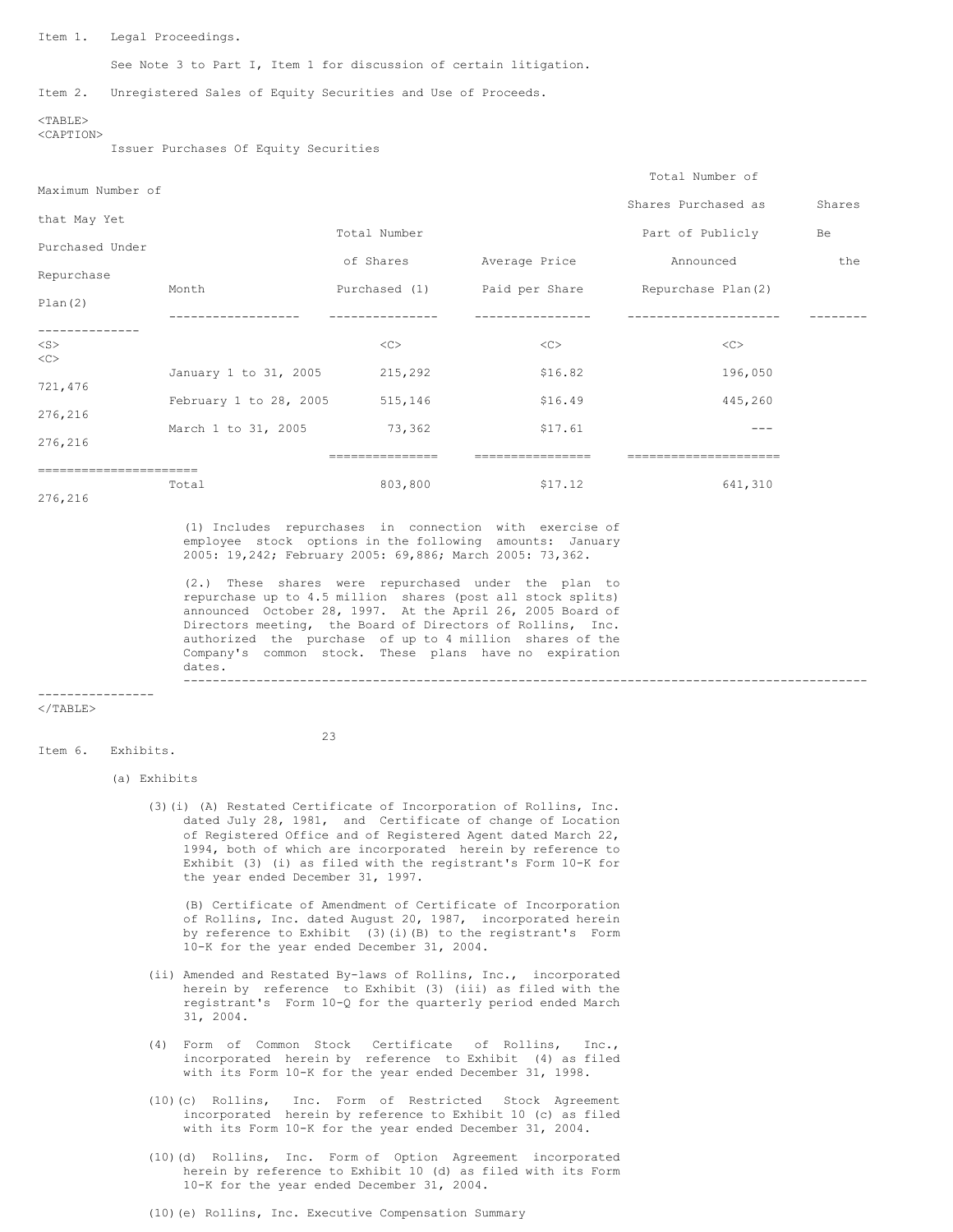- (10)(f) Written Description of Rollins, Inc. Performance-Based Incentive Cash Compensation Plan for Fiscal Year 2005 incorporated herein by reference to Exhibit 10 (f) as filed with its Form 10-K for the year ended December 31, 2004..
- (10)(g) Form A of Executive Bonus Plan incorporated herein by reference to Exhibit 10 (g) as filed with its Form 10-K for the year ended December 31, 2004.
- (10)(h) Form B of Executive Bonus Plan
- (10)(i) Rollins, Inc. Non-Employee Directors Compensation incorporated herein by reference to Exhibit 10 (i) as filed with its Form 10-K for the year ended December 31, 2004.
- (31.1) Certification of Chief Executive Officer Pursuant to Item 601(b)(31) of Regulation S-K, as adopted pursuant to Section 302 of the Sarbanes-Oxley Act of 2002.
- (31.2) Certification of Chief Financial Officer Pursuant to Item 601(b)(31) of Regulation S-K, as adopted pursuant to Section 302 of the Sarbanes-Oxley Act of 2002.
- (32.1) Certification of Chief Executive Officer and Chief Financial Officer Pursuant to 18 U.S.C. Section 1350, as adopted Pursuant to Section 906 of the Sarbanes-Oxley Act of 2002.

24

### SIGNATURES

Pursuant to the requirements of the Securities Exchange Act of 1934, the registrant has duly caused this report to be signed on its behalf by the undersigned thereunto duly authorized.

> ROLLINS, INC. (Registrant)

| Date: April 29, 2005 |  | By: /s/ Gary W. Rollins                                                                                                                                     |
|----------------------|--|-------------------------------------------------------------------------------------------------------------------------------------------------------------|
|                      |  | Gary W. Rollins<br>Chief Executive Officer, President<br>and Chief Operating Officer<br>(Member of the Board of Directors)<br>(Principal Executive Officer) |

| Date: April 29, 2005 |  | By: $/s/$ Harry J. Cynkus                                                                                |
|----------------------|--|----------------------------------------------------------------------------------------------------------|
|                      |  | Harry J. Cynkus<br>Chief Financial Officer and Treasurer<br>(Principal Financial and Accounting Officer) |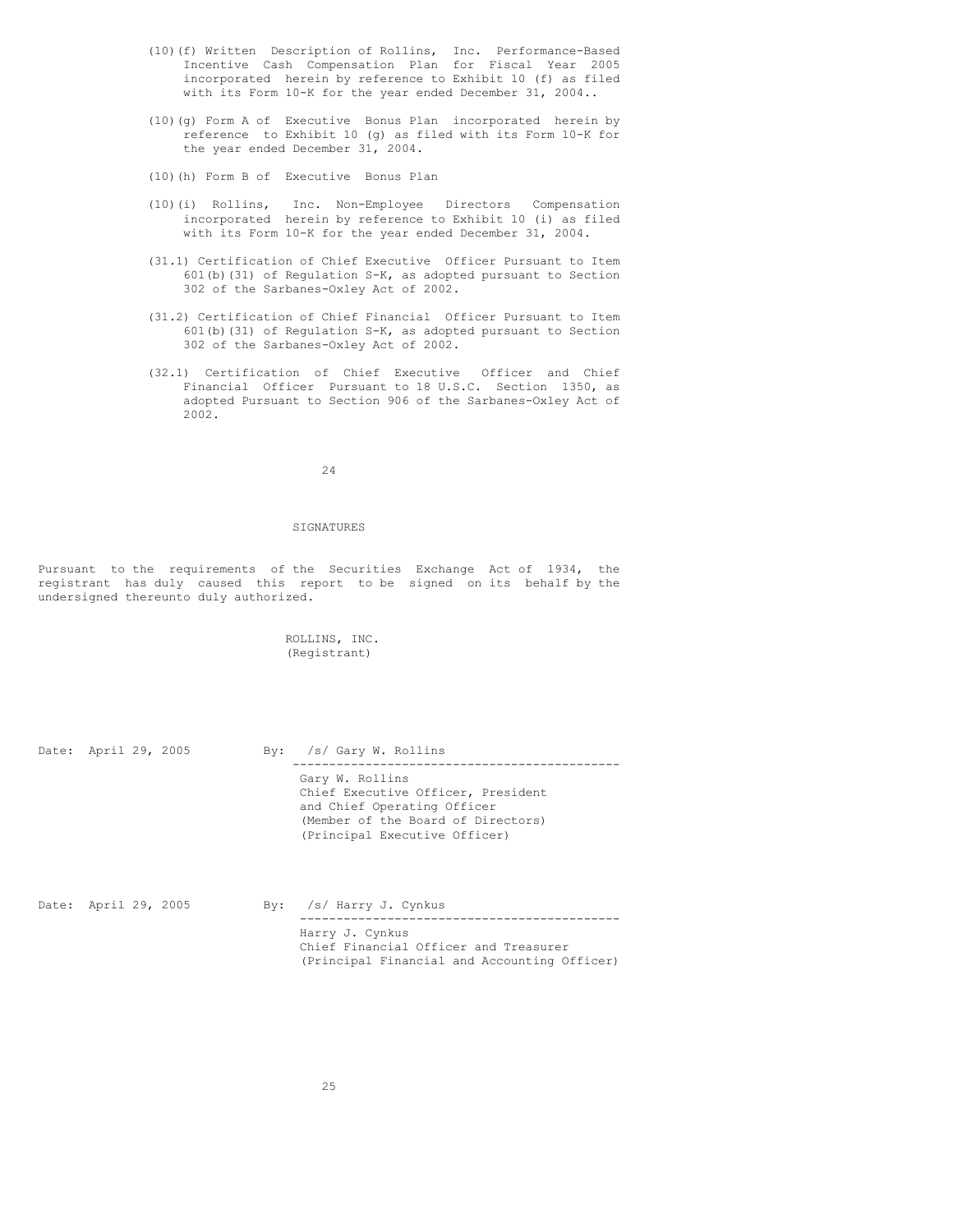# Certifications

I, Gary W. Rollins, President and Chief Executive Officer of Rollins, Inc., certify that:

1. I have reviewed this quarterly report on Form 10-Q of Rollins, Inc.;

2. Based on my knowledge, this report does not contain any untrue statement of a material fact or omit to state a material fact necessary to make the statements made, in light of the circumstances under which such statements were made, not misleading with respect to the period covered by this report;

3. Based on my knowledge, the financial statements, and other financial information included in this report, fairly present in all material respects the financial condition, results of operations and cash flows of the registrant as of, and for, the periods presented in this report;

4. The registrant's other certifying officer and I are responsible for establishing and maintaining disclosure controls and procedures (as defined in Exchange Act Rules 13a-15(e) and 15d-15(e)) and internal control over financial reporting (as defined in Exchange Act Rules 13a-15(f) and 15d-15(f)) for the registrant and have:

a) Designed such disclosure controls and procedures, or caused such disclosure controls and procedures to be designed under our supervision, to ensure that material information relating to the registrant, including its consolidated subsidiaries, is made known to us by others within those entities, particularly during the period in which this report is being prepared;

b) Designed such internal control over financial reporting, or caused such internal control over financial reporting to be designed under our supervision, to provide reasonable assurance regarding the reliability of financial reporting and the preparation of financial statements for external purposes in accordance with generally accepted accounting principles;

c) Evaluated the effectiveness of the registrant's disclosure controls and procedures and presented in this report our conclusions about the effectiveness of the disclosure controls and procedures, as of the end of the period covered by this report based on such evaluation; and

d) Disclosed in this report any change in the registrant's internal control over financial reporting that occurred during the registrant's most recent fiscal quarter (the registrant's fourth fiscal quarter in the case of an annual report) that has materially affected, or is reasonably likely to materially affect, the registrant's internal control over financial reporting; and

5. The registrant's other certifying officer and I have disclosed, based on our most recent evaluation of internal control over financial reporting, to the registrant's auditors and the audit committee of the registrant's board of directors:

(a) All significant deficiencies and material weaknesses in the design or operation of internal control over financial reporting which are reasonably likely to adversely affect the registrant's ability to record, process, summarize and report financial information; and

(b) Any fraud, whether or not material, that involves management or other employees who have a significant role in the registrant's internal control over financial reporting.

Date: April 29, 2005 By: /s/ Gary W. Rollins ------------------------------------

> Gary W. Rollins Chief Executive Officer, President and Chief Operating Officer (Member of the Board of Directors) (Principal Executive Officer)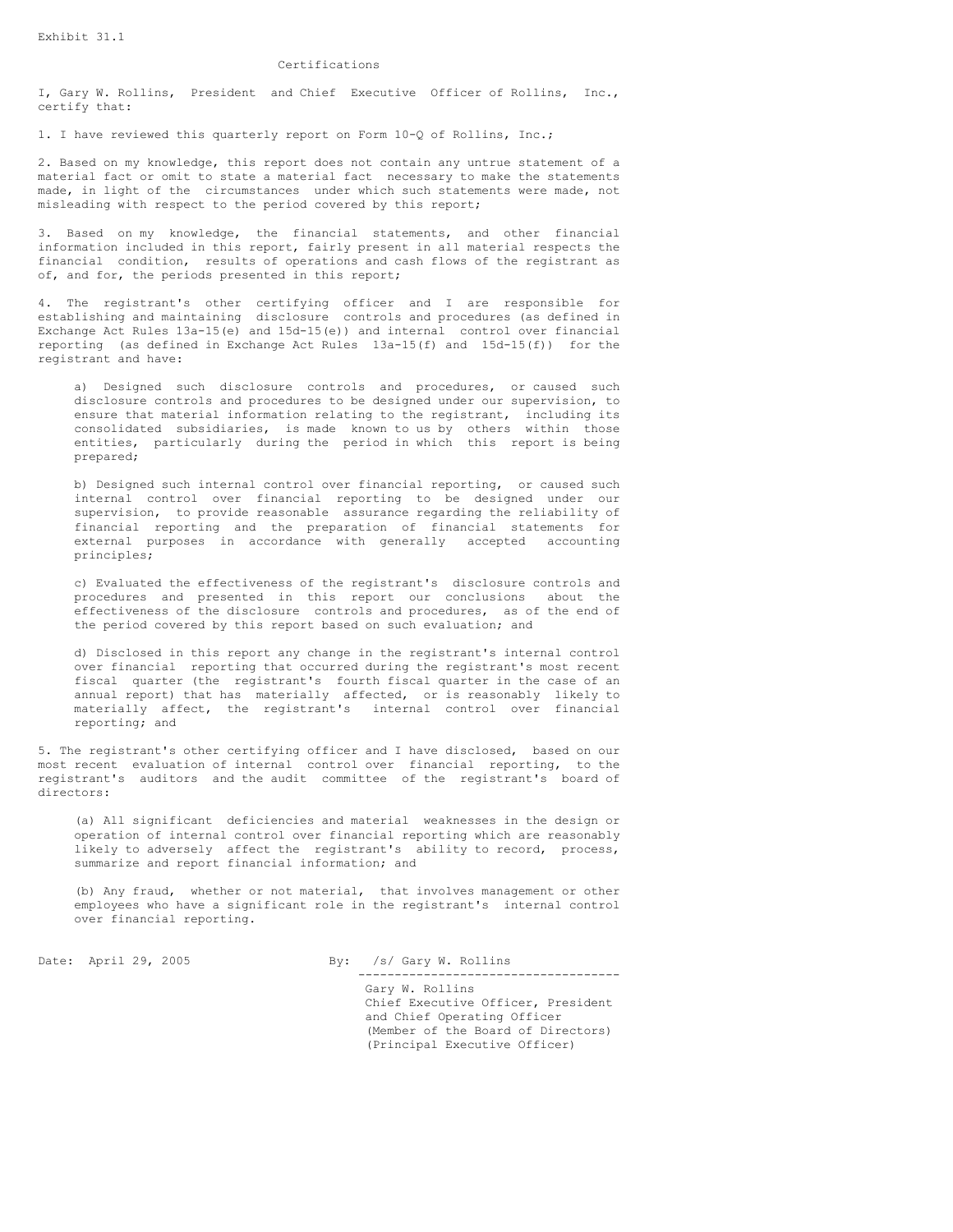# Certifications

I, Harry J. Cynkus, Chief Financial Officer of Rollins, Inc., certify that:

1. I have reviewed this quarterly report on Form 10-Q of Rollins, Inc.;

2. Based on my knowledge, this report does not contain any untrue statement of a material fact or omit to state a material fact necessary to make the statements made, in light of the circumstances under which such statements were made, not misleading with respect to the period covered by this report;

3. Based on my knowledge, the financial statements, and other financial information included in this report, fairly present in all material respects the financial condition, results of operations and cash flows of the registrant as of, and for, the periods presented in this report;

4. The registrant's other certifying officer and I are responsible for establishing and maintaining disclosure controls and procedures (as defined in Exchange Act Rules  $13a-15(e)$  and  $15d-15(e)$ ) and internal control over financial reporting (as defined in Exchange Act Rules 13a-15(f) and 15d-15(f)) for the registrant and have:

a) Designed such disclosure controls and procedures, or caused such disclosure controls and procedures to be designed under our supervision, to ensure that material information relating to the registrant, including its consolidated subsidiaries, is made known to us by others within those entities, particularly during the period in which this report is being prepared;

b) Designed such internal control over financial reporting, or caused such internal control over financial reporting to be designed under our supervision, to provide reasonable assurance regarding the reliability of financial reporting and the preparation of financial statements for external purposes in accordance with generally accepted accounting principles;

c) Evaluated the effectiveness of the registrant's disclosure controls and procedures and presented in this report our conclusions about the effectiveness of the disclosure controls and procedures, as of the end of the period covered by this report based on such evaluation; and

d) Disclosed in this report any change in the registrant's internal control over financial reporting that occurred during the registrant's most recent fiscal quarter (the registrant's fourth fiscal quarter in the case of an annual report) that has materially affected, or is reasonably likely to materially affect, the registrant's internal control over financial reporting; and

5. The registrant's other certifying officer and I have disclosed, based on our most recent evaluation of internal control over financial reporting, to the registrant's auditors and the audit committee of the registrant's board of directors:

(a) All significant deficiencies and material weaknesses in the design or operation of internal control over financial reporting which are reasonably likely to adversely affect the registrant's ability to record, process, summarize and report financial information; and

(b) Any fraud, whether or not material, that involves management or other employees who have a significant role in the registrant's internal control over financial reporting.

Date: April 29, 2005 By: /s/ Harry J. Cynkus

-------------------------------------------

Harry J. Cynkus Chief Financial Officer and Treasurer (Principal Financial and Accounting Officer)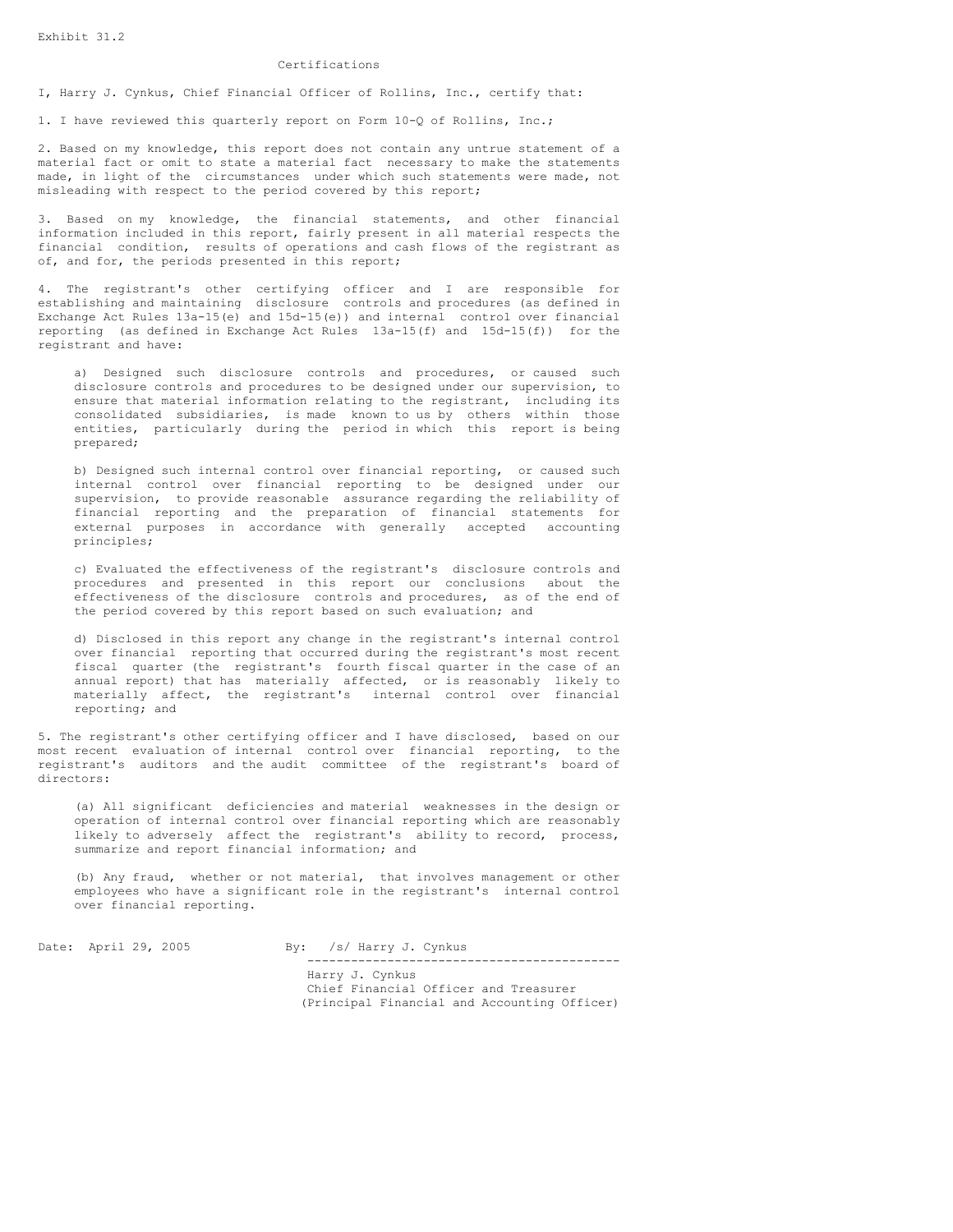CERTIFICATION OF PERIODIC FINANCIAL REPORTS PURSUANT TO SECTION 906 OF THE SARBANES-OXLEY ACT OF 2002

To the best of their knowledge the undersigned hereby certify that the Quarterly Report on Form 10-Q of Rollins, Inc. for the quarterly period ended March 31, 2005, fully complies with the requirements of Sections 13(a) of The Securities Exchange Act of 1934 (15 U.S.C. 78m) and that the information contained in the quarterly report fairly presents, in all material respects, the financial condition and results of operations of Rollins, Inc.

Date: April 29, 2005 /s/ Gary W. Rollins ------------------------------------------ Gary W. Rollins Chief Executive Officer, President and Chief Operating Officer (Member of the Board of Directors) (Principal Executive Officer)

Date: April 29, 2005 /s/ Harry J. Cynkus

------------------------------------------- Harry J. Cynkus Chief Financial Officer and Treasurer (Principal Financial and Accounting Officer)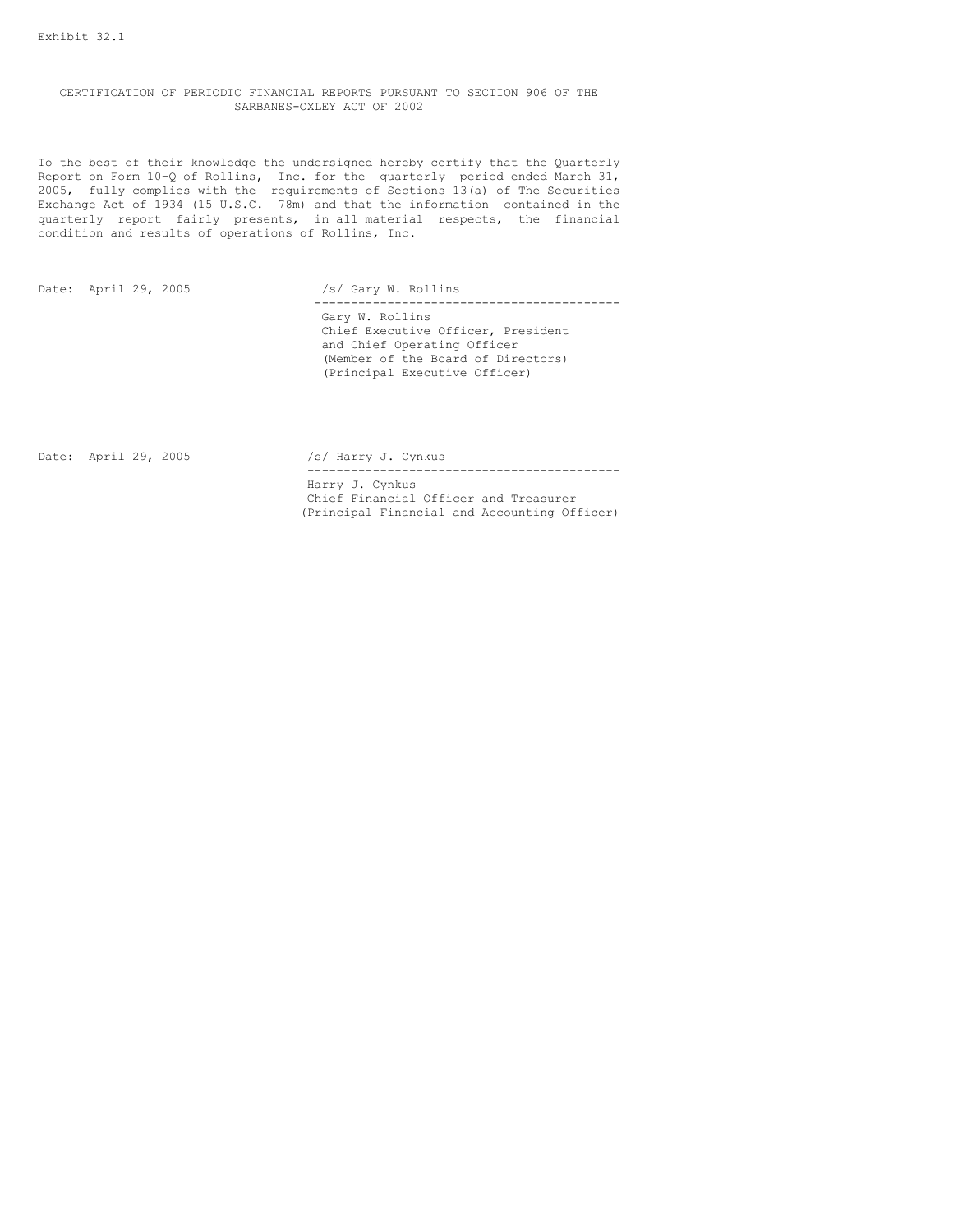#### Summary of Compensation Arrangements with Executive Officers

The following summarizes the current compensation and benefits received by the Chief Executive Officer of Rollins, Inc. ("the Company") and the Company's other four most highly compensated executive officers (the "Named Executive Officers").

This summary is intended to be a summary of existing oral, at will arrangements, and in no way is intended to provide any additional rights to any of the Named Executive Officers.

#### Base Salaries

The 2005 annual base salaries for the Company's Named Executive Officers, as of February 28, 2005, are as follows:

#### $<$ TABLE>

<S> <C>

R. Randall Rollins, Chairman of the Board<br>Gary W. Rollins, President, Chief Executive Officer and Chief Operating Officer \$1,000,000 Gary W. Rollins, President, Chief Executive Officer and Chief Operating Officer \$1,000,000<br>Michael W. Knottek, Senior Vice President and Secretary \$275,000 Michael W. Knottek, Senior Vice President and Secretary Harry J. Cynkus, Chief Financial Officer and Treasurer  $\frac{5250}{100}$  \$250,000<br>Glen Rollins, Vice President Glen Rollins, Vice President

</TABLE> Executive Bonus Plan

All of the Named Executive Officers participate in the Company's Executive Bonus Plan program. The Executive Bonus Plan program consists of two parts, the Performance-Based Cash Incentive Bonus Plan (the "Performance Bonus Plan") and the Home Office Bonus Plan (the "Home Office Plan"), both of which are described further below. Bonus opportunities are granted annually as follows:

- R. Randall Rollins, Gary W. Rollins and Glen Rollins participate in the Performance Plan only, pursuant to the terms and conditions of the Company's standard Form A of Executive Bonus Plan, a copy of which is filed with the Company's periodic reports; and
- o Michael W. Knottek and Harry J. Cynkus participate in both elements of the Executive Bonus Plan pursuant to the terms and conditions of the Company's standard Form B of Executive Bonus Plan, a copy of which is filed with the Company's periodic reports.

Performance-Based Cash Incentive Bonus Plan (the "Performance Bonus Plan"). Bonus awards under the Performance Bonus Plan provide participants an opportunity to earn an annual bonus in a maximum amount of 80% of base salary or \$2 million per individual per year, whichever is less. Under the Performance Bonus Plan, whether a bonus is payable, and the amount of any bonus payable, is contingent upon achievement of certain performance goals which are set in the annual Program adopted under the Performance Bonus Plan. Performance goals are measured according to one or more of the following three targeted financial measures: revenue growth, achievement of preset pretax profit targets, and pretax profit improvement over the prior year.

Unless sooner amended or terminated by the Compensation Committee, the Performance Bonus Plan will be in place until April 22, 2008.

Home Office Bonus Plan (the "Home Office Plan"). Messrs. Knottek and Cynkus also participate in the Company's Home Office Plan. Under the Home Office Plan, participants receive an opportunity to earn bonuses based on certain key operating initiatives and customer service survey results. The Home Office Plan is implemented through the annual grant of individual bonus opportunities as described above.

# Stock Options and Other Equity Awards

The Named Executive Officers are eligible to receive options and restricted stock under the Company's stock incentive plan, in such amounts and with such terms and conditions as determined by the Committee at the time of grant. The Company's standard forms of option and restricted stock grant agreements are filed as material contracts with the Company's periodic reports.

#### Automobile Usage

Mike Knottek and Harry Cynkus are each entitled to the use of company-leased automobiles. Both automobiles are self-insured by the Company, and they are leased for \$980.35 and \$909.96 per month, respectively. Messrs. Knottek and Cynkus each pay the Company \$325 per month for their personal use of the automobiles.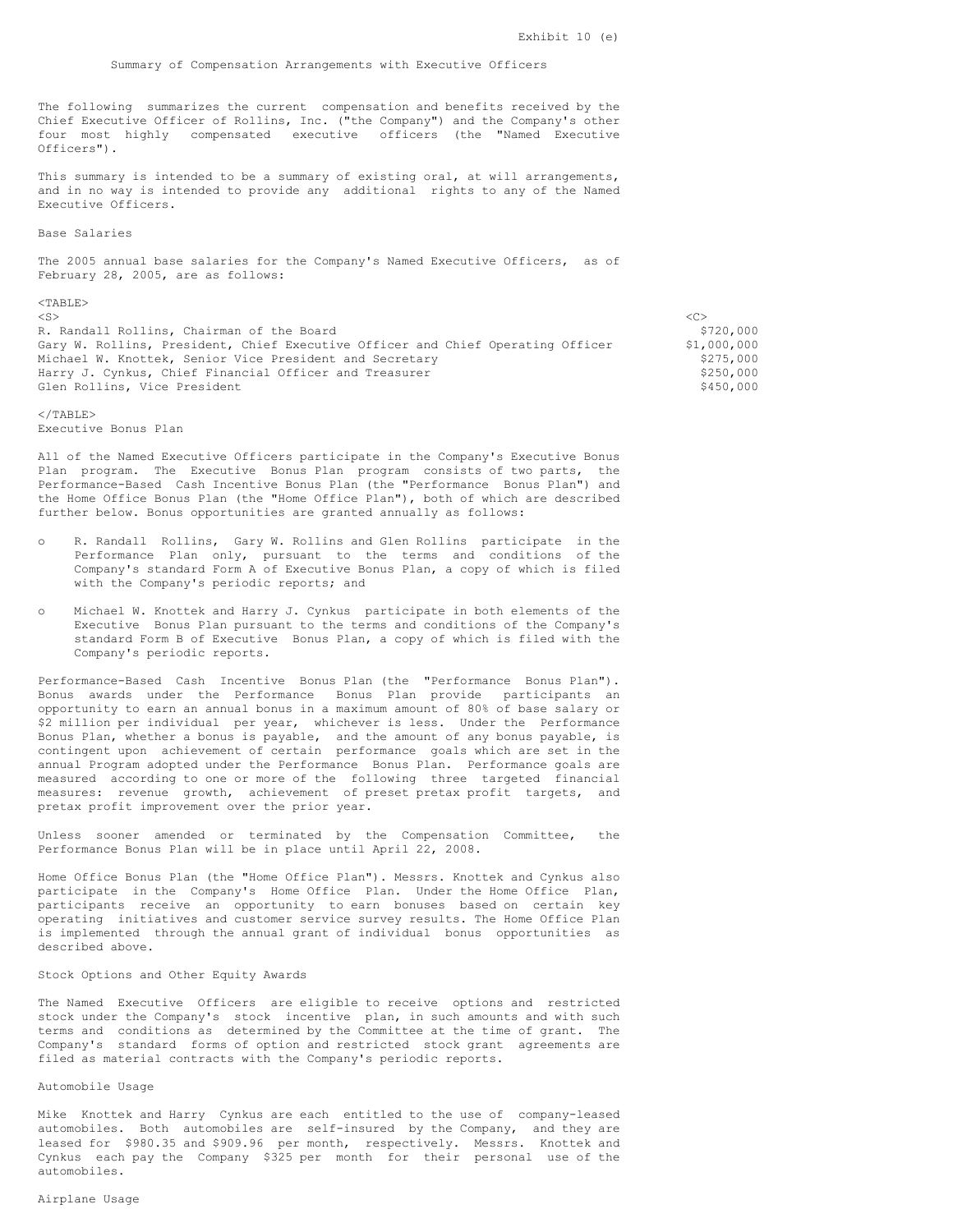Messrs. Randall and Gary Rollins are entitled to use the Company's plane for personal use, subject to reimbursement to the Company at a rate of \$1,000 per hour, as disclosed in the Company's annual proxy statements.

# Other Benefits

The Named Executive Officers also participate in the Company's regular employee benefit programs, which include a defined benefit retirement plan, a 401(k) plan with Company match, group medical and dental coverage, group life insurance and other group benefit plans. All of the Company's Named Executive Officers are party to the Company's standard Agreement to Arbitrate, which is a part of the Company's regular employee benefit programs. The Named Executive Officers are also provided with additional life insurance benefits, as well as long-term disability.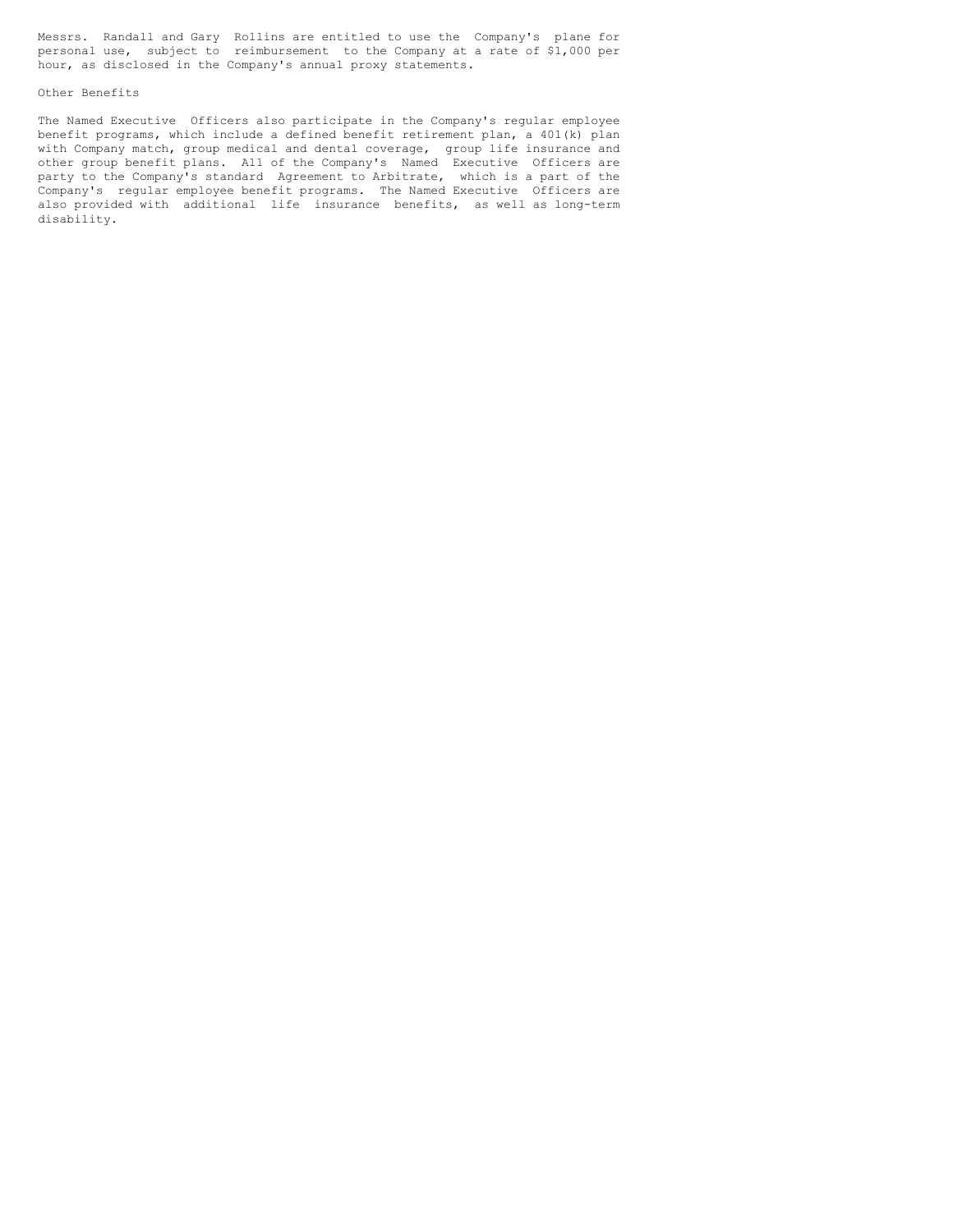[Rollins logo] Executive Offices

# PERSONAL & CONFIDENTIAL

| TO:      | [NAME OF RECIPIENT]                 | FROM:   | Gary W. Rollins      |  |
|----------|-------------------------------------|---------|----------------------|--|
| DATE:    | [DATE]                              | OFFICE: | [TITLE OF RECIPIENT] |  |
| SUBJECT: | [CURRENT YEAR] EXECUTIVE BONUS PLAN |         |                      |  |

COPIES: file

I am pleased to enclose your [PREVIOUS YEAR] Executive Bonus check and worksheet.

Additionally, the Rollins, Inc. Board of Directors Compensation Committee has approved your participation in a [CURRENT YEAR] Executive Bonus Plan program and the details of your bonus opportunity are enclosed.

This plan is designed to support shareholder interests by rewarding you for Rollins Inc.'s achievements in the areas of Profit Improvements, Profit to Plan, and Combined Revenues to Plan.

You will also participate in a Home Office bonus plan for the balance of your [CURRENT YEAR] bonus opportunity, which will be based on achievements in department customer service and your cumulative department performance to the [CURRENT YEAR] Home Office department budgets.

Attached are two copies of your [CURRENT YEAR] Executive Bonus Plan. Please keep one copy for your records and return one signed copy to Human Resources for company record keeping purposes. Also attached is a copy of the Agreement to Arbitrate, which, according to our Company Dispute Resolution Policy, is a required document of every bonus-eligible employee. Please return a signed copy of the Agreement to Arbitrate with your signed bonus plan. You are required to sign it only once.

With your assistance we expect [CURRENT YEAR] to be a continuation of our profit and revenue successes that we've established over recent years. Your individual efforts will be key to the success of the Company for our employees and shareholders.

### [TITLE OF RECIPIENT] Incentive Compensation Plan - [PLAN YEAR]

#### FOR: [NAME OF RECIPIENT]

The elements of the plan are as follows:

1. PROFIT TO PLAN

The Profit to Plan element will be paid according to the following scale up to a maximum of 15% of your annual salary:

| Rollins Inc. Pre-Tax Profit to Plan<br>Achievement | Annual % of Salary |
|----------------------------------------------------|--------------------|
| 100%                                               | 1.5%               |
| 97.5%                                              | 12.5%              |
| 9.5%                                               | 10.0%              |
| 92.5%                                              | 7.5%               |
| 90%                                                | .5%                |
|                                                    |                    |

The Company must have a profit and a profit improvement for this element to be paid.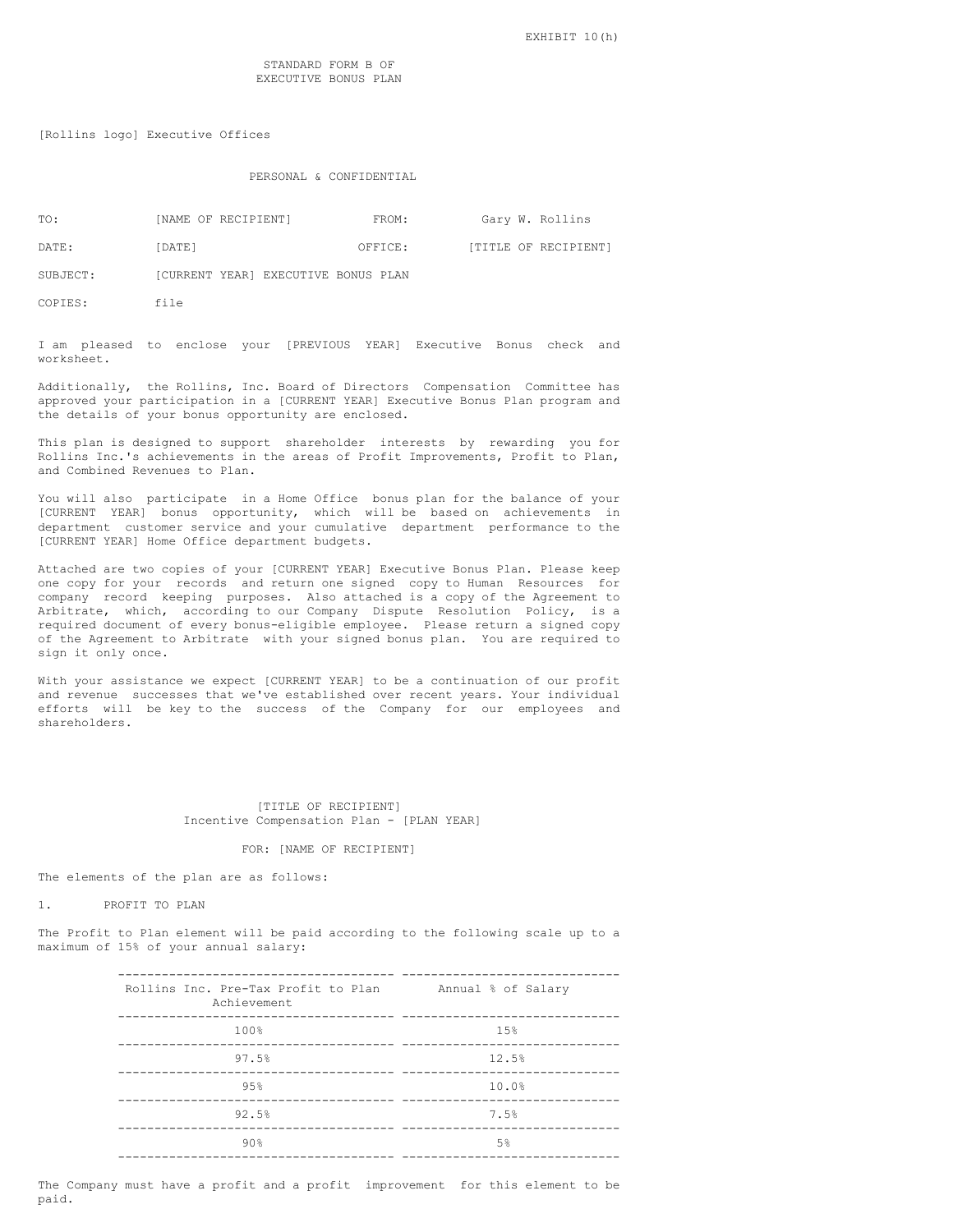Your CY [YEAR] Pre-Tax Profit Plan is: \$[TARGET AMOUNT]

---------------- Annual [YEAR]

# 2. PROFIT INCREASE OVER LAST YEAR

You will be paid [.22% for Senior VP and Secretary, .20% for Chief Financial Officer and Treasurer] of the profit increase up to the maximum of 10% of your annual salary.

The Company must have a profit and a profit improvement for this element to be paid.

Your CY[LAST YEAR] Pre-Tax Adjusted Profit base was: \$

------------------ Annual `0\_\_

3. COMBINED REVENUE TO PLANNED INCREASE

# <TABLE>

<CAPTION>

The Revenue to Planned Increase element will be paid according to the following scale up to a maximum of 5% of your annual salary:

|           | Rollins Inc. Combined Net Revenue<br>to Planned Increase Achievement | Planned Percentage<br>Increase over Prior Year | Annual % of Salary              |
|-----------|----------------------------------------------------------------------|------------------------------------------------|---------------------------------|
| $<$ S $>$ | < <sub><br/>100%</sub>                                               | < <sub></sub>                                  | < <sub><br/>5<sup>°</sup></sub> |
|           | $95 - 99.9%$                                                         |                                                | 4%                              |
|           | $90 - 94.9%$                                                         |                                                | 3 <sup>°</sup>                  |
|           | $85 - 89.9%$                                                         |                                                | 2.8                             |
|           |                                                                      |                                                |                                 |

#### $\langle$ /TABLE>

The Company must have a profit and a profit improvement for this element to be paid.

# Your CY0 Combined Revenue Plan is:

| \$[plan year target amt.] |        | target percentage! |
|---------------------------|--------|--------------------|
|                           |        |                    |
|                           | Actua' |                    |

# Glossary of Terms and Conditions

200\_\_ Rollins, Inc. Executive Bonus Plan

- I. General Plan Qualifiers and Provisions
	- A. The plan year for this bonus is January 1, 200 to December 31, 200\_.
	- B. Your bonus plan is subject to change each year.
	- C. Your bonus will be calculated using your actual current base salary as of December 31, 200.
	- D. Your eligibility for a bonus and the amount due will be determined solely by the Company.
	- E. Bonus payments will be made in one lump sum no later than March 15, 200\_\_, minus applicable state and federal taxes. Other deductions may apply, e.g., 401(K) deductions, etc.
	- F. You must be employed in the same position on December 31, 200 to be eligible for a bonus, except as described below in (H.)
	- You will not receive a bonus if for any reason you are in a position on December 31, 200\_\_ that is not eligible for a bonus or if you are not actively employed on the date that the bonus is paid.
	- H. If you are promoted during the plan year from one bonus-eligible position to another bonus-eligible position, the bonus components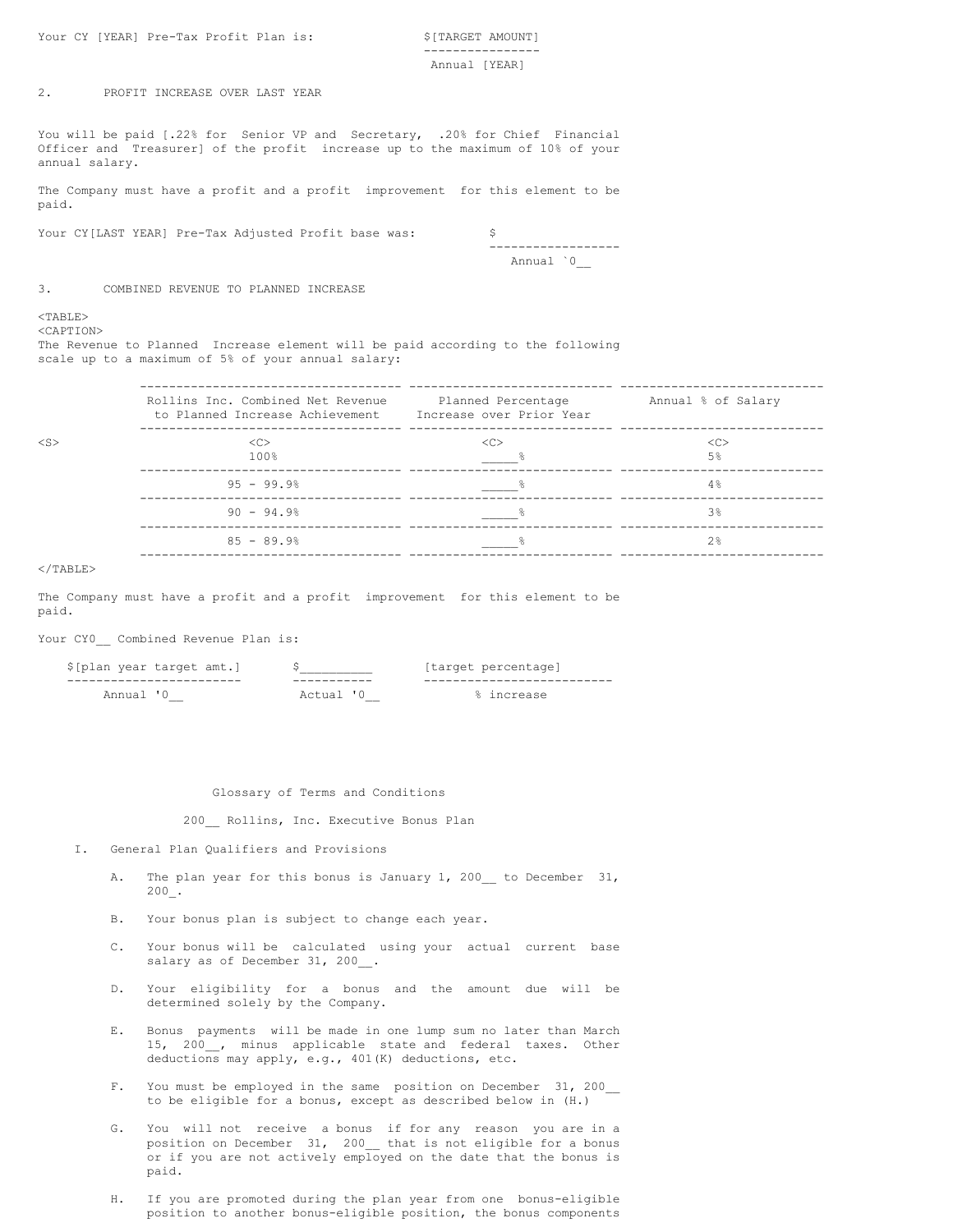common to both plans carry over to the new position. Plan components unique to the original bonus-eligible position will be paid based on time spent in the position (must be at least 50 percent of the plan year). Bonus amounts on these unique components will be calculated at the time of the transfer based on year-to-date results.

- I. If you are hired into a bonus-eligible position during the year, or if you are promoted during the plan year from a position that is ineligible for a bonus into a bonus-eligible position, you will be eligible for a pro-rated bonus if you are in the bonus-eligible position for at least 50 percent of the plan year.
- J. You will not receive any bonus if you falsify documents, violate company policy or know of such actions by employees under your direction without taking corrective actions.
- K. Any disputes over your bonus will be resolved by the Compensation Committee.
- L. The Compensation Committee reserves the right to reward outstanding performance in unique situations by awarding an employee a bonus outside the terms of the 200\_\_ Home Office Bonus Plan.
- M. The actual profit from which the bonus may be determined may be subject to adjustments as recommended by the President and approved by the Compensation Committee for the year 200\_\_.
- N. Acquisitions over \$5,000,000 in revenue will be added to the Company strategic plan (revenue and profit) based on a pro forma of the acquisition model for bonus calculations.

# II. Plan Components

- A. General Provisions The 200\_\_ Home Office Executive Bonus Plans divide bonus opportunity into three components: profit to plan performance, profit increase over last year, and combined revenue to planned increase. No bonus will be paid under any component if Rollins Inc.'s pre-tax profit does not result in a profit improvement in 200\_\_, as compared to 200\_\_.
- B. Profit Increase Performance Component If Rollins Inc.'s pre-tax profit in 200\_\_ increases compared to 200\_\_, you will receive a percentage of the profit increase up to the maximum allowable percentage of salary under your bonus plan for this component.
- C. Profit To Plan Performance Component If Rollins Inc.'s pre-tax profit meets or exceeds 90% of the Company's plan in 200\_\_\_, you will receive a bonus based on a scale up to the maximum allowable percentage of salary under your bonus plan for this component. Payouts will begin at 90% of Profit Plan and rise to 100% payout at 100% of Profit Plan.
- D. Combined Revenue to Planned Increase If Rollins Inc.'s combined revenues meet or exceed 85% of the Company's revenue planned increase for 200\_\_, you will receive a bonus based on a scale up to the maximum allowable percentage of salary under your bonus plan for this component.

# ACKNOWLEDGMENT

I have received and read a copy of my Incentive Plan with the accompanying Glossary of Terms and Conditions. I understand that participation in this Plan should in no way be construed as a contract or promise of employment and/or compensation. Employment is at-will, and therefore employment and compensation can terminate, with or without cause and with or without notice, at any time at the option of the Company or employee. I also understand that this Incentive Plan will be subject to review, and likely to change next year.

Plan Participant **Date** 

- ---------------------------------------- -----------

[TITLE OF RECIPIENT] Incentive Compensation Plan - [PLAN YEAR] Home Office

# FOR: [NAME OF RECIPIENT]

The elements of the plan are as follows:

# 1. KEY OPERATING INITIATIVES

The Key Operating Initiatives element will be paid at 5% of your annual salary for 100% achievement of the following Key Operating Initiative: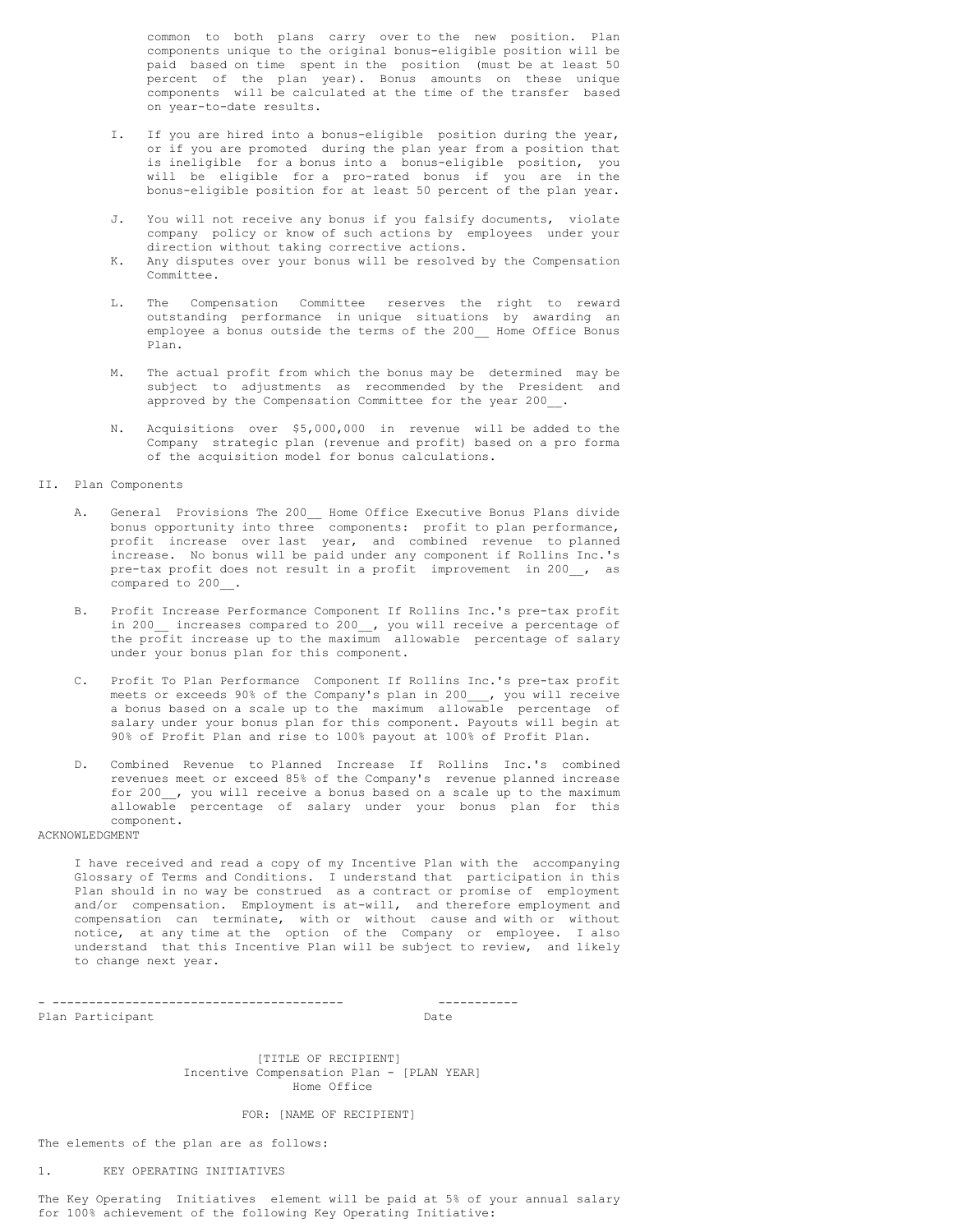The Company must have a profit and a profit improvement for this element to be paid. The stipulation as described in number 3 of Section II, C of the attached Glossary applies to this component.

# 2. INTERNAL CUSTOMER SERVICE SURVEY RESULTS

The Internal Customer Service Survey element will be paid on a sliding scale up to a maximum of 5% of your annual salary:

| Internal Customer Service Survey<br>Results of Consolidated Departments<br>Reporting to Position | Annual % of Salary |
|--------------------------------------------------------------------------------------------------|--------------------|
| or more                                                                                          | .5%                |
|                                                                                                  | 3.75%              |
|                                                                                                  | 2.5%               |
| <b>Below</b>                                                                                     | ∩ ⊱                |

The Company must have a profit and a profit improvement for this element to be paid.

# Glossary of Terms and Conditions

200\_ Rollins, Inc. Executive/Home Office Bonus Plan

- I. General Plan Qualifiers and Provisions
	- A. The plan year for this bonus is January 1, 200 to December 31, 200\_.
	- B. Your bonus plan is subject to change each year.
	- C. Your bonus will be calculated using your actual current base salary as of December 31, 200.
	- D. Your eligibility for a bonus and the amount due will be determined solely by the Company.
	- E. Bonus payments will be made in one lump sum no later than March 15, 200\_\_, minus applicable state and federal taxes. Other deductions may apply, e.g., 401(K) deductions, etc.
	- F. You must be employed in the same position on December 31, 200\_ to be eligible for a bonus, except as described below in (H.)
	- G. You will not receive a bonus if for any reason you are in a position on December 31, 200\_ that is not eligible for a bonus or if you are not actively employed on the date that the bonus is paid.
	- H. If you are promoted during the plan year from one bonus-eligible position to another bonus-eligible position, the bonus components common to both plans carry over to the new position. Plan components unique to the original bonus-eligible position will be paid based on time spent in the position (must be at least 50 percent of the plan year). Bonus amounts on these unique components will be calculated at the time of the transfer based on year-to-date results.
	- I. If you are hired into a bonus-eligible position during the year, or if you are promoted during the plan year from a position that is ineligible for a bonus into a bonus-eligible position, you will be eligible for a pro-rated bonus if you are in the bonus-eligible position for at least 50 percent of the plan year.
	- You will not receive any bonus if you falsify documents, violate company policy or know of such actions by employees under your direction without taking corrective actions.
	- K. Any disputes over your bonus will be resolved by the Compensation Committee.